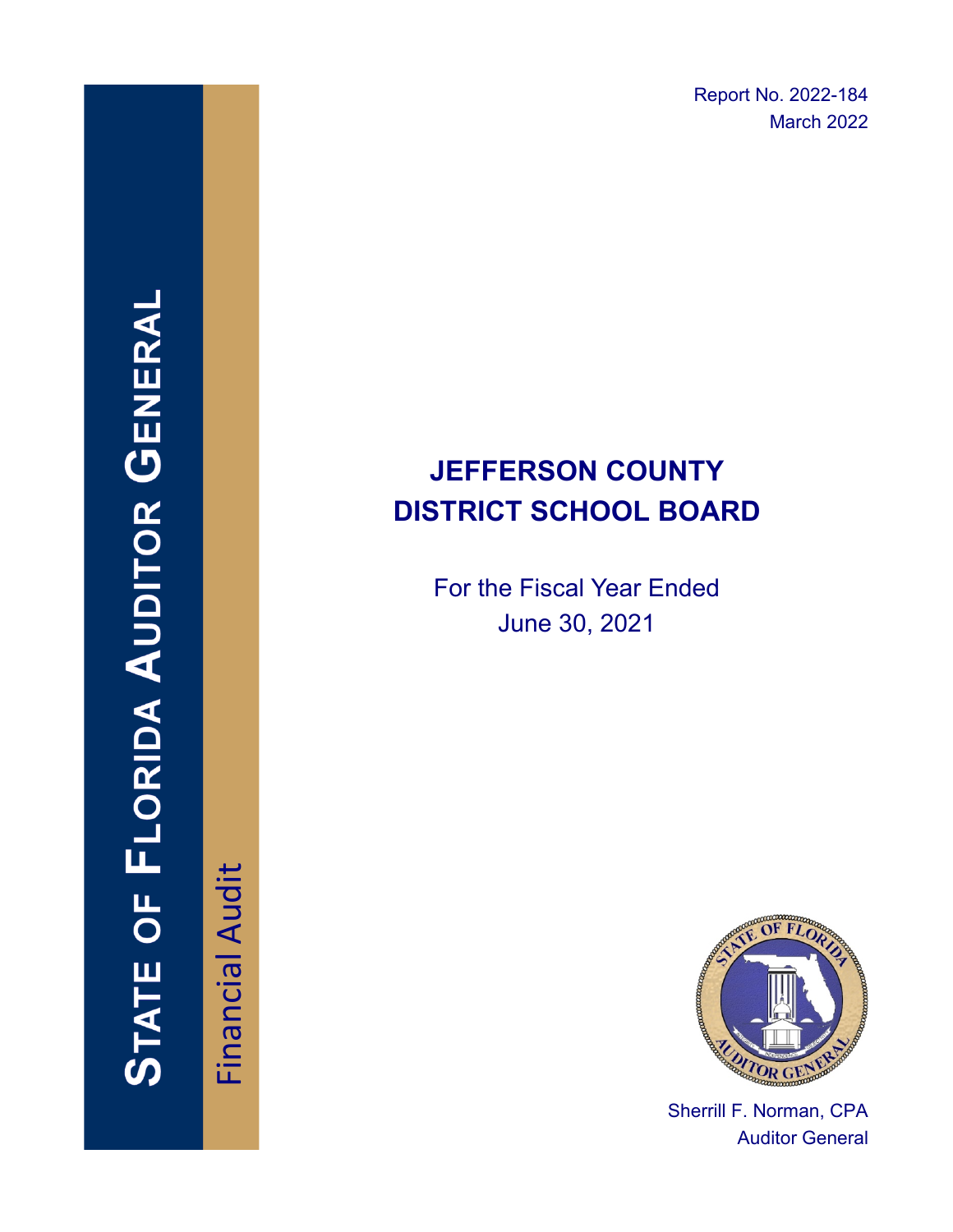#### **Board Members and Superintendent**

During the 2020-21 fiscal year, Eydie Tricquet served as Superintendent of the Jefferson County Schools from November 17, 2020, Marianne Arbulu served as Superintendent before that date, and the following individuals served as School Board Members:

|                                                                     | District No. |
|---------------------------------------------------------------------|--------------|
| Gladys Roann-Watson, Vice Chair from 11-17-20                       |              |
| Sandra Saunders                                                     | 2            |
| <b>Shirley Washington</b>                                           | 3            |
| Bill Brumfield, Chair through 11-16-20                              |              |
| Charles Boland, Chair from 11-17-20,<br>Vice Chair through 11-16-20 | 5            |

The Auditor General conducts audits of governmental entities to provide the Legislature, Florida's citizens, public entity management, and other stakeholders unbiased, timely, and relevant information for use in promoting government accountability and stewardship and improving government operations.

The team leader was James H. Tubbs, and the audit was supervised by Kenneth C. Danley, CPA.

Please address inquiries regarding this report to Edward A. Waller, CPA, Audit Manager, by e-mail at [tedwaller@aud.state.fl.us](mailto:tedwaller@aud.state.fl.us) or by telephone at (850) 412-2887.

This report and other reports prepared by the Auditor General are available at:

[FLAuditor.gov](https://flauditor.gov/)

Printed copies of our reports may be requested by contacting us at:

**State of Florida Auditor General**

**Claude Pepper Building, Suite G74 ∙ 111 West Madison Street ∙ Tallahassee, FL 32399-1450 ∙ (850) 412-2722**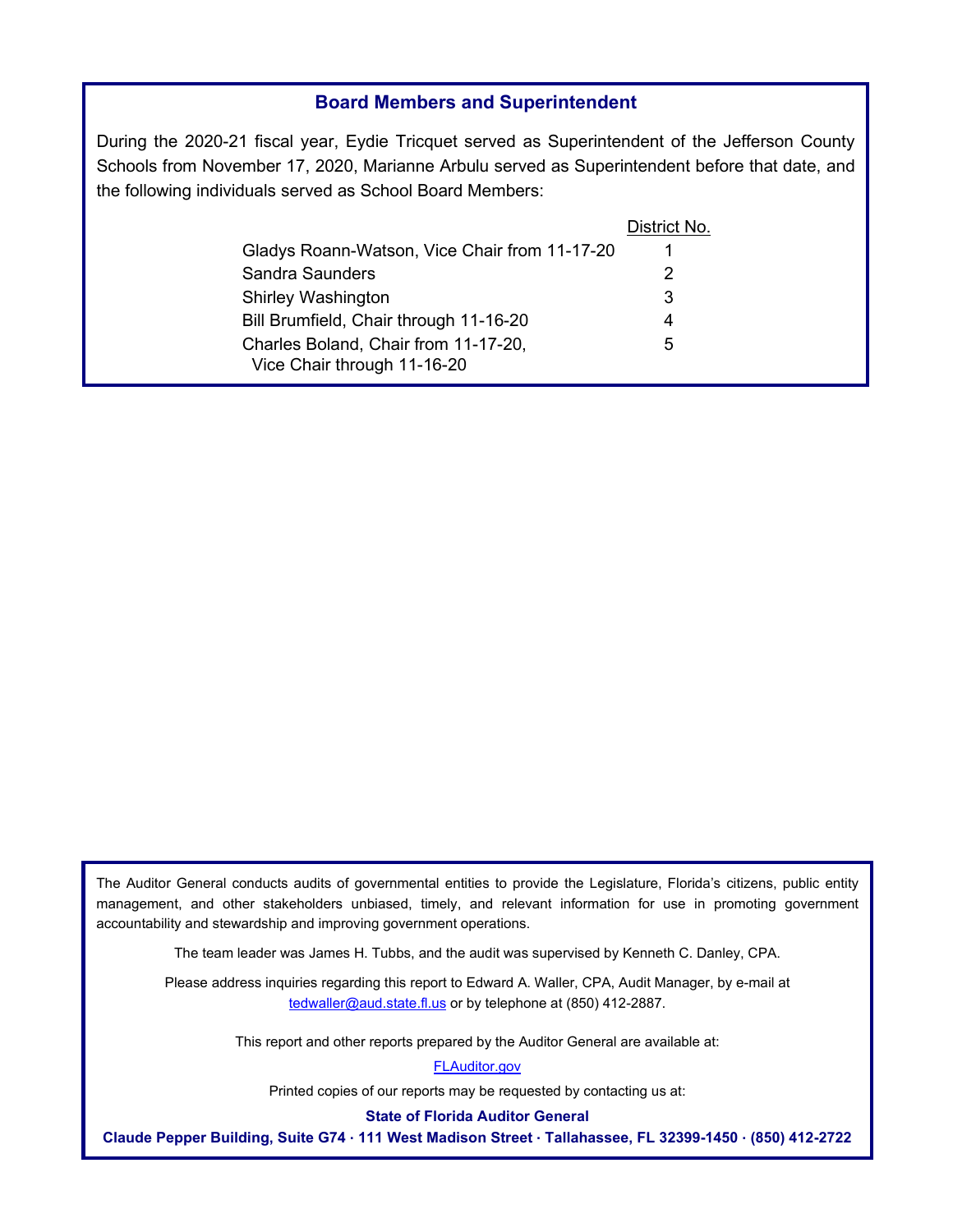# **JEFFERSON COUNTY DISTRICT SCHOOL BOARD TABLE OF CONTENTS**

|                                                                                                                                                                         | Page<br>No. |
|-------------------------------------------------------------------------------------------------------------------------------------------------------------------------|-------------|
|                                                                                                                                                                         | -i          |
| <b>INDEPENDENT AUDITOR'S REPORT</b>                                                                                                                                     |             |
|                                                                                                                                                                         | 1           |
|                                                                                                                                                                         | 3           |
|                                                                                                                                                                         | 4           |
| <b>BASIC FINANCIAL STATEMENTS</b>                                                                                                                                       |             |
|                                                                                                                                                                         | 11          |
|                                                                                                                                                                         | 12          |
|                                                                                                                                                                         | 14          |
| Reconciliation of the Governmental Funds Balance Sheet                                                                                                                  | 16          |
| Statement of Revenues, Expenditures, and Changes in                                                                                                                     | 18          |
| Reconciliation of the Governmental Funds Statement of<br>Revenues, Expenditures, and Changes in Fund Balances                                                           | 20          |
|                                                                                                                                                                         | 21          |
| OTHER REQUIRED SUPPLEMENTARY INFORMATION                                                                                                                                |             |
|                                                                                                                                                                         | 39          |
| Schedule of the District's Proportionate Share of the Net Pension Liability - Florida                                                                                   | 40          |
| Schedule of District Contributions - Florida Retirement System Pension Plan                                                                                             | 40          |
| Schedule of the District's Proportionate Share of the Net Pension Liability - Health                                                                                    | 41          |
| Schedule of District Contributions - Health Insurance Subsidy Pension Plan                                                                                              | 41          |
|                                                                                                                                                                         | 42          |
| INDEPENDENT AUDITOR'S REPORT ON INTERNAL CONTROL OVER<br>FINANCIAL REPORTING AND ON COMPLIANCE AND OTHER MATTERS<br>BASED ON AN AUDIT OF FINANCIAL STATEMENTS PERFORMED | 43          |
|                                                                                                                                                                         | 45          |
|                                                                                                                                                                         | 49          |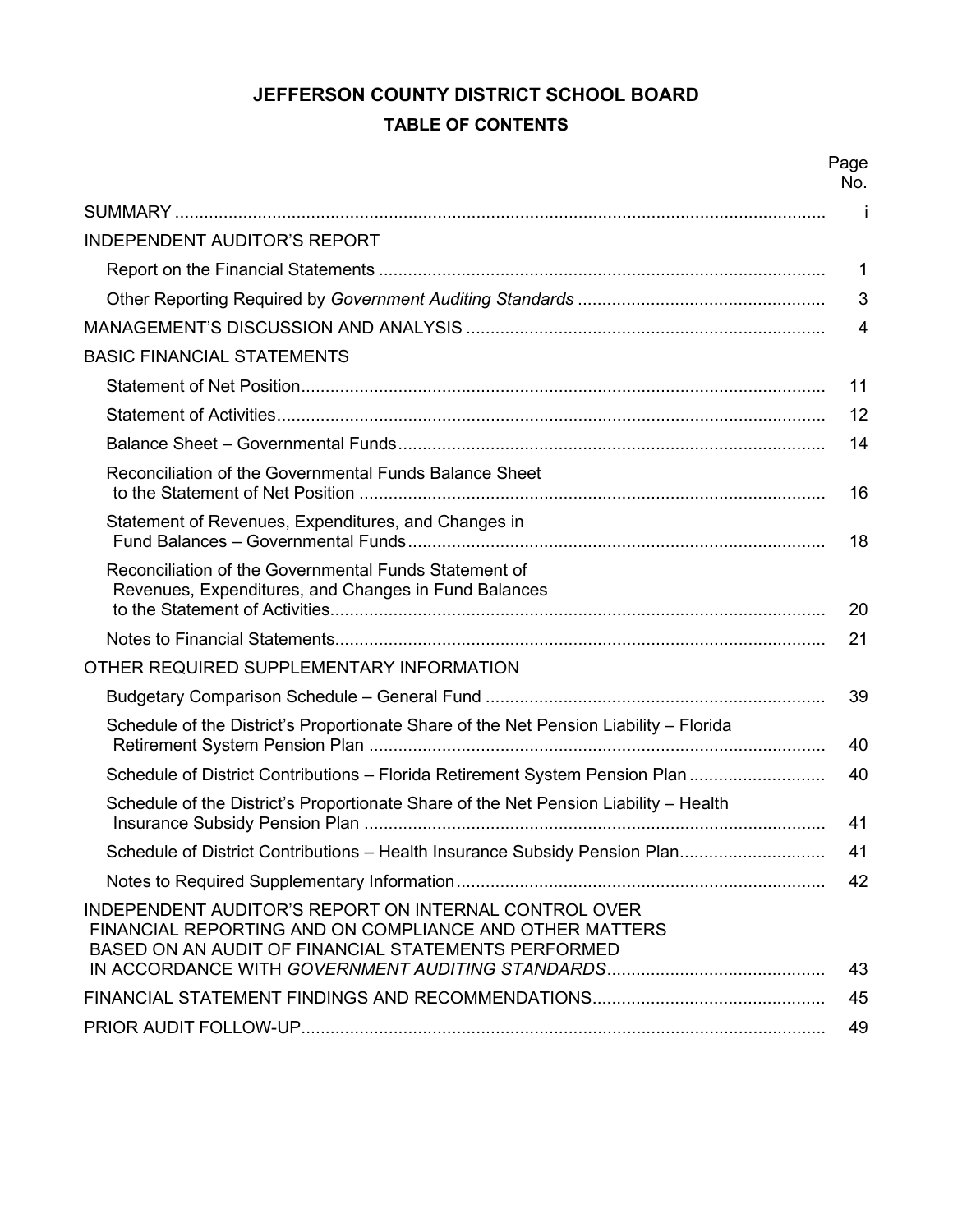#### SUMMARY OF REPORT ON FINANCIAL STATEMENTS

<span id="page-3-0"></span>Our audit disclosed that the basic financial statements of the Jefferson County District School Board (District) were presented fairly, in all material respects, in accordance with prescribed financial reporting standards.

#### SUMMARY OF REPORT ON INTERNAL CONTROL AND COMPLIANCE

We noted certain matters involving the District's internal control over financial reporting and its operation that we consider to be significant deficiencies, as summarized below. However, these significant deficiencies are not considered to be material weaknesses.

#### **Significant Deficiencies**

**Finding No. 2021-001:** District financial reporting procedures need improvement to ensure that account balances and transactions are properly recorded in the District accounting records and presented in the annual financial report submitted to the Florida Department of Education.

**Finding No. 2021-002:** The Superintendent, who also served as the District security administrator; the Administrative Assistant; and a District independent contractor continued to have full update access privileges to information technology applications or components that allowed them to perform functions incompatible or inconsistent with their assigned job responsibilities.

The results of our tests disclosed no instances of noncompliance or other matters that are required to be reported under *Government Auditing Standards* issued by the Comptroller General of the United States*.* 

#### AUDIT OBJECTIVES AND SCOPE

Our audit objectives were to determine whether the School Board and its officers with administrative and stewardship responsibilities for District operations had:

- Presented the District's basic financial statements in accordance with generally accepted accounting principles;
- Established and implemented internal control over financial reporting and compliance with requirements that could have a direct and material effect on the financial statements;
- Complied with the various provisions of laws, rules, regulations, contracts, and grant agreements that are material to the financial statements; and
- Taken corrective actions for the financial statement finding included in our report No. 2021-159.

The scope of this audit included an examination of the District's basic financial statements, as of and for the fiscal year ended June 30, 2021. We obtained an understanding of the District's environment, including its internal control, and assessed the risk of material misstatement necessary to plan the audit of the basic financial statements. We also examined various transactions to determine whether they were executed, in both manner and substance, in accordance with governing provisions of laws, rules, regulations, contracts, and grant agreements.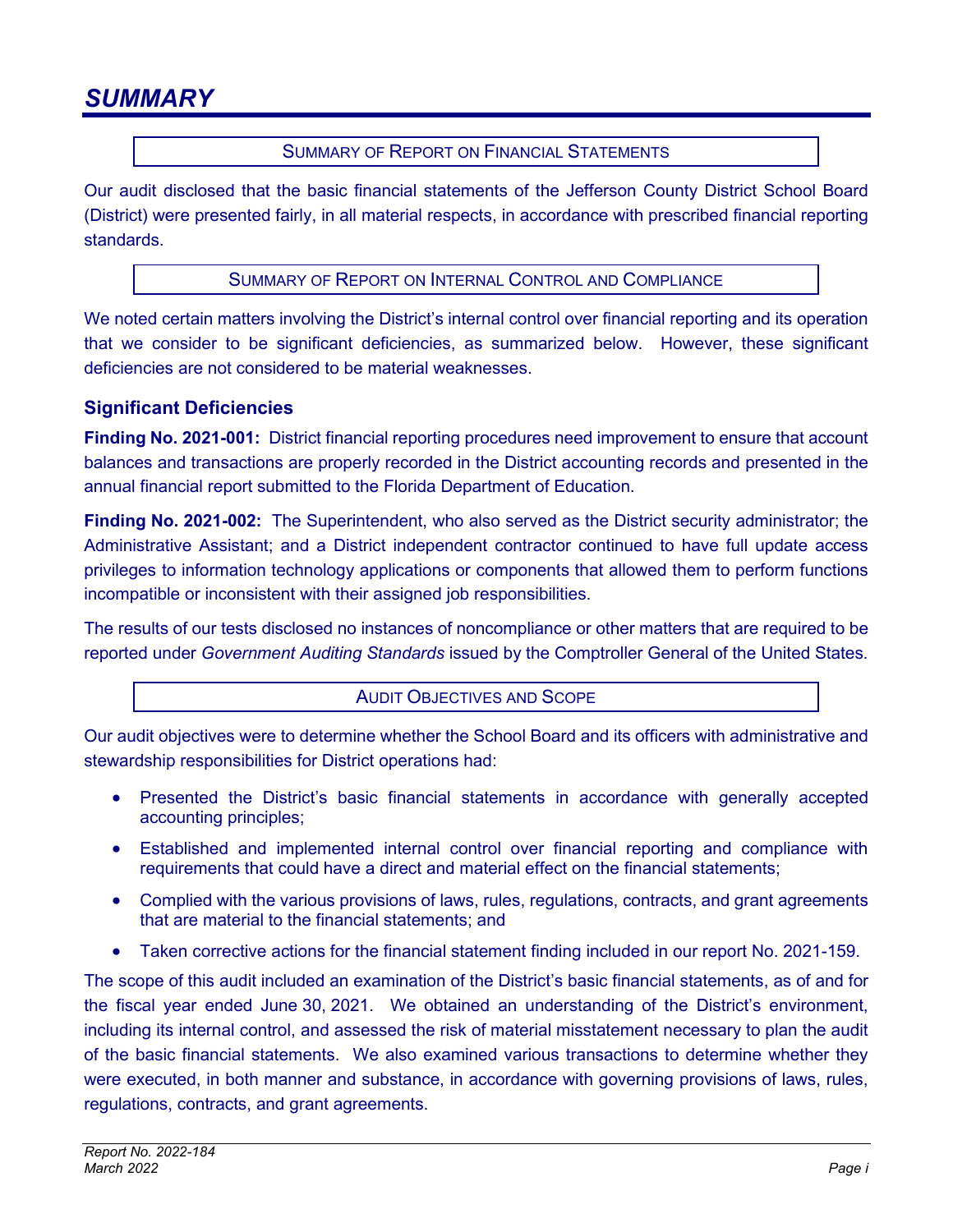#### AUDIT METHODOLOGY

We conducted our audit in accordance with auditing standards generally accepted in the United States of America; applicable standards contained in*Government Auditing Standards*, issued by the Comptroller General of the United States.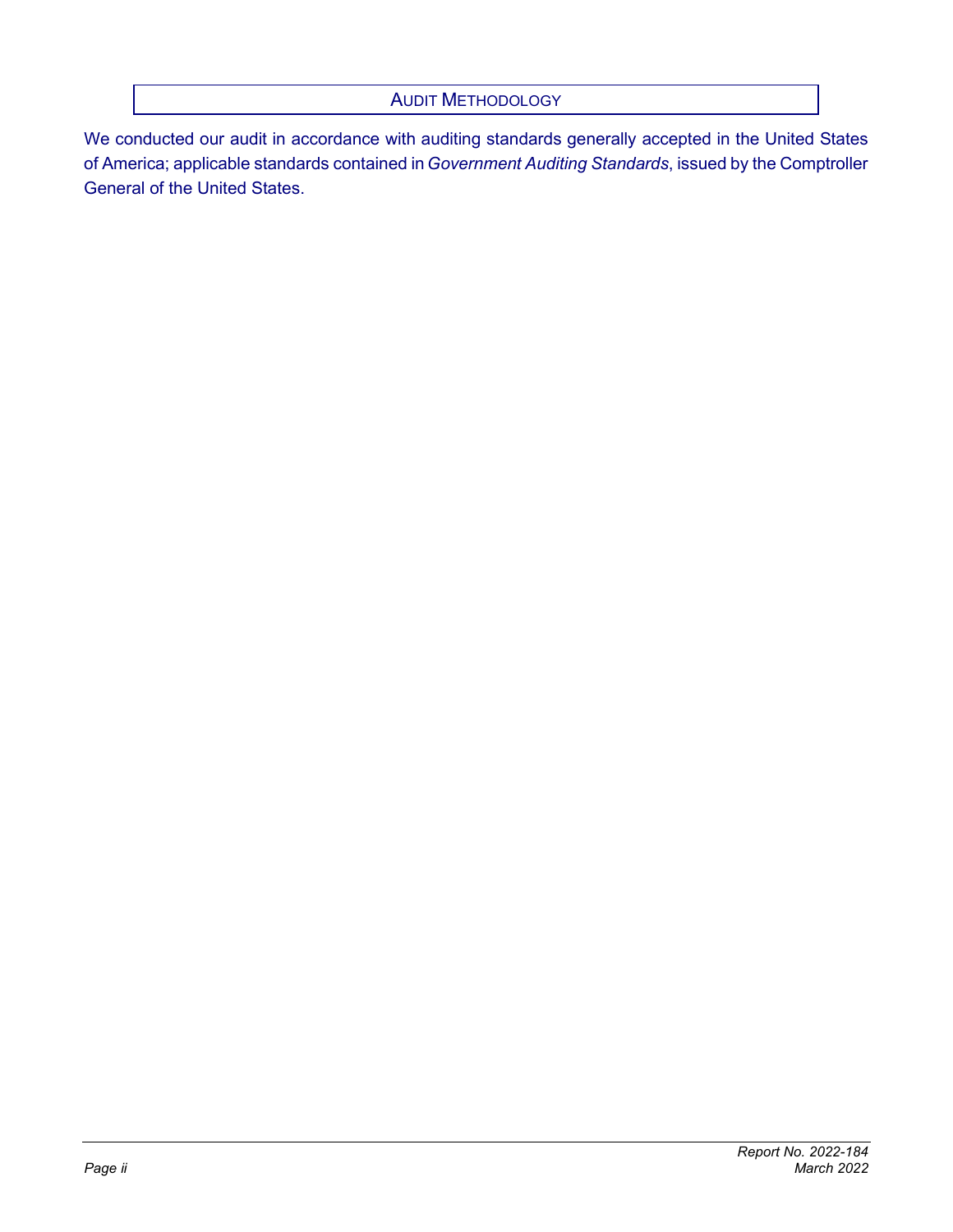<span id="page-5-1"></span>

Sherrill F. Norman, CPA Auditor General

# **AUDITOR GENERAL STATE OF FLORIDA**

Claude Denson Pepper Building, Suite G74 111 West Madison Street Tallahassee, Florida 32399-1450



Phone: (850) 412-2722 Fax: (850) 488-6975

The President of the Senate, the Speaker of the House of Representatives, and the Legislative Auditing Committee

### **INDEPENDENT AUDITOR'S REPORT**

### <span id="page-5-0"></span>**Report on the Financial Statements**

We have audited the accompanying financial statements of the governmental activities, the aggregate discretely presented component units, and each major fund of the Jefferson County District School Board, as of and for the fiscal year ended June 30, 2021, and the related notes to the financial statements, which collectively comprise the District's basic financial statements as listed in the table of contents.

### *Management's Responsibility for the Financial Statements*

Management is responsible for the preparation and fair presentation of these financial statements in accordance with accounting principles generally accepted in the United States of America; this includes the design, implementation, and maintenance of internal control relevant to the preparation and fair presentation of financial statements that are free from material misstatement, whether due to fraud or error.

# *Auditor's Responsibility*

Our responsibility is to express opinions on these financial statements based on our audit. We did not audit the financial statements of the aggregate discretely presented component units, which represent 100 percent of the transactions and account balances of the aggregate discretely presented component units columns. Those statements were audited by other auditors whose reports have been furnished to us, and our opinion, insofar as it relates to the amounts included for the aggregate discretely presented component units, is based solely on the reports of the other auditors. We conducted our audit in accordance with auditing standards generally accepted in the United States of America and the standards applicable to financial audits contained in *Government Auditing Standards*, issued by the Comptroller General of the United States. Those standards require that we plan and perform the audit to obtain reasonable assurance about whether the financial statements are free from material misstatement.

An audit involves performing procedures to obtain audit evidence about the amounts and disclosures in the financial statements. The procedures selected depend on the auditor's judgment, including the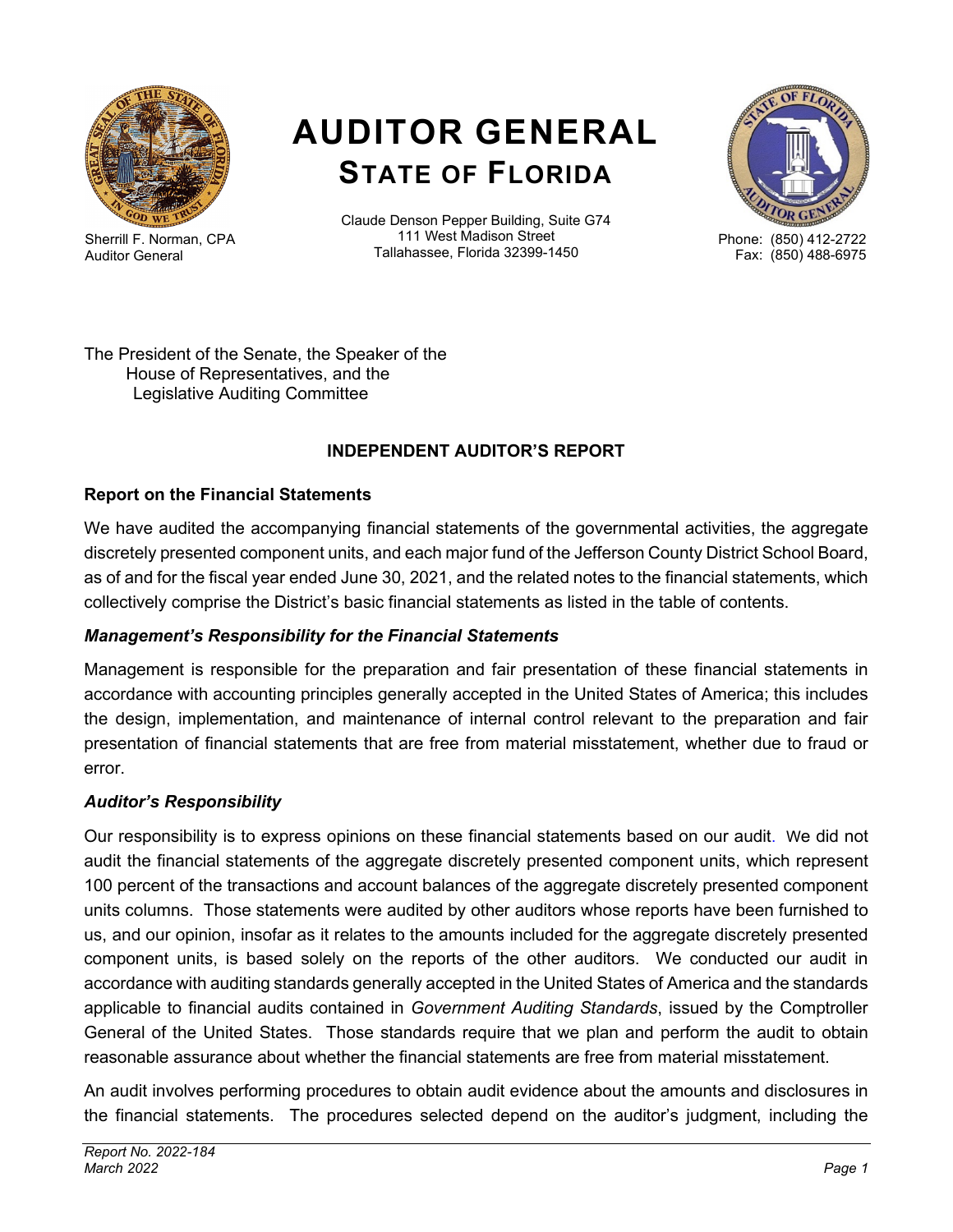assessment of the risks of material misstatement of the financial statements, whether due to fraud or error. In making those risk assessments, the auditor considers internal control relevant to the entity's preparation and fair presentation of the financial statements in order to design audit procedures that are appropriate in the circumstances, but not for the purpose of expressing an opinion on the effectiveness of the entity's internal control. Accordingly, we express no such opinion. An audit also includes evaluating the appropriateness of accounting policies used and the reasonableness of significant accounting estimates made by management, as well as evaluating the overall presentation of the financial statements.

We believe that the audit evidence we have obtained is sufficient and appropriate to provide a basis for our audit opinions.

#### *Opinions*

In our opinion, based on our audit and the reports of other auditors, the financial statements referred to above present fairly, in all material respects, the respective financial position of the governmental activities, the aggregate discretely presented component units, and each major fund of the Jefferson County District School Board, as of June 30, 2021, and the respective changes in financial position thereof for the fiscal year then ended in accordance with accounting principles generally accepted in the United States of America.

#### *Emphasis of Matter*

As discussed in Note II. to the financial statements, the Jefferson County Elementary School, a discretely presented component unit, implemented Governmental Accounting Standards Board Statement No. 84, *Fiduciary Activities*, which is a change in accounting principle that addresses accounting and financial reporting for fiduciary activities. This affects the comparability of amounts reported for the 2020-21 fiscal year with amounts reported for the 2019-20 fiscal year. Our opinion is not modified with respect to this matter.

### *Other Matters*

### *Required Supplementary Information*

Accounting principles generally accepted in the United States of America require that **MANAGEMENT'S DISCUSSION AND ANALYSIS**, the **Budgetary Comparison Schedule – General Fund**, **Schedule of the District's Proportionate Share of the Net Pension Liability – Florida Retirement System Pension Plan**, **Schedule of District Contributions – Florida Retirement System Pension Plan**, **Schedule of the District's Proportionate Share of the Net Pension Liability – Health Insurance Subsidy Pension Plan**, **Schedule of District Contributions – Health Insurance Subsidy Pension Plan**, and **Notes to Required Supplementary Information**, as listed in the table of contents, be presented to supplement the basic financial statements. Such information, although not a part of the basic financial statements, is required by the Governmental Accounting Standards Board who considers it to be an essential part of financial reporting for placing the basic financial statements in an appropriate operational, economic, or historical context. We have applied certain limited procedures to the required supplementary information in accordance with auditing standards generally accepted in the United States of America, which consisted of inquiries of management about the methods of preparing the information and comparing the information for consistency with management's responses to our inquiries, the basic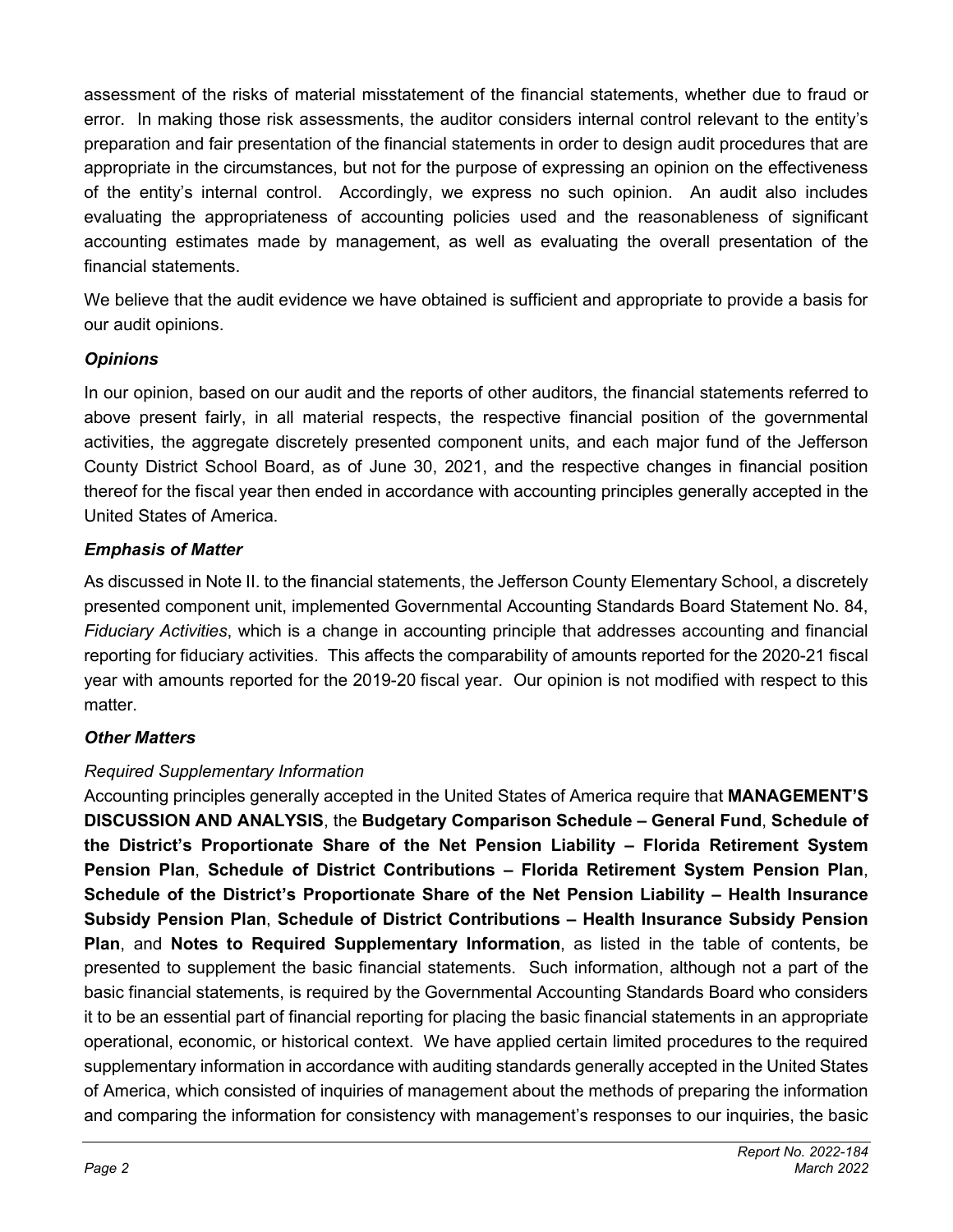<span id="page-7-1"></span>financial statements, and other knowledge we obtained during our audit of the basic financial statements. We do not express an opinion or provide any assurance on the information because the limited procedures do not provide us with sufficient evidence to express an opinion or provide any assurance.

#### <span id="page-7-0"></span>**Other Reporting Required by** *Government Auditing Standards*

In accordance with *Government Auditing Standards*, we have also issued our report dated March 29, 2022, on our consideration of the District's internal control over financial reporting and on our tests of its compliance with certain provisions of laws, rules, regulations, contracts, and grant agreements and other matters included under the heading **INDEPENDENT AUDITOR'S REPORT ON INTERNAL CONTROL OVER FINANCIAL REPORTING AND ON COMPLIANCE AND OTHER MATTERS BASED ON AN AUDIT OF FINANCIAL STATEMENTS PERFORMED IN ACCORDANCE WITH**  *GOVERNMENT AUDITING STANDARDS*. The purpose of that report is solely to describe the scope of our testing of internal control over financial reporting and compliance and the results of that testing, and not to provide an opinion on the effectiveness of the District's internal control over financial reporting or on compliance. That report is an integral part of an audit performed in accordance with *Government Auditing Standards* in considering the District's internal control over financial reporting and compliance.

Respectfully submitted,

Sherrill F. Norman, CPA Tallahassee, Florida March 29, 2022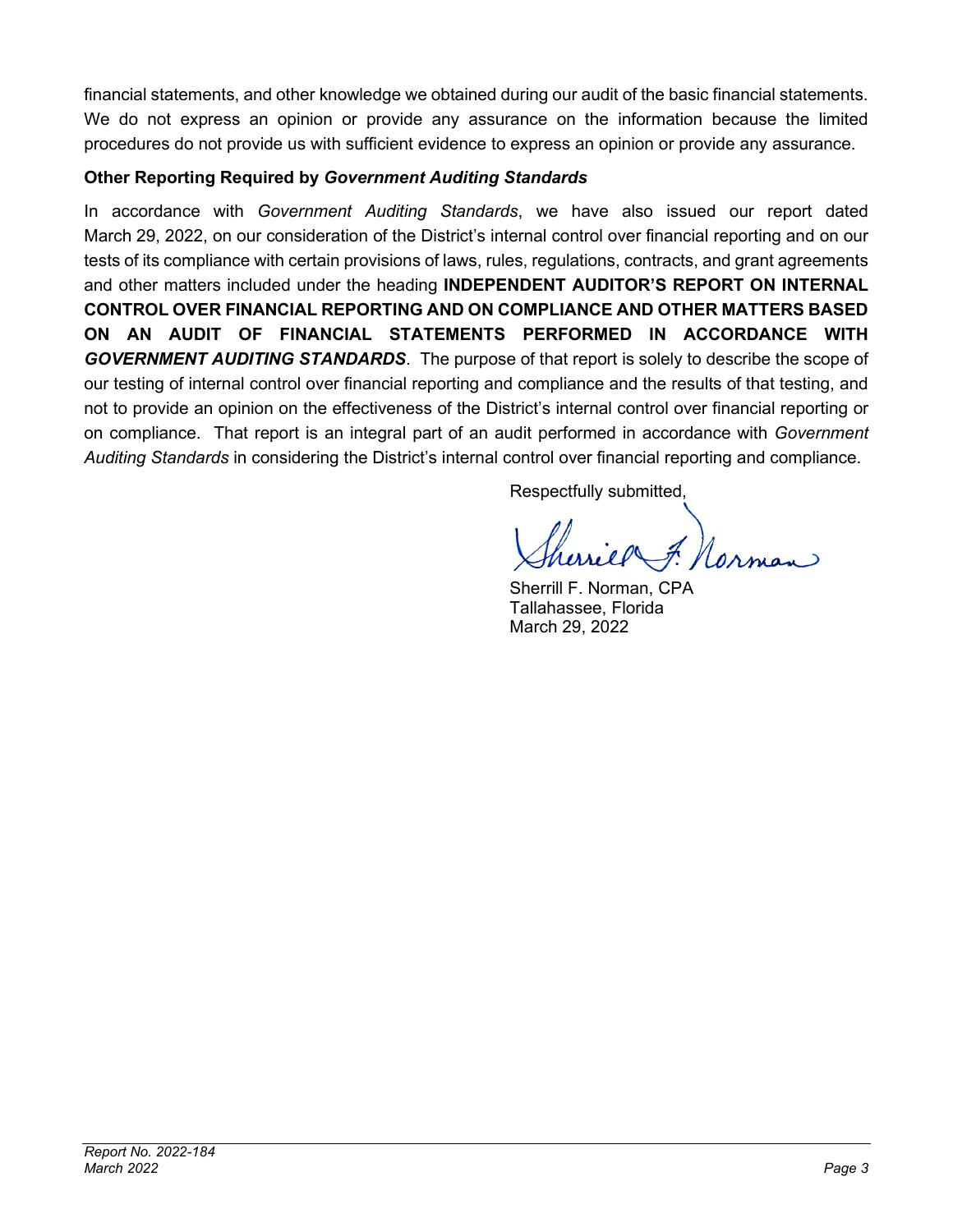# <span id="page-8-1"></span><span id="page-8-0"></span>*MANAGEMENT'S DISCUSSION AND ANALYSIS*

The management of the Jefferson County District School Board has prepared the following discussion and analysis to provide an overview of the District's financial activities for the fiscal year ended June 30, 2021. The information contained in the Management's Discussion and Analysis (MD&A) is intended to highlight significant transactions, events, and conditions and should be considered in conjunction with the District's financial statements and notes to financial statements found immediately following the MD&A.

#### FINANCIAL HIGHLIGHTS

Key financial highlights for the 2020-21 fiscal year are as follows:

- The District's total net position decreased by \$874,376.42 or 4.8 percent, from the prior fiscal year.
- The unassigned fund balance of the General Fund, representing the net current financial resources available for general appropriation by the Board, totaled \$888,298.86 at June 30, 2021, or 11.2 percent of General Fund revenues. The prior fiscal year unassigned fund balance of the General Fund was \$792,585.25, or 10 percent of General Fund revenues.
- General Fund revenues exceeded expenditures by \$95,713.61. This may be compared to last fiscal year's results in which General Fund revenues exceeded expenditures by \$330,138.44.

#### OVERVIEW OF FINANCIAL STATEMENTS

The basic financial statements consist of three components: (1) government-wide financial statements; (2) fund financial statements; and (3) notes to financial statements. This report also includes supplementary information intended to furnish additional details to support the basic financial statements.

#### **Government-Wide Financial Statements**

The government-wide financial statements provide both short-term and long-term information about the District's overall financial condition in a manner similar to those of a private-sector business. The statements include a statement of net position and a statement of activities that are designed to provide consolidated financial information about the governmental activities of the District presented on the accrual basis of accounting. The statement of net position provides information about the District's financial position, its assets, liabilities, and deferred inflows/outflows of resources, using an economic resources measurement focus. Assets plus deferred outflows of resources, less liabilities and deferred inflows of resources, equals net position, which is a measure of the District's financial health. The statement of activities presents information about the change in the District's net position, the results of operations, during the fiscal year. An increase or decrease in net position is an indication of whether the District's financial health is improving or deteriorating.

The government-wide statements present the District's activities in the following categories:

 Governmental activities – This represents most of the District's services, including its educational programs such as basic, vocational, adult, and exceptional education. Support functions such as transportation and administration are also included. Local property taxes and the State's education finance program provide most of the resources that support these activities.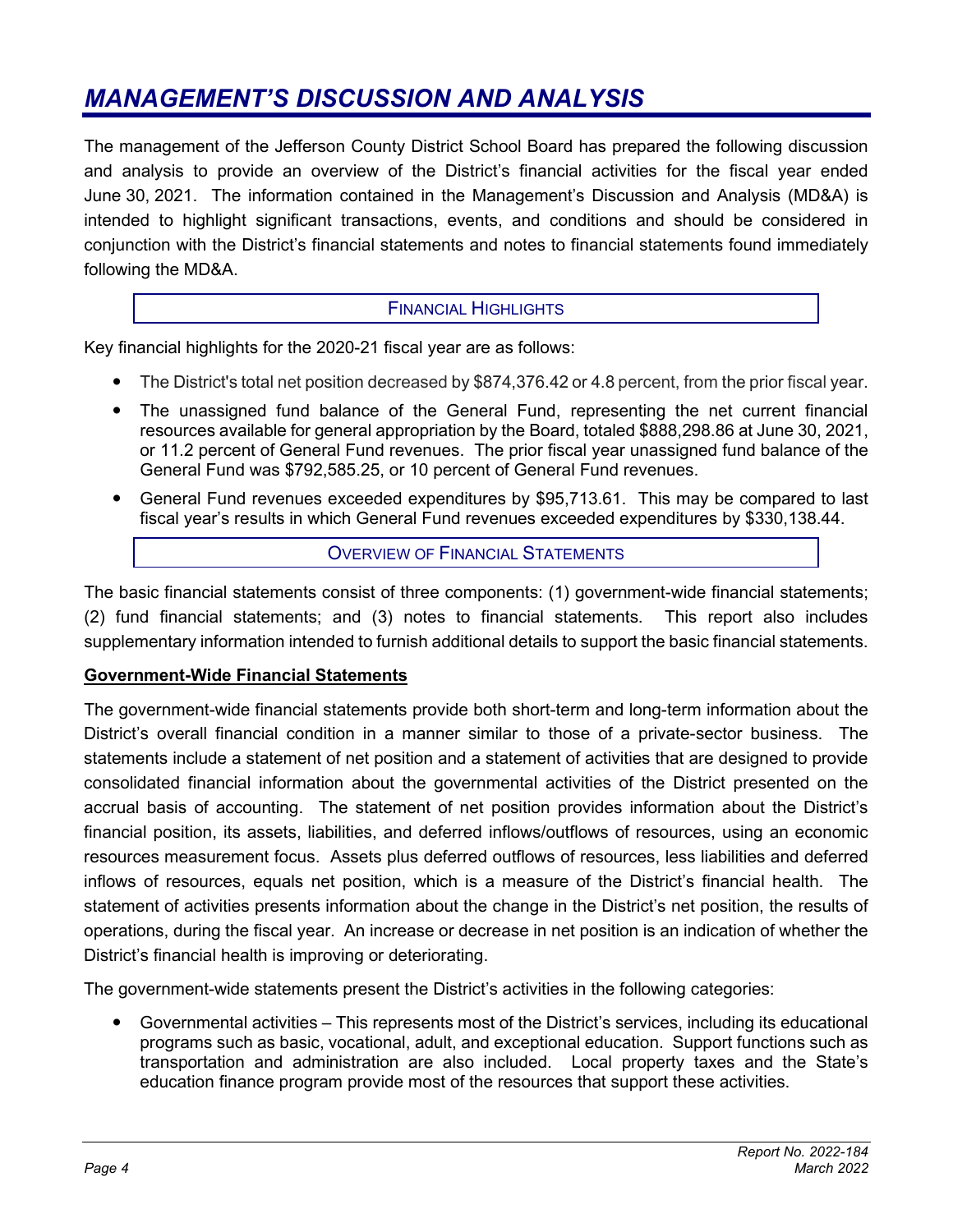Component units – The District presents three organizations as component units in this report: The Somerset Academy, Inc. operates Jefferson County Elementary, Jefferson County Middle, and Jefferson County High (Somerset Academy Charter Schools). These charter schools are considered discretely presented component units of the District because they meet the criteria for inclusion provided by the Governmental Accounting Standards Board. Financial information for these component units is reported separately from the financial information presented for the primary government.

Over time, changes in the District's net position are an indication of an improving or deteriorating financial condition. This information should be evaluated in conjunction with other nonfinancial factors, such as changes in the District's property tax base, student enrollment, and the condition of the District's capital assets, including its school buildings and administrative facilities.

#### **Fund Financial Statements**

Fund financial statements are one of the components of the basic financial statements. A fund is a grouping of related accounts that is used to maintain control over resources that have been segregated for specific activities or objectives. The District uses fund accounting to ensure and demonstrate compliance with finance-related legal requirements and prudent fiscal management. Certain funds are established by law while others are created by legal agreements. Fund financial statements provide more detailed information about the District's financial activities, focusing on its most significant or "major" funds rather than fund types. This is in contrast to the entitywide perspective contained in the government-wide statements. All of the District's funds are classified within governmental funds as discussed below.

**Governmental Funds**: Governmental funds are used to account for essentially the same functions reported as governmental activities in the government-wide financial statements. However, the governmental funds use a spendable financial resources measurement focus rather than the economic resources measurement focus found in the government-wide financial statements. The financial resources measurement focus allows the governmental fund statements to provide information on near-term inflows and outflows of spendable resources, as well as balances of spendable resources available at the end of the fiscal year. In particular, the sum of the assigned and unassigned fund balances may serve as a useful measure of a government's net resources available for spending at the end of the fiscal year.

The governmental fund statements provide a detailed short-term view that may be used to evaluate the District's near-term financing requirements. This short-term view is useful when compared to the long-term view presented as governmental activities in the government-wide financial statements. To facilitate this comparison, both the governmental funds balance sheet and the governmental fund statement of revenues, expenditures and changes in fund balances provide a reconciliation of governmental funds to governmental activities.

The governmental funds balance sheet and statement of revenues, expenditures, and changes in fund balances provide detailed information about the District's most significant funds. The District's major funds are the General Fund, Capital Projects – Public Education Capital Outlay Fund, Capital Projects – Capital Outlay and Debt Service Fund, Capital Projects – Local Capital Improvement Fund, and Capital Projects – Other Fund.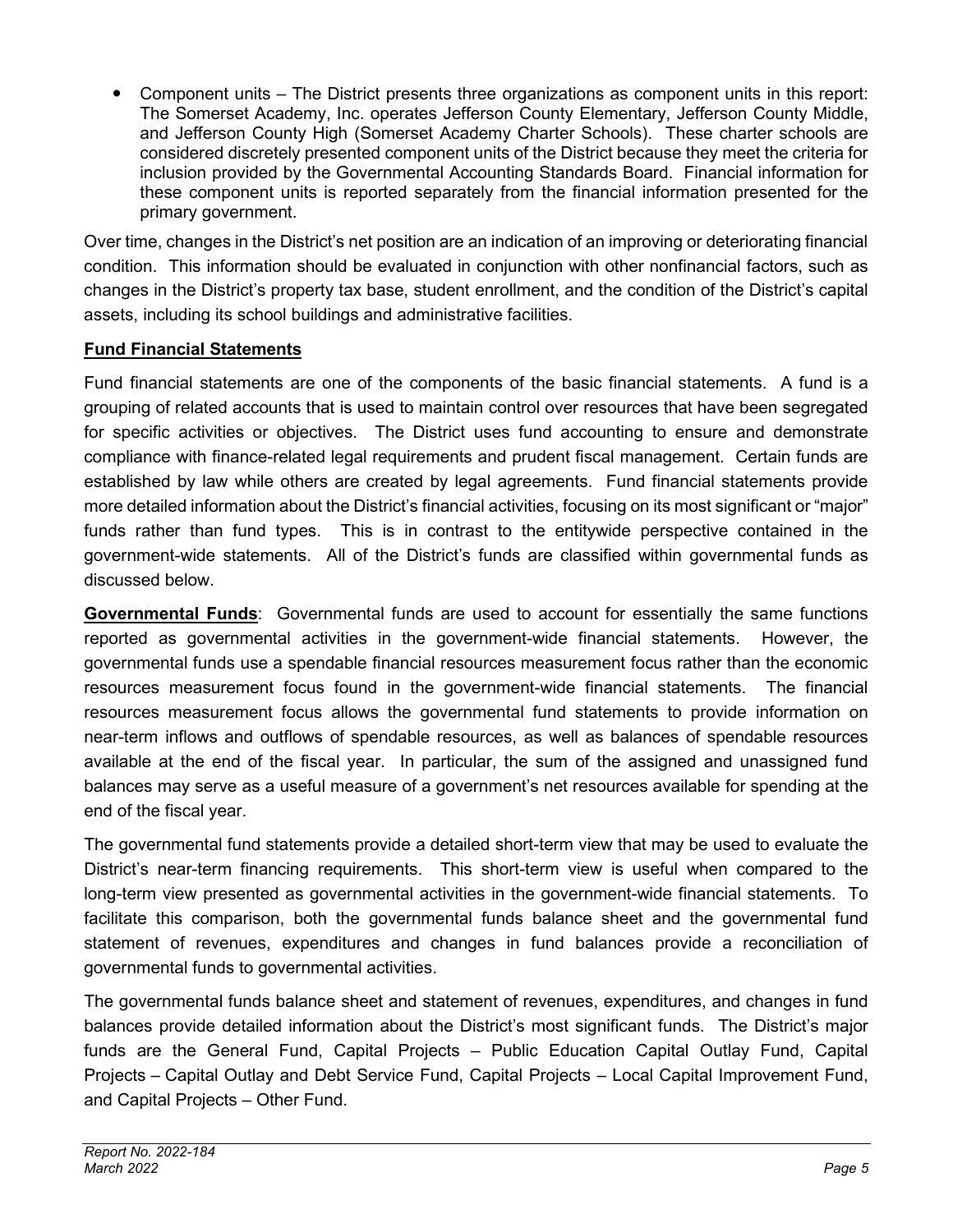The District adopts an annual appropriated budget for its governmental funds. A budgetary comparison schedule has been provided for the General Fund to demonstrate compliance with the budget.

#### **Notes to Financial Statements**

The notes provide additional information that is essential for a full understanding of the data provided in the government-wide and fund financial statements.

#### **Other Information**

In addition to the basic financial statements and accompanying notes, this report also presents required supplementary information.

GOVERNMENT-WIDE FINANCIAL ANALYSIS

As noted earlier, net position over time may serve as a useful indicator of a government's financial health. The following is a summary of the District's net position as of June 30, 2021, compared to net position as of June 30, 2020:

#### **Net Position, End of Year**

|                                                                                              | Governmental<br><b>Activities</b>               |                                               |  |  |
|----------------------------------------------------------------------------------------------|-------------------------------------------------|-----------------------------------------------|--|--|
|                                                                                              | $6 - 30 - 21$                                   | $6 - 30 - 20$                                 |  |  |
| <b>Current and Other Assets</b><br><b>Capital Assets</b>                                     | \$<br>2,763,440.59<br>18,734,991.29             | 1,830,967.32<br>\$<br>20,559,098.55           |  |  |
| <b>Total Assets</b>                                                                          | 21,498,431.88                                   | 22,390,065.87                                 |  |  |
| <b>Deferred Outflows of Resources</b>                                                        | 680,980.00                                      | 696,025.00                                    |  |  |
| Long-Term Liabilities<br><b>Other Liabilities</b>                                            | 2,048,548.76<br>594,988.46                      | 1,868,322.76<br>169,417.03                    |  |  |
| <b>Total Liabilities</b>                                                                     | 2,643,537.22                                    | 2,037,739.79                                  |  |  |
| <b>Deferred Inflows of Resources</b>                                                         | 2,020,148.00                                    | 2,658,248.00                                  |  |  |
| Net Position:<br><b>Investment in Capital Assets</b><br>Restricted<br>Unrestricted (Deficit) | 18,734,991.29<br>1,280,153.27<br>(2,499,417.90) | 20,559,098.55<br>868,965.04<br>(3,037,960.51) |  |  |
| <b>Total Net Position</b>                                                                    | \$17,515,726.66                                 | \$18,390,103.08                               |  |  |

The largest portion of the District's net position is investment in capital assets (e.g., land; buildings; furniture, fixtures, and equipment). The District uses these capital assets to provide services to students; consequently, these assets are not available for future spending.

A portion of the District's net position, \$1,280,153.27, represents resources that are subject to external restrictions on how they may be used.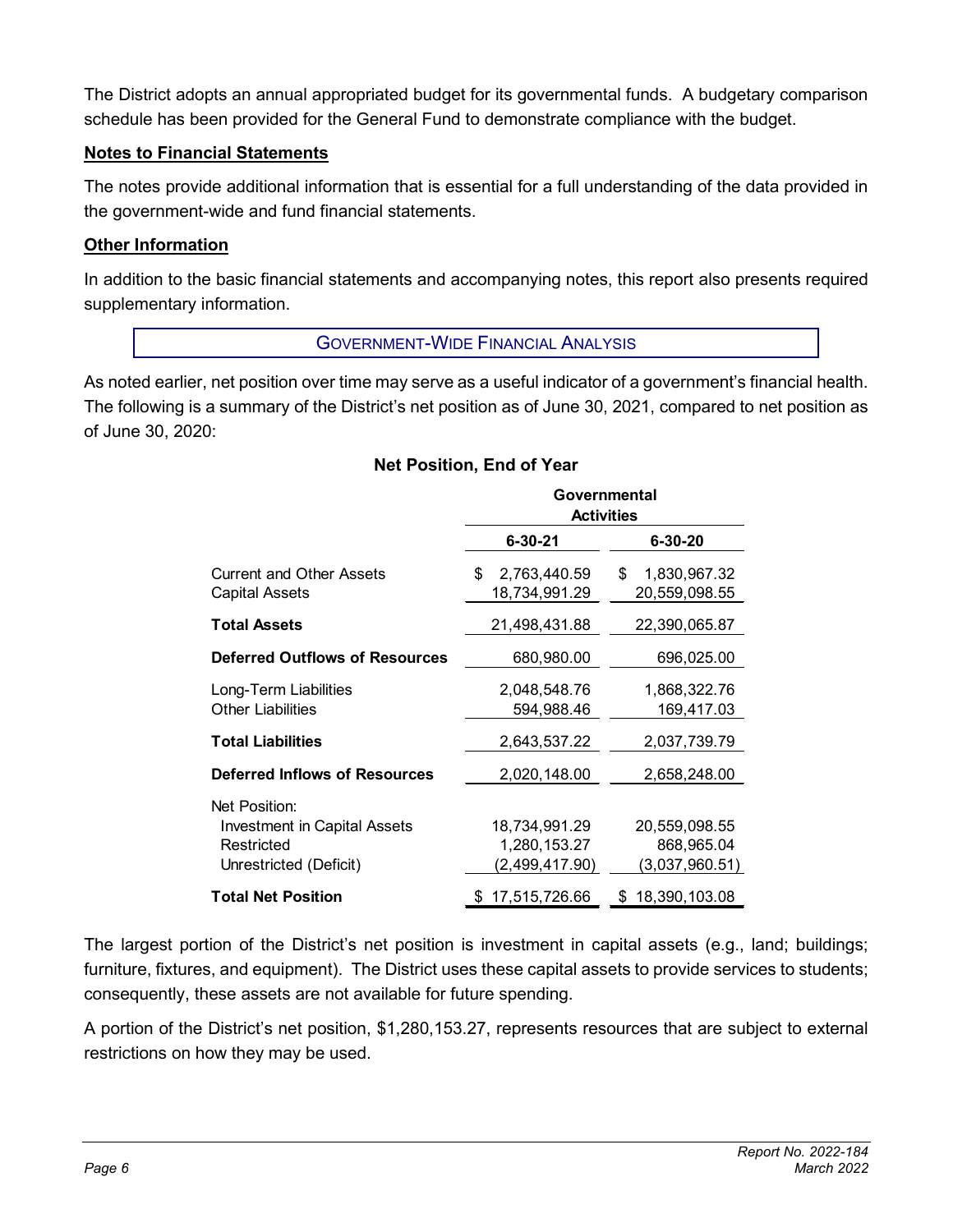The remaining deficit net position, \$2,499,417.90, reflects the shortfall that the District would have faced in the event that it would have had to liquidate all of its non-capital liabilities at June 30, 2021. The liabilities (claims) against the unrestricted assets include the pension liability of \$2,039,624.

The key elements of the changes in the District's net position for the fiscal years ended June 30, 2021, and June 30, 2020, are as follows:

|                                                                                               | Governmental      |                 |    |                 |
|-----------------------------------------------------------------------------------------------|-------------------|-----------------|----|-----------------|
|                                                                                               | <b>Activities</b> |                 |    |                 |
|                                                                                               |                   | 6-30-21         |    | 6-30-20         |
| Program Revenues:                                                                             |                   |                 |    |                 |
| <b>Capital Grants and Contributions</b>                                                       | \$                | 203,544.36      | \$ | 176,020.43      |
| <b>General Revenues:</b>                                                                      |                   |                 |    |                 |
| Property Taxes, Levied for Operational Purposes                                               |                   | 3,200,324.06    |    | 3,160,842.67    |
| Property Taxes, Levied for Capital Projects<br><b>Grants and Contributions Not Restricted</b> |                   | 1,074,341.46    |    | 1,035,052.46    |
| to Specific Programs                                                                          |                   | 4,624,348.09    |    | 4,560,471.09    |
| Unrestricted Investment Earnings                                                              |                   | 8,463.45        |    | 6,961.92        |
| Miscellaneous                                                                                 |                   | 132,079.14      |    | 209,189.54      |
| <b>Total Revenues</b>                                                                         |                   | 9,243,100.56    |    | 9,148,538.11    |
| Functions/Program Expenses:                                                                   |                   |                 |    |                 |
| Instruction                                                                                   |                   | 6,821,650.38    |    | 6,915,286.85    |
| Instruction-Related Technology                                                                |                   |                 |    | 5,900.00        |
| Board                                                                                         |                   | 61,232.21       |    | 115,382.43      |
| <b>General Administration</b>                                                                 |                   | 81,015.29       |    | 142,299.22      |
| Facilities Acquisition and Construction                                                       |                   | 1,157,581.42    |    | 1,035,052.46    |
| <b>Fiscal Services</b>                                                                        |                   | 174.94          |    |                 |
| <b>Student Transportation Services</b>                                                        |                   | 559.95          |    | 7.06            |
| Operation of Plant                                                                            |                   | 54,519.71       |    | 63,244.99       |
| Maintenance of Plant                                                                          |                   | 3,760.00        |    | 6,709.99        |
| Administrative Technology Services                                                            |                   | 31,067.01       |    | 4,530.28        |
| Unallocated Interest on Long-Term Debt                                                        |                   | 81.69           |    | 76.34           |
| <b>Unallocated Depreciation Expense</b>                                                       |                   | 989,607.72      |    | 1,040,293.56    |
| Loss on Disposal of Capital Assets                                                            |                   | 916,226.66      |    |                 |
| <b>Total Functions/Program Expenses</b>                                                       |                   | 10,117,476.98   |    | 9,328,783.18    |
| <b>Change in Net Position</b>                                                                 |                   | (874, 376.42)   |    | (180,245.07)    |
| Net Position - Beginning                                                                      |                   | 18,390,103.08   |    | 18,207,933.15   |
| Adjustment to Beginning Net Position (1)                                                      |                   |                 |    | 362,415.00      |
| Net Position - Beginning, as Restated                                                         |                   | 18,390,103.08   |    | 18,570,348.15   |
| <b>Net Position - Ending</b>                                                                  |                   | \$17,515,726.66 |    | \$18,390,103.08 |

#### **Operating Results for the Fiscal Year Ended**

(1) In the 2019-20 fiscal year, the adjustment to beginning net position was due to a change in accounting estimate which eliminated the District's other postemployment benefits.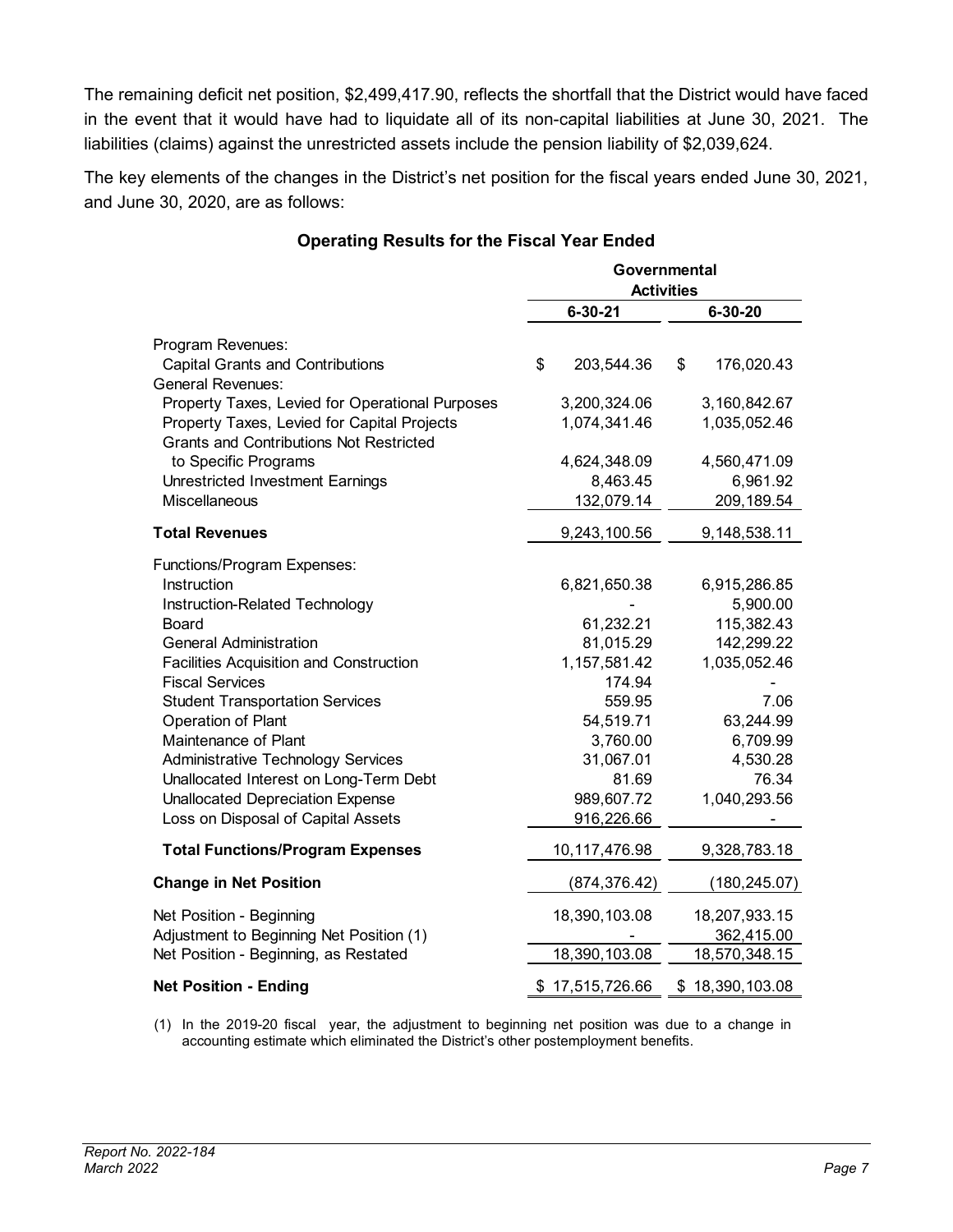The largest revenue source is grants and contributions not restricted to specific programs, which includes revenues from the State of Florida. Revenues from State sources for current operations are primarily received through the Florida Education Finance Program (FEFP) funding formula. The FEFP funding formula utilizes student enrollment data and is designed to maintain equity in funding across all Florida school districts, taking into consideration the District's funding ability based on the local property tax base. Revenues did not change significantly from the prior fiscal year.

Instruction expenses represent 67.4 percent of total governmental expenses in the 2020-21 fiscal year. The most significant change in expenses was due to the \$916,226.66 loss on disposal of capital assets related to the sale of land, improvement other than buildings, and building and fixed equipment.

#### FINANCIAL ANALYSIS OF THE DISTRICT'S FUNDS

#### **Governmental Funds**

The focus of the District's governmental funds is to provide information on near-term inflows, outflows, and balances of spendable resources. Such information is useful in assessing the District's financing requirements. Specifically, unassigned fund balance may serve as a useful measure of a government's net resources available for discretionary use as it represents the portion of fund balance that has not been limited to a particular purpose by an external party, the District, or a group or individual delegated authority by the Board to assign resources for particular purposes.

The total fund balances of governmental funds increased by \$377,329.84 during the fiscal year to \$2,013,577.67 at June 30, 2021. Of this amount, \$888,298.86, or 44.1 percent, is unassigned fund balance, which is available for spending at the District's discretion. The remainder of the fund balance, \$1,125,278.81, is designated as restricted to indicate that it is restricted for particular purposes.

#### **Major Governmental Funds**

The General Fund is the District's chief operating fund. At the end of the current fiscal year, unassigned fund balance is \$888,298.86, while the total fund balance is \$1,369,673.95. As a measure of the General Fund's liquidity, it may be useful to compare unassigned fund balance to General Fund total revenues. The unassigned fund balance is 11.2 percent of the total General Fund revenues, while total fund balance represents 17.2 percent of total General Fund revenues.

The Capital Projects – Capital Outlay and Debt Service Fund has a total fund balance of \$413,643.22. These funds are restricted for the acquisition, construction, and maintenance of capital assets.

The Capital Projects – Local Capital Improvement Fund has a total fund balance of \$230,260.50. These funds are restricted for the acquisition, construction, and maintenance of capital assets. Fund balance increased by \$207,725.56 primarily due to the sale of capital assets.

The Capital Projects – Public Education Capital Outlay Fund and Capital Projects – Other Fund do not have fund balances at June 30, 2021. These funds are used to account for State capital outlay appropriations which are restricted for the acquisition, construction, and maintenance of capital assets. Funding is anticipated to be used for future capital projects.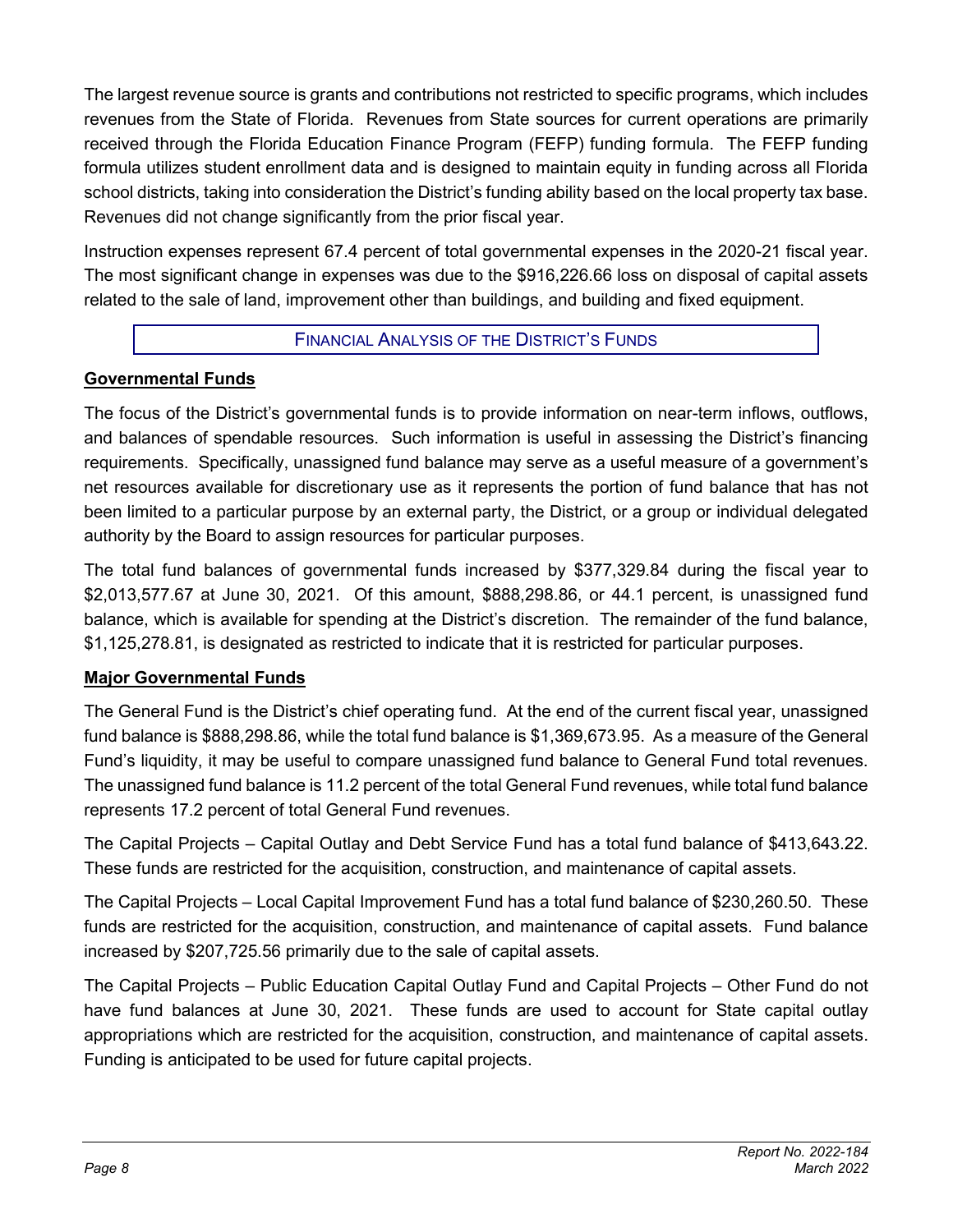#### GENERAL FUND BUDGETARY HIGHLIGHTS

During the 2020-21 fiscal year, the General Fund budget was amended to reflect adjustments to appropriations and incurred costs. These amendments were made as part of the routine budget process of the District and were deemed to be necessary and appropriate by management.

#### CAPITAL ASSETS

#### **Capital Assets**

The District's investment in capital assets for its governmental activities as of June 30, 2021, is \$18,734,991.29 (net of accumulated depreciation). This investment in capital assets includes land; improvements other than buildings; buildings and fixed equipment; furniture, fixtures, and equipment; motor vehicles; and audio visual materials and computer software. The total decrease in capital assets for the current fiscal year was 8.9 percent, which was primarily the result of the sale of capital assets and current fiscal year depreciation expense.

#### OTHER MATTERS OF SIGNIFICANCE

During the 2017-18 fiscal year, the District transferred all K-12 instructional, and a majority of operational, activities of the District over to Somerset Academy, Inc. Beginning in the 2022-23 fiscal year, the District will resume control over District operations which will have a significant impact on the District's financial activities.

#### REQUESTS FOR INFORMATION

This report is designed to provide a general overview of the District's finances for all those with an interest in the District's finances. Questions concerning information provided in the MD&A or other required supplementary information, and financial statements and notes thereto, or requests for additional financial information should be addressed to the Superintendent of Schools, Jefferson County District School Board, 1490 West Washington Street, Monticello, Florida 32344.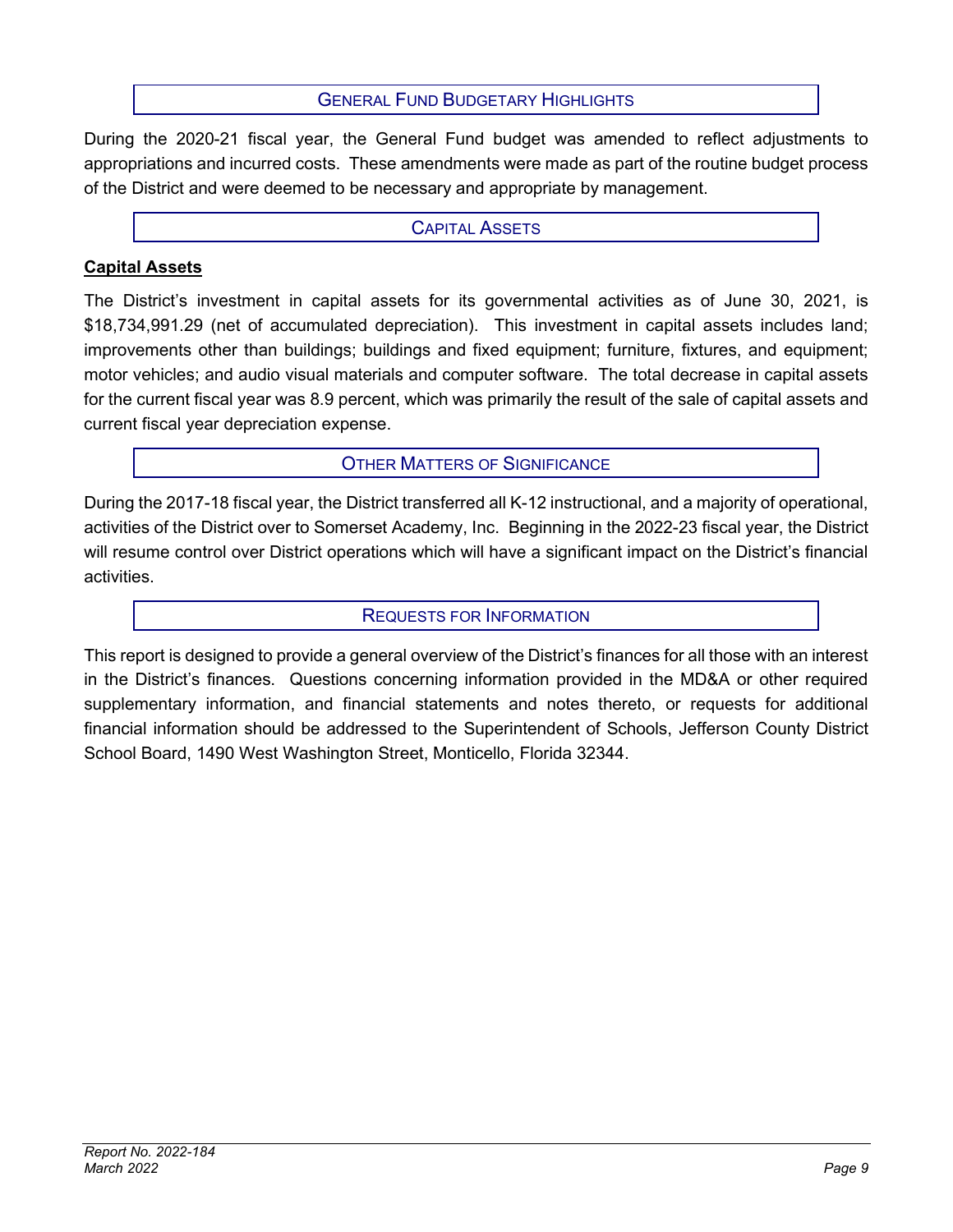THIS PAGE INTENTIONALLY LEFT BLANK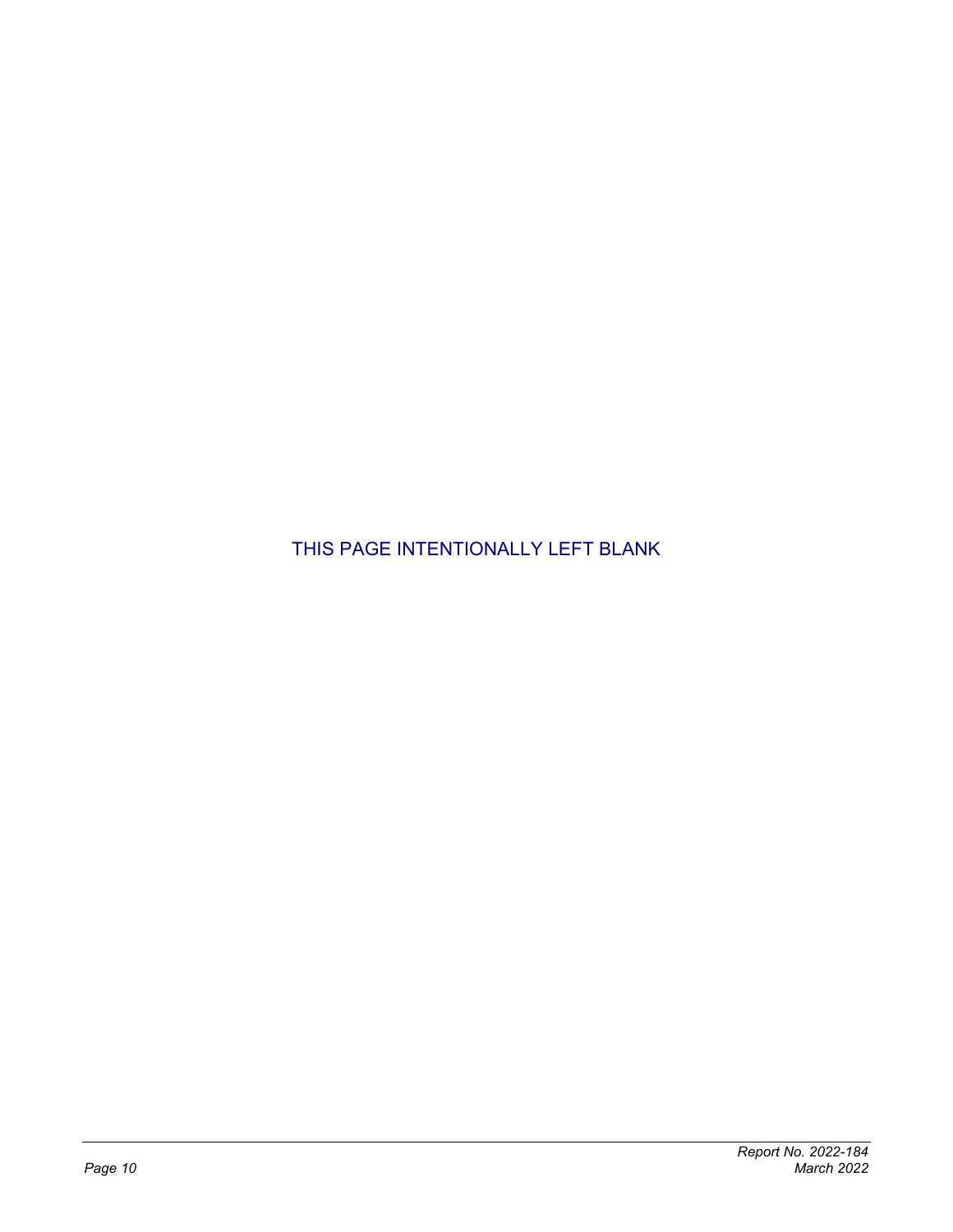# <span id="page-15-1"></span><span id="page-15-0"></span>*BASIC FINANCIAL STATEMENTS*

#### **Jefferson County District School Board Statement of Net Position June 30, 2021**

|                                                     | Primary<br>Government                    |                           |  |  |
|-----------------------------------------------------|------------------------------------------|---------------------------|--|--|
|                                                     | <b>Governmental</b><br><b>Activities</b> | Component<br><b>Units</b> |  |  |
| <b>ASSETS</b>                                       |                                          |                           |  |  |
| Cash and Cash Equivalents                           | \$<br>2,435,125.65                       | 306,132.00<br>\$          |  |  |
| Investments                                         |                                          | 600,000.00                |  |  |
| <b>Accounts Receivable</b>                          |                                          | 12,733.00                 |  |  |
| Due from Other Agencies                             | 328,314.94                               | 1,671,156.00              |  |  |
| Due from Related Parties                            |                                          | 1,518,120.00              |  |  |
| Deposits Receivable                                 |                                          | 29,715.00                 |  |  |
| Prepaid Items<br>Capital Assets:                    |                                          | 346,492.00                |  |  |
| Nondepreciable Capital Assets                       | 1,033,517.18                             | 24,000.00                 |  |  |
| Depreciable Capital Assets, Net                     | 17,701,474.11                            | 2,070,232.00              |  |  |
| <b>TOTAL ASSETS</b>                                 | 21,498,431.88                            | 6,578,580.00              |  |  |
| DEFERRED OUTFLOWS OF RESOURCES                      |                                          |                           |  |  |
| Pensions                                            | 680,980.00                               |                           |  |  |
| <b>LIABILITIES</b>                                  |                                          |                           |  |  |
| <b>Accrued Salaries and Benefits</b>                |                                          | 330, 171.00               |  |  |
| Payroll Deductions and Withholdings                 | 18,596.43                                |                           |  |  |
| <b>Accounts Payable</b>                             |                                          | 522,642.00                |  |  |
| Due to Component Units                              | 409,475.03                               |                           |  |  |
| Due to Related Parties                              |                                          | 686,699.00                |  |  |
| Revolving Loan - Line of Credit                     |                                          | 1,450,000.00              |  |  |
| <b>Unearned Revenue</b><br>Long-Term Liabilities:   | 166,917.00                               |                           |  |  |
| Portion Due Within 1 Year                           | 5,046.00                                 | 127,263.00                |  |  |
| Portion Due After 1 Year                            | 2,043,502.76                             | 1,887,511.00              |  |  |
| <b>TOTAL LIABILITIES</b>                            | 2,643,537.22                             | 5,004,286.00              |  |  |
| DEFERRED INFLOWS OF RESOURCES                       |                                          |                           |  |  |
| Pensions                                            | 2,020,148.00                             |                           |  |  |
| <b>NET POSITION</b>                                 |                                          |                           |  |  |
| Net Investment in Capital Assets<br>Restricted for: | 18,734,991.29                            | 1,704,184.00              |  |  |
| <b>State Required Carryover Programs</b>            | 327,419.66                               |                           |  |  |
| <b>Workforce Development</b>                        | 140,822.64                               |                           |  |  |
| <b>Fuel Tax Refunds</b>                             | 13,132.79                                |                           |  |  |
| <b>Capital Projects</b>                             | 798,778.18                               |                           |  |  |
| Unrestricted (Deficit)                              | (2,499,417.90)                           | (129, 890.00)             |  |  |
| <b>TOTAL NET POSITION</b>                           | 17,515,726.66<br>\$                      | \$<br>1,574,294.00        |  |  |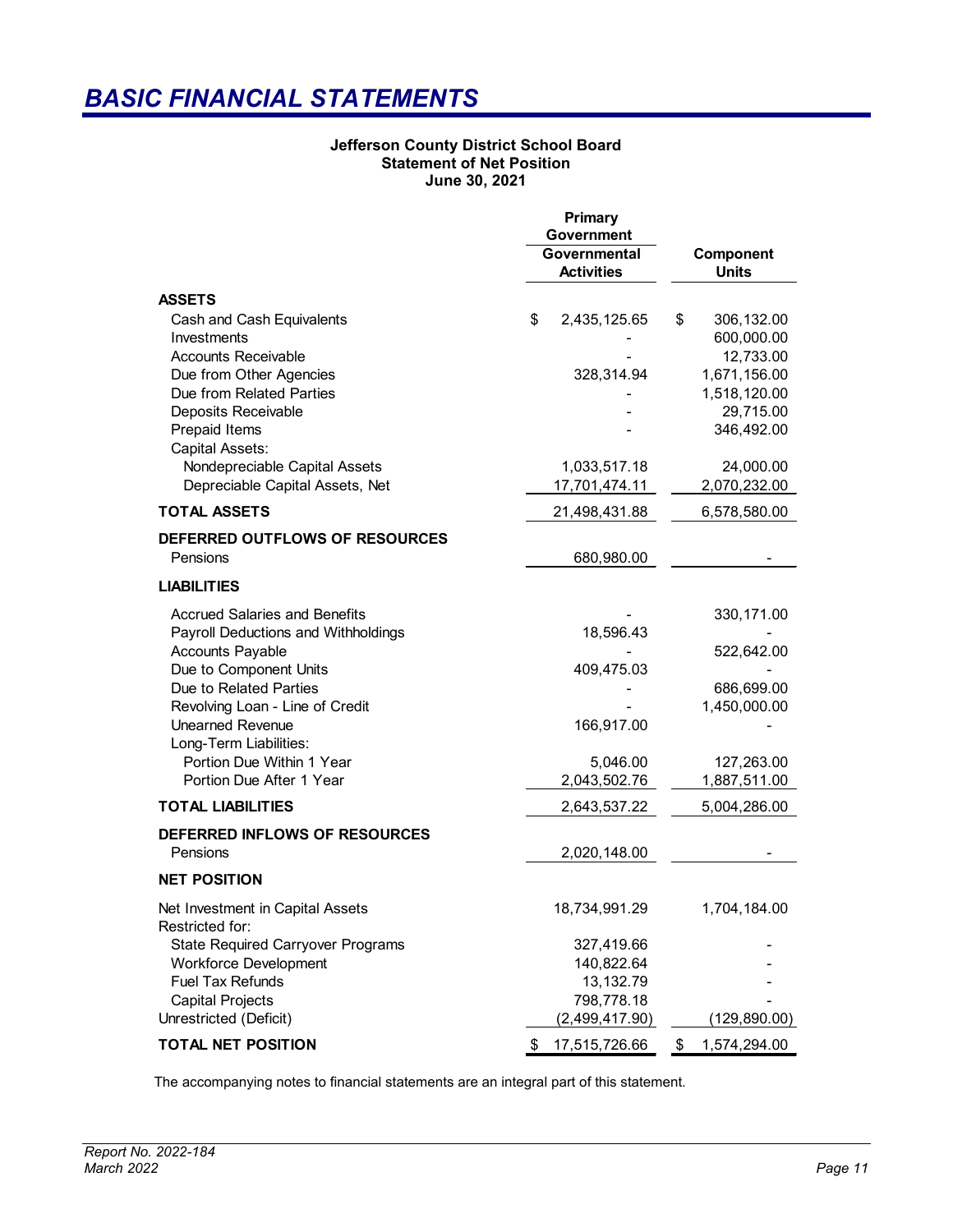#### **Jefferson County District School Board Statement of Activities For the Fiscal Year Ended June 30, 2021**

<span id="page-16-1"></span><span id="page-16-0"></span>

|                                         |    |                                                                                       | <b>Program Revenues</b> |                 |                                |                      |                              |              |
|-----------------------------------------|----|---------------------------------------------------------------------------------------|-------------------------|-----------------|--------------------------------|----------------------|------------------------------|--------------|
|                                         |    |                                                                                       | <b>Charges</b><br>for   |                 | Operating<br><b>Grants and</b> |                      | Capital<br><b>Grants and</b> |              |
|                                         |    | <b>Expenses</b>                                                                       |                         | <b>Services</b> |                                | <b>Contributions</b> | <b>Contributions</b>         |              |
| <b>Functions/Programs</b>               |    |                                                                                       |                         |                 |                                |                      |                              |              |
| <b>Primary Government</b>               |    |                                                                                       |                         |                 |                                |                      |                              |              |
| <b>Governmental Activities:</b>         |    |                                                                                       |                         |                 |                                |                      |                              |              |
| Instruction                             | \$ | 6,821,650.38                                                                          | \$                      |                 | \$                             |                      | \$                           |              |
| Board                                   |    | 61,232.21                                                                             |                         |                 |                                |                      |                              |              |
| <b>General Administration</b>           |    | 81.015.29                                                                             |                         |                 |                                |                      |                              |              |
| Facilities Acquisition and Construction |    | 1,157,581.42                                                                          |                         |                 |                                |                      |                              | 203,544.36   |
| <b>Fiscal Services</b>                  |    | 174.94                                                                                |                         |                 |                                |                      |                              |              |
| <b>Student Transportation Services</b>  |    | 559.95                                                                                |                         |                 |                                |                      |                              |              |
| Operation of Plant                      |    | 54,519.71                                                                             |                         |                 |                                |                      |                              |              |
| Maintenance of Plant                    |    | 3.760.00                                                                              |                         |                 |                                |                      |                              |              |
| Administrative Technology Services      |    | 31,067.01                                                                             |                         |                 |                                |                      |                              |              |
| Unallocated Interest on Long-Term Debt  |    | 81.69                                                                                 |                         |                 |                                |                      |                              |              |
| <b>Unallocated Depreciation Expense</b> |    | 989,607.72                                                                            |                         |                 |                                |                      |                              |              |
| Net Loss on Disposal of Capital Assets  |    | 916,226.66                                                                            |                         |                 |                                |                      |                              |              |
| <b>Total Governmental Activities</b>    | S  | 10,117,476.98                                                                         | \$                      | 0.00            | \$                             | 0.00                 | \$                           | 203,544.36   |
| <b>Component Units</b>                  |    |                                                                                       |                         |                 |                                |                      |                              |              |
| <b>Charter Schools</b>                  | \$ | 12,817,907.00                                                                         | \$                      | 51,314.00       | \$                             | 2,350,555.00         | \$                           | 1,036,421.00 |
|                                         |    | <b>General Revenues:</b><br>Taxes:<br>Property Taxes, Levied for Operational Purposes |                         |                 |                                |                      |                              |              |

Property Taxes, Levied for Capital Projects

Grants and Contributions Not Restricted to Specific Programs

Unrestricted Investment Earnings

Miscellaneous

#### **Total General Revenues**

#### **Change in Net Position**

Net Position - Beginning Adjustments to Net Position - Beginning Net Position - Beginning, as Restated

#### **Net Position - Ending**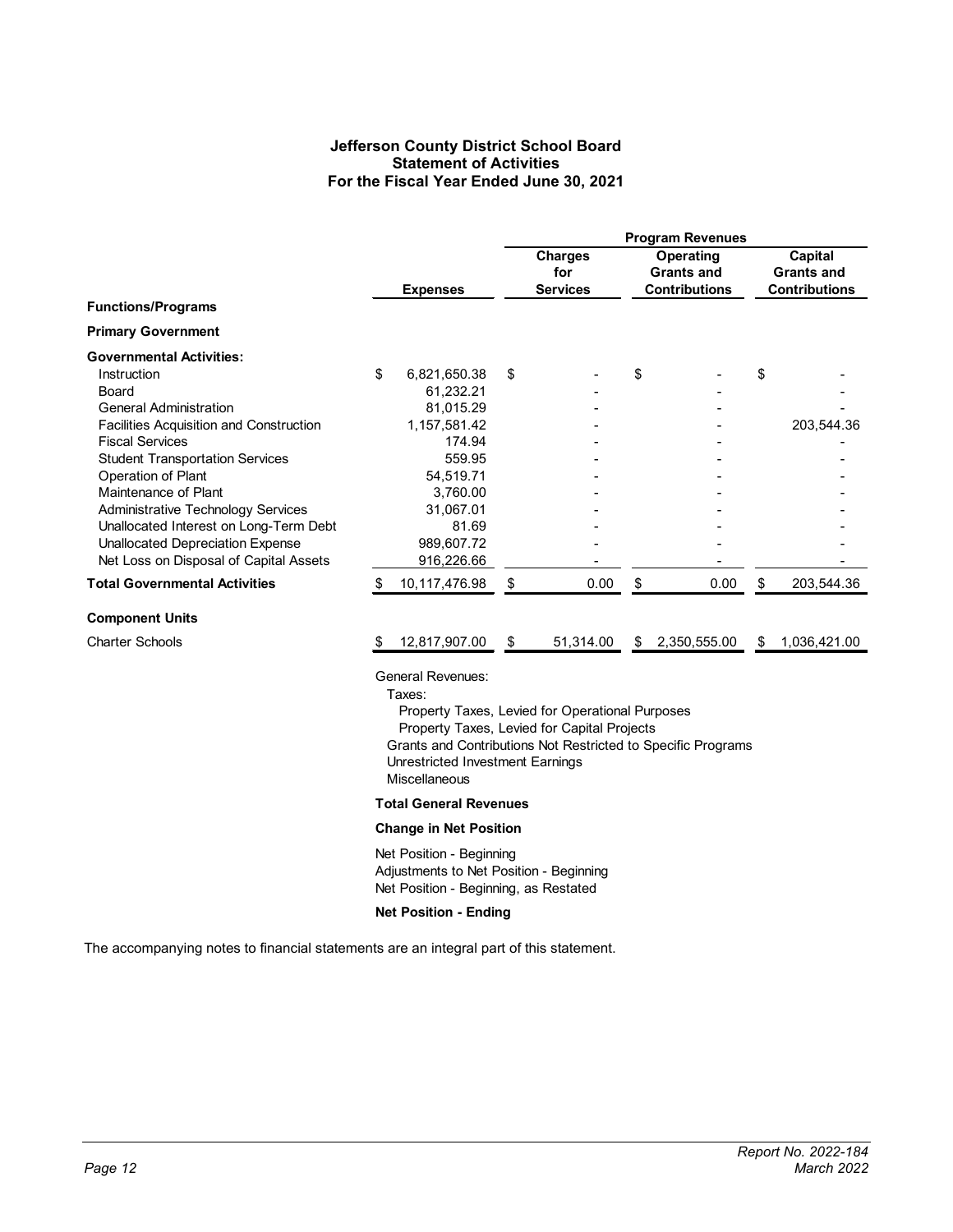|               | Net (Expense) Revenue                     |                    |
|---------------|-------------------------------------------|--------------------|
|               | and Changes in Net Position               |                    |
|               | <b>Primary Government</b><br>Governmental | Component          |
|               | <b>Activities</b>                         | Units              |
|               |                                           |                    |
| \$            | (6,821,650.38)                            | \$                 |
|               | (61, 232.21)<br>(81, 015.29)              |                    |
|               | (954, 037.06)                             |                    |
|               | (174.94)                                  |                    |
|               | (559.95)                                  |                    |
|               | (54, 519.71)                              |                    |
|               | (3,760.00)                                |                    |
|               | (31,067.01)                               |                    |
|               | (81.69)                                   |                    |
|               | (989, 607.72)                             |                    |
|               | (916, 226.66)                             |                    |
|               | (9,913,932.62)                            |                    |
|               |                                           |                    |
|               | -                                         | (9,379,617.00)     |
|               |                                           |                    |
|               |                                           |                    |
|               | 3,200,324.06                              |                    |
|               | 1,074,341.46                              |                    |
|               | 4,624,348.09                              | 10,770,422.00      |
|               | 8,463.45<br>132,079.14                    | 218,423.00         |
|               | 9,039,556.20                              | 10,988,845.00      |
|               | (874, 376.42)                             | 1,609,228.00       |
|               | 18,390,103.08                             | (114, 234.00)      |
|               |                                           | 79,300.00          |
|               | 18,390,103.08                             | (34, 934.00)       |
| $\frac{1}{2}$ | 17,515,726.66                             | \$<br>1,574,294.00 |
|               |                                           |                    |
|               |                                           |                    |
|               |                                           |                    |
|               |                                           |                    |
|               |                                           |                    |
|               |                                           |                    |
|               |                                           |                    |
|               |                                           |                    |
|               |                                           |                    |
|               |                                           |                    |
|               | Report No. 2022-184                       |                    |
|               | March 2022                                |                    |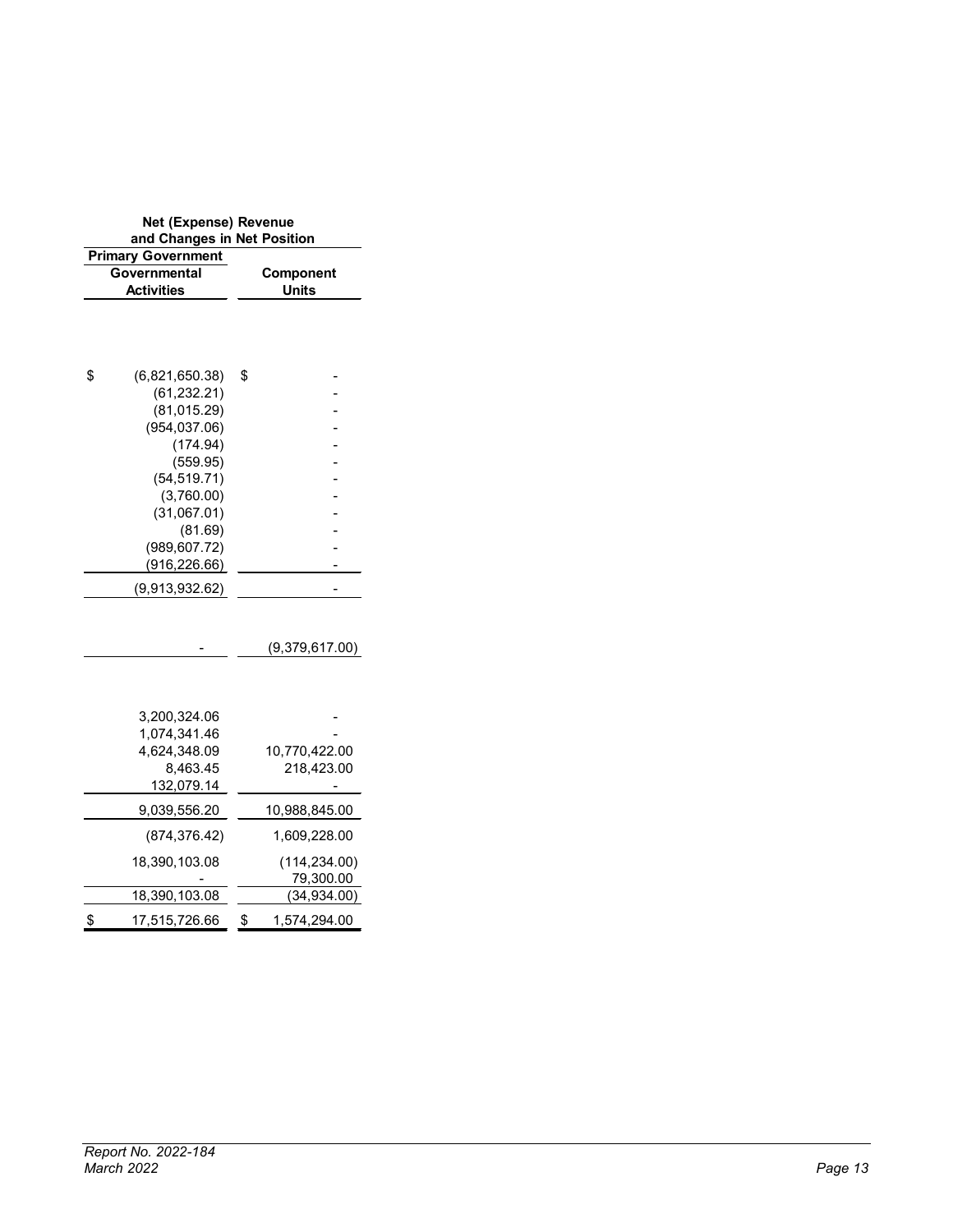#### **Jefferson County District School Board Balance Sheet – Governmental Funds June 30, 2021**

<span id="page-18-1"></span><span id="page-18-0"></span>

|                                                                                                                                                                                                                                 | General<br><b>Fund</b>                                             | <b>Capital Projects -</b><br><b>Public Education</b><br><b>Capital Outlay Fund</b> |            | <b>Capital Projects -</b><br><b>Capital Outlay and</b><br><b>Debt Service Fund</b> |                          |
|---------------------------------------------------------------------------------------------------------------------------------------------------------------------------------------------------------------------------------|--------------------------------------------------------------------|------------------------------------------------------------------------------------|------------|------------------------------------------------------------------------------------|--------------------------|
| <b>ASSETS</b><br>Cash and Cash Equivalents<br>Due from Other Agencies                                                                                                                                                           | \$<br>1,706,925.07<br>6,523.48                                     | \$                                                                                 | 133,748.00 | \$                                                                                 | 413,643.22               |
| <b>TOTAL ASSETS</b>                                                                                                                                                                                                             | \$<br>1,713,448.55                                                 | \$                                                                                 | 133,748.00 | \$                                                                                 | 413,643.22               |
| LIABILITIES, DEFERRED INFLOWS OF RESOURCES, AND<br><b>FUND BALANCES</b><br>Liabilities:<br>Payroll Deductions and Withholdings<br>Due to Component Units<br><b>Unearned Revenue</b>                                             | \$<br>18,596.43<br>325, 178.17                                     | \$                                                                                 | 74,917.00  | \$                                                                                 |                          |
| <b>Total Liabilities</b>                                                                                                                                                                                                        | 343,774.60                                                         |                                                                                    | 74,917.00  |                                                                                    |                          |
| Deferred Inflows of Resources:<br>Unavailable Revenue - State Capital Outlay Funding                                                                                                                                            |                                                                    |                                                                                    | 58.831.00  |                                                                                    |                          |
| Fund Balances:<br>Restricted for:<br>State Required Carryover Programs<br><b>Workforce Development</b><br><b>Fuel Tax Refunds</b><br><b>Capital Projects</b><br><b>Total Restricted Fund Balance</b><br>Unassigned Fund Balance | 327,419.66<br>140,822.64<br>13, 132.79<br>481,375.09<br>888,298.86 |                                                                                    |            |                                                                                    | 413,643.22<br>413,643.22 |
| <b>Total Fund Balances</b>                                                                                                                                                                                                      | 1,369,673.95                                                       |                                                                                    |            |                                                                                    | 413,643.22               |
| TOTAL LIABILITIES, DEFERRED INFLOWS OF RESOURCES,<br><b>AND FUND BALANCES</b>                                                                                                                                                   | \$<br>1,713,448.55                                                 | S                                                                                  | 133,748.00 | \$                                                                                 | 413,643.22               |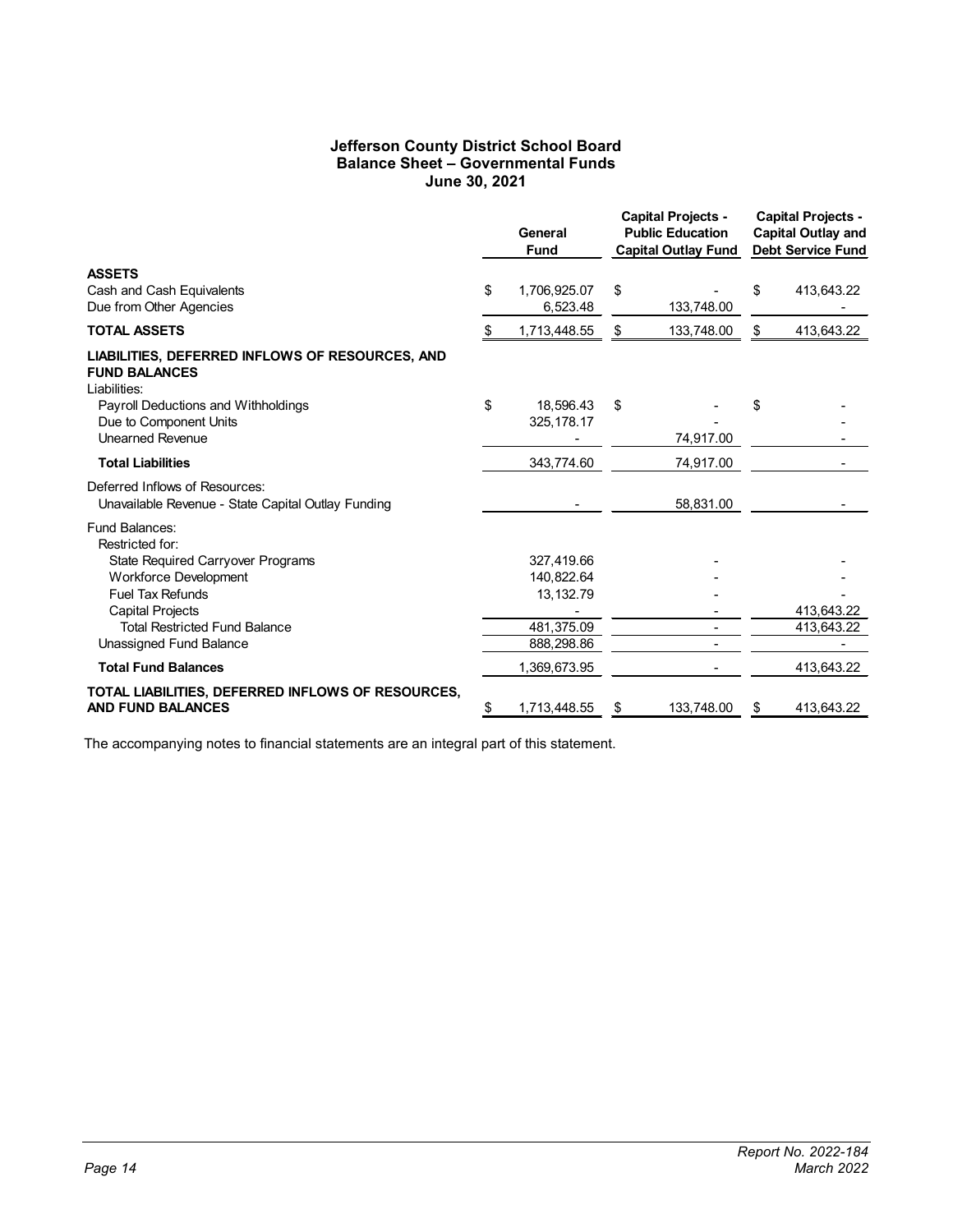|                  | <b>Capital Projects -</b> |                           |              | <b>Total</b> |  |  |  |
|------------------|---------------------------|---------------------------|--------------|--------------|--|--|--|
|                  | <b>Local Capital</b>      | <b>Capital Projects -</b> | Governmental |              |  |  |  |
|                  | <b>Improvement Fund</b>   | <b>Other Fund</b>         |              | <b>Funds</b> |  |  |  |
|                  |                           |                           |              |              |  |  |  |
| \$               | 314,557.36                | \$                        | \$           | 2,435,125.65 |  |  |  |
|                  |                           | 188,043.46                |              | 328,314.94   |  |  |  |
| $$\mathfrak{S}$$ | 314,557.36                | \$<br>188,043.46          | \$           | 2,763,440.59 |  |  |  |
|                  |                           |                           |              |              |  |  |  |
| \$               |                           | \$                        | \$           | 18,596.43    |  |  |  |
|                  | 84,296.86                 |                           |              | 409,475.03   |  |  |  |
|                  |                           | 92,000.00                 |              | 166,917.00   |  |  |  |
|                  | 84,296.86                 | 92,000.00                 |              | 594,988.46   |  |  |  |
|                  |                           | 96,043.46                 |              | 154,874.46   |  |  |  |
|                  |                           |                           |              | 327,419.66   |  |  |  |
|                  |                           |                           |              | 140,822.64   |  |  |  |
|                  |                           |                           |              | 13, 132. 79  |  |  |  |
|                  | 230,260.50                |                           |              | 643,903.72   |  |  |  |
|                  | 230,260.50                | -                         |              | 1,125,278.81 |  |  |  |
|                  |                           |                           |              | 888,298.86   |  |  |  |
|                  | 230,260.50                |                           |              | 2,013,577.67 |  |  |  |
| \$               | 314,557.36                | \$<br>188,043.46          | \$           | 2,763,440.59 |  |  |  |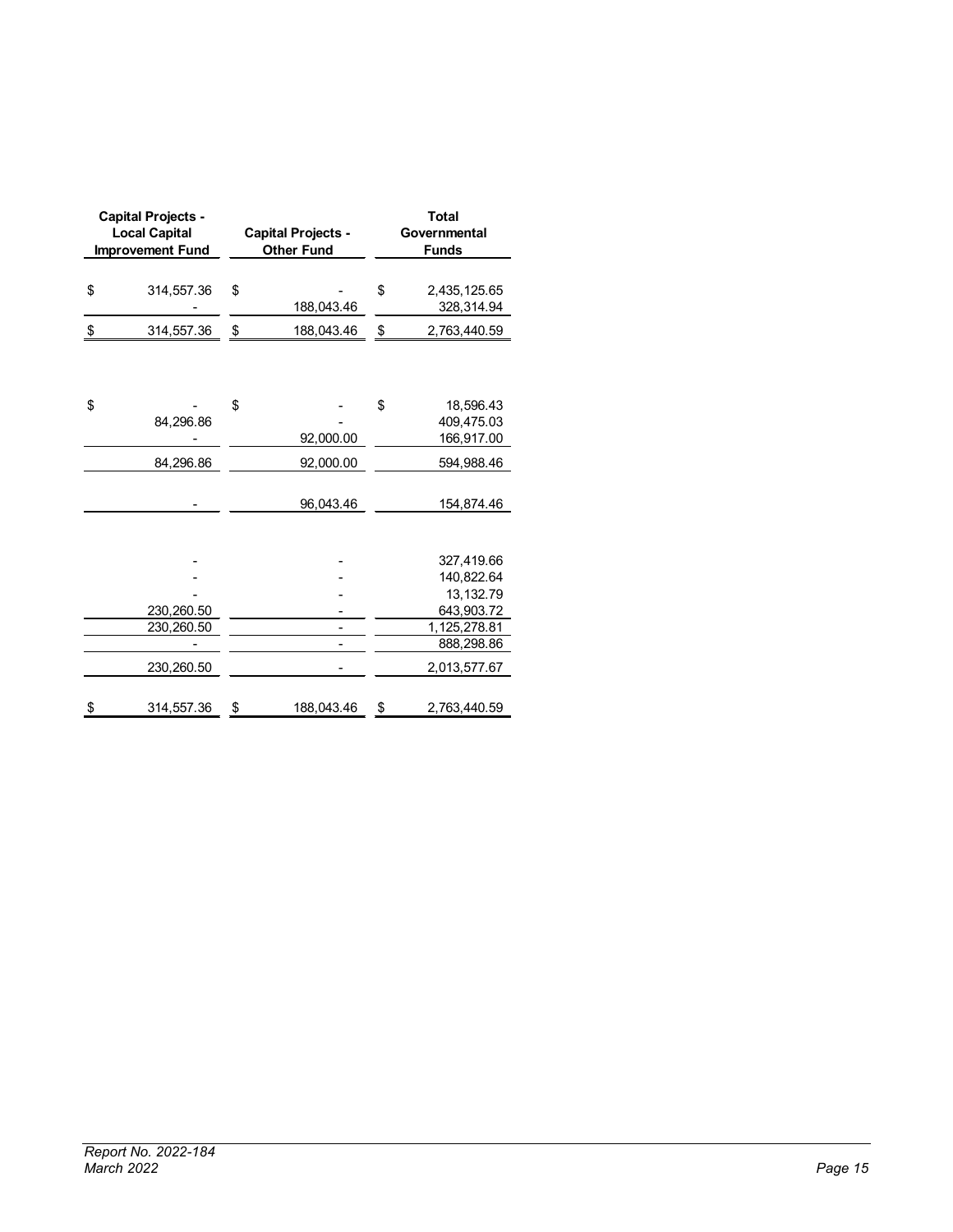#### **Jefferson County District School Board Reconciliation of the Governmental Funds Balance Sheet to the Statement of Net Position June 30, 2021**

<span id="page-20-1"></span><span id="page-20-0"></span>

| Total Fund Balances - Governmental Funds                                                                                                                                                            |               | \$<br>2,013,577.67           |                |
|-----------------------------------------------------------------------------------------------------------------------------------------------------------------------------------------------------|---------------|------------------------------|----------------|
| Amounts reported for governmental activities in the statement of net position are different because:                                                                                                |               |                              |                |
| Capital assets, net of accumulated depreciation, used in governmental activities are not<br>financial resources and, therefore, are not reported as assets in the governmental funds.               | 18,734,991.29 |                              |                |
| A portion of revenues from State sources is not available to pay for current fiscal year<br>expenditures and, therefore, is reported as unavailable revenue on the governmental fund<br>statements. | 154,874.46    |                              |                |
| The deferred outflows of resources and deferred inflows of resources related to pensions are<br>applicable to future periods and, therefore, are not reported in the governmental funds.            |               |                              |                |
| Deferred Outflows Related to Pensions<br>Deferred Inflows Related to Pensions                                                                                                                       | \$            | 680,980.00<br>(2,020,148.00) | (1,339,168.00) |
| Long-term liabilities are not due and payable in the fiscal year and, therefore, are not reported<br>as liabilities in the governmental funds. Long-term liabilities at fiscal year end consist of: |               |                              |                |
| <b>Compensated Absences Payable</b><br>Net Pension Liability                                                                                                                                        | \$            | (8,924.76)<br>(2,039,624.00) | (2,048,548.76) |
| <b>Net Position - Governmental Activities</b>                                                                                                                                                       |               |                              | 17,515,726.66  |
|                                                                                                                                                                                                     |               |                              |                |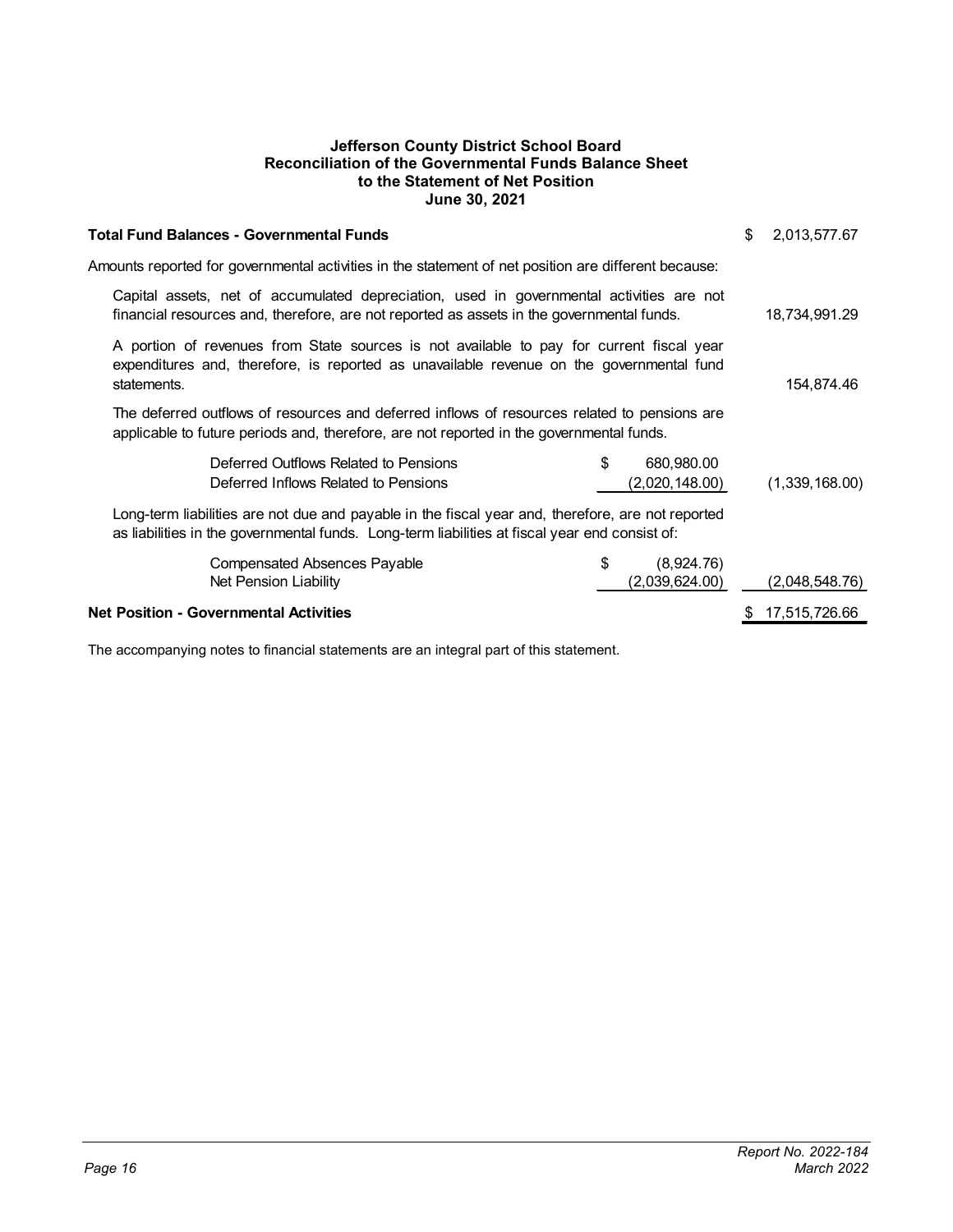THIS PAGE INTENTIONALLY LEFT BLANK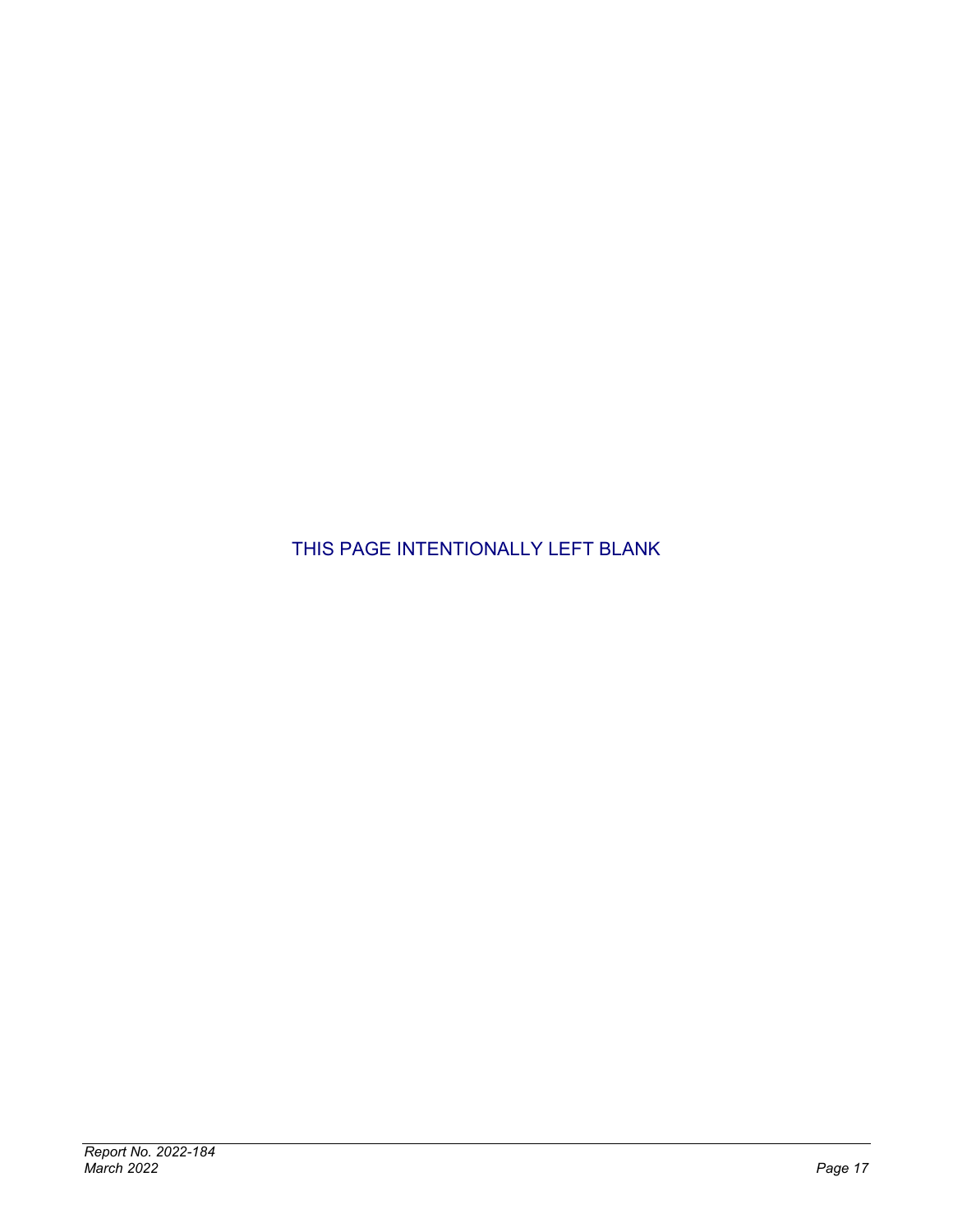#### **Jefferson County District School Board Statement of Revenues, Expenditures, and Changes in Fund Balances – Governmental Funds For the Fiscal Year Ended June 30, 2021**

<span id="page-22-1"></span><span id="page-22-0"></span>

|                                                                                                                                                                                                                                                                                                                                                                                          | <b>General</b><br><b>Fund</b>                                                                                                     |    | <b>Capital Projects -</b><br><b>Public Education</b><br><b>Capital Outlay Fund</b> |    | <b>Capital Projects -</b><br><b>Capital Outlay and</b><br><b>Debt Service Fund</b> |  |
|------------------------------------------------------------------------------------------------------------------------------------------------------------------------------------------------------------------------------------------------------------------------------------------------------------------------------------------------------------------------------------------|-----------------------------------------------------------------------------------------------------------------------------------|----|------------------------------------------------------------------------------------|----|------------------------------------------------------------------------------------|--|
| <b>Revenues</b>                                                                                                                                                                                                                                                                                                                                                                          |                                                                                                                                   |    |                                                                                    |    |                                                                                    |  |
| Intergovernmental:<br><b>State</b><br>Local:                                                                                                                                                                                                                                                                                                                                             | \$<br>4,624,348.09                                                                                                                | \$ |                                                                                    | \$ | 73,972.36                                                                          |  |
| <b>Property Taxes</b><br><b>Miscellaneous</b>                                                                                                                                                                                                                                                                                                                                            | 3,200,324.06<br>138,289.95                                                                                                        |    |                                                                                    |    |                                                                                    |  |
| <b>Total Local Revenues</b>                                                                                                                                                                                                                                                                                                                                                              | 3,338,614.01                                                                                                                      |    | $\blacksquare$                                                                     |    |                                                                                    |  |
| <b>Total Revenues</b>                                                                                                                                                                                                                                                                                                                                                                    | 7,962,962.10                                                                                                                      |    |                                                                                    |    | 73,972.36                                                                          |  |
| <b>Expenditures</b>                                                                                                                                                                                                                                                                                                                                                                      |                                                                                                                                   |    |                                                                                    |    |                                                                                    |  |
| Current - Education:<br>Instruction<br>Board<br><b>General Administration</b><br><b>Facilities Acquisition and Construction</b><br><b>Fiscal Services</b><br><b>Student Transportation Services</b><br>Operation of Plant<br>Maintenance of Plant<br>Administrative Technology Services<br>Fixed Capital Outlay:<br>Other Capital Outlay<br>Debt Service:<br>Interest and Fiscal Charges | 6,826,610.38<br>277, 173. 21<br>302,943.29<br>113,255.08<br>174.94<br>559.95<br>54,519.71<br>3,760.00<br>31,067.01<br>257, 184.92 |    |                                                                                    |    | 81.69                                                                              |  |
| <b>Total Expenditures</b>                                                                                                                                                                                                                                                                                                                                                                | 7,867,248.49                                                                                                                      |    |                                                                                    |    | 81.69                                                                              |  |
| <b>Excess of Revenues Over Expenditures</b>                                                                                                                                                                                                                                                                                                                                              | 95,713.61                                                                                                                         |    |                                                                                    |    | 73,890.67                                                                          |  |
| <b>Other Financing Sources</b>                                                                                                                                                                                                                                                                                                                                                           |                                                                                                                                   |    |                                                                                    |    |                                                                                    |  |
| Sale of Capital Assets                                                                                                                                                                                                                                                                                                                                                                   |                                                                                                                                   |    |                                                                                    |    |                                                                                    |  |
| <b>Net Change in Fund Balances</b><br>Fund Balances, Beginning                                                                                                                                                                                                                                                                                                                           | 95,713.61<br>1,273,960.34                                                                                                         |    |                                                                                    |    | 73,890.67<br>339,752.55                                                            |  |
| <b>Fund Balances, Ending</b>                                                                                                                                                                                                                                                                                                                                                             | \$<br>1,369,673.95                                                                                                                | \$ | 0.00                                                                               | \$ | 413,643.22                                                                         |  |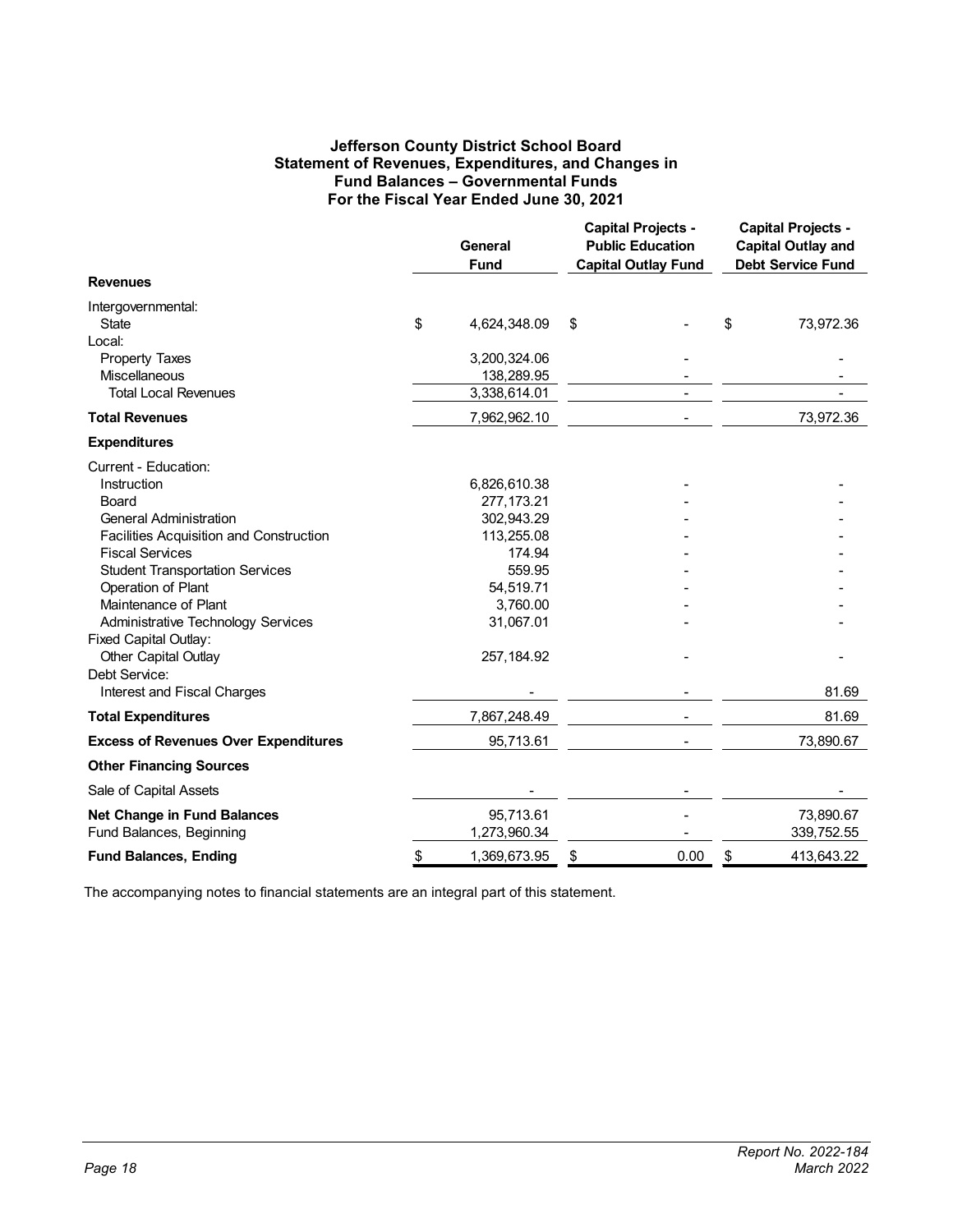| <b>Capital Projects -</b><br><b>Local Capital</b><br><b>Improvement Fund</b> |               | <b>Capital Projects -</b><br><b>Other Fund</b> | <b>Total</b><br>Governmental<br><b>Funds</b> |                     |  |  |
|------------------------------------------------------------------------------|---------------|------------------------------------------------|----------------------------------------------|---------------------|--|--|
| \$                                                                           | \$            |                                                | \$                                           | 4,698,320.45        |  |  |
|                                                                              |               |                                                |                                              |                     |  |  |
| 1,074,341.46                                                                 |               |                                                |                                              | 4,274,665.52        |  |  |
| 2,252.64                                                                     |               |                                                |                                              | 140,542.59          |  |  |
| 1,076,594.10                                                                 |               | $\overline{a}$                                 |                                              | 4,415,208.11        |  |  |
| 1,076,594.10                                                                 |               |                                                |                                              | 9,113,528.56        |  |  |
|                                                                              |               |                                                |                                              |                     |  |  |
|                                                                              |               |                                                |                                              | 6,826,610.38        |  |  |
|                                                                              |               |                                                |                                              | 277, 173.21         |  |  |
|                                                                              |               |                                                |                                              | 302,943.29          |  |  |
| 1,044,326.34                                                                 |               |                                                |                                              | 1, 157, 581.42      |  |  |
|                                                                              |               |                                                |                                              | 174.94              |  |  |
|                                                                              |               |                                                |                                              | 559.95<br>54,519.71 |  |  |
|                                                                              |               |                                                |                                              | 3,760.00            |  |  |
|                                                                              |               |                                                |                                              | 31,067.01           |  |  |
|                                                                              |               |                                                |                                              |                     |  |  |
|                                                                              |               |                                                |                                              | 257, 184.92         |  |  |
|                                                                              |               |                                                |                                              | 81.69               |  |  |
| 1,044,326.34                                                                 |               |                                                |                                              | 8,911,656.52        |  |  |
| 32,267.76                                                                    |               |                                                |                                              | 201,872.04          |  |  |
|                                                                              |               |                                                |                                              |                     |  |  |
| 175,457.80                                                                   |               |                                                |                                              | 175,457.80          |  |  |
| 207,725.56                                                                   |               |                                                |                                              | 377,329.84          |  |  |
| 22,534.94                                                                    |               |                                                |                                              | 1,636,247.83        |  |  |
| \$<br>230,260.50                                                             | $\frac{1}{2}$ | 0.00                                           | \$                                           | 2,013,577.67        |  |  |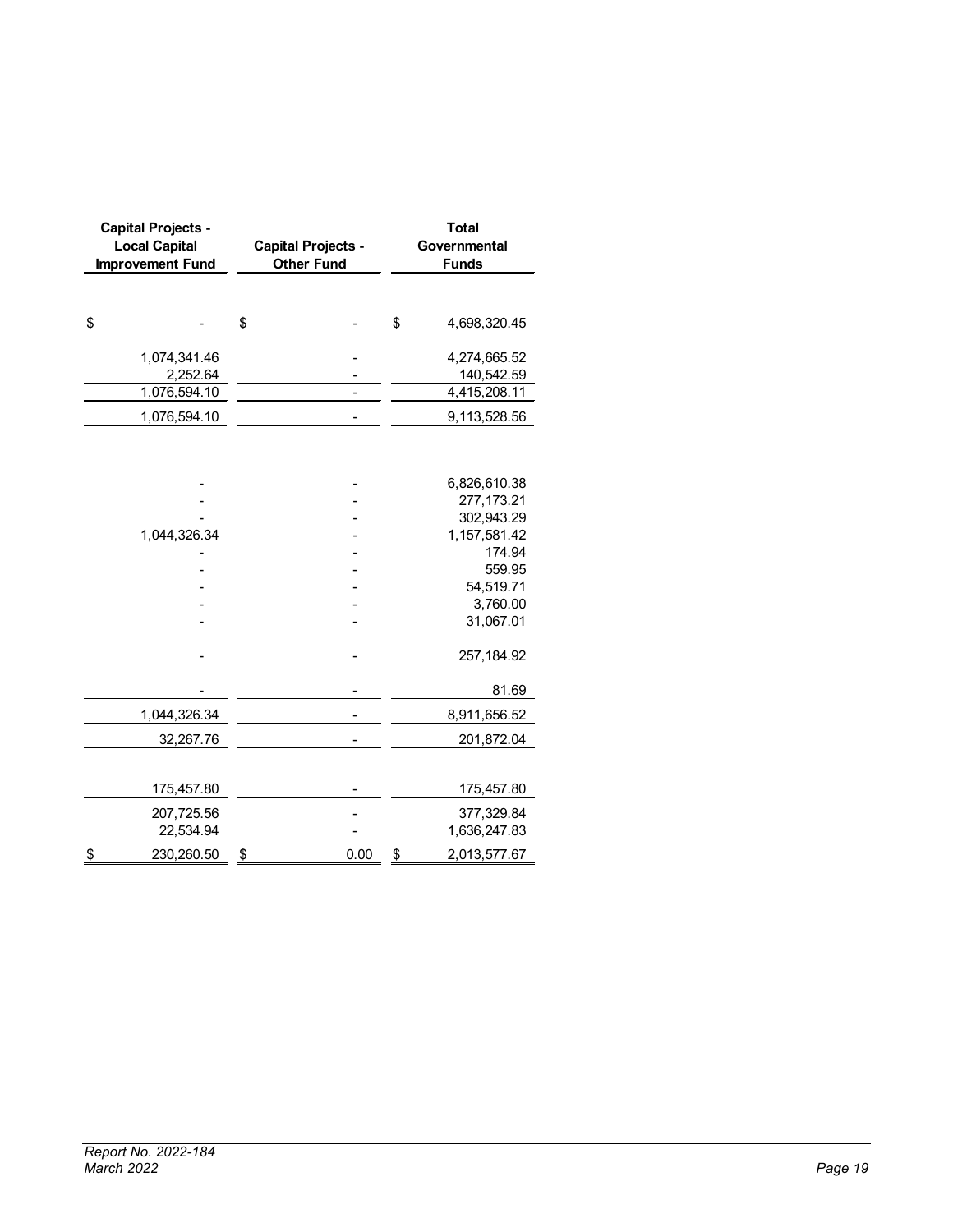#### <span id="page-24-1"></span>**Jefferson County District School Board Reconciliation of the Governmental Funds Statement of Revenues, Expenditures, and Changes in Fund Balances to the Statement of Activities For the Fiscal Year Ended June 30, 2021**

<span id="page-24-0"></span>

| Net Change in Fund Balances - Governmental Funds                                                                                                                                                                                                                                                                                                                             |                                                                                                                                |                                                      | \$<br>377,329.84 |
|------------------------------------------------------------------------------------------------------------------------------------------------------------------------------------------------------------------------------------------------------------------------------------------------------------------------------------------------------------------------------|--------------------------------------------------------------------------------------------------------------------------------|------------------------------------------------------|------------------|
| Amounts reported for governmental activities in the statement of activities are different because:                                                                                                                                                                                                                                                                           |                                                                                                                                |                                                      |                  |
| Capital outlays are reported in the governmental funds as expenditures. However, in the<br>statement of activities, the cost of those assets is allocated over their estimated useful lives as<br>depreciation expense. This is the amount of depreciation expense in excess of capital outlays in<br>the current fiscal year.                                               |                                                                                                                                |                                                      | (732, 422.80)    |
| The net loss on disposal of capital assets during the fiscal year is reported in the statement of<br>activities. In the governmental funds, the cost of these capital assets was recognized as an<br>expenditure in the fiscal year purchased. Thus, the change in net position differs from the change<br>in fund balance by the undepreciated cost of the disposed assets. |                                                                                                                                |                                                      | (1,091,684.46)   |
| The governmental funds reported deferred inflows of resources related to unavailable revenue.<br>This is the increase in unavailable revenues in the current fiscal year.                                                                                                                                                                                                    |                                                                                                                                |                                                      | 129,572.00       |
| In the statement of activities, the cost of compensated absences is measured by the amounts<br>earned during the fiscal year, while in the governmental funds, expenditures are recognized based<br>on the amounts actually paid for compensated absences. This is the net amount of compensated<br>absences earned in excess of the amount paid in the current fiscal year. |                                                                                                                                |                                                      | (1,907.00)       |
| Governmental funds report District pension contributions as expenditures. However, in the<br>statement of activities, the cost of pension benefits earned net of employee contributions is<br>reported as a pension expense.                                                                                                                                                 |                                                                                                                                |                                                      |                  |
|                                                                                                                                                                                                                                                                                                                                                                              | <b>FRS Pension Contribution</b><br><b>HIS Pension Contribution</b><br><b>FRS Pension Expense</b><br><b>HIS Pension Expense</b> | \$138,962.00<br>13.324.00<br>42,616.00<br>249,834.00 | 444,736.00       |
| <b>Change in Net Position - Governmental Activities</b>                                                                                                                                                                                                                                                                                                                      |                                                                                                                                |                                                      | (874, 376.42)    |
|                                                                                                                                                                                                                                                                                                                                                                              |                                                                                                                                |                                                      |                  |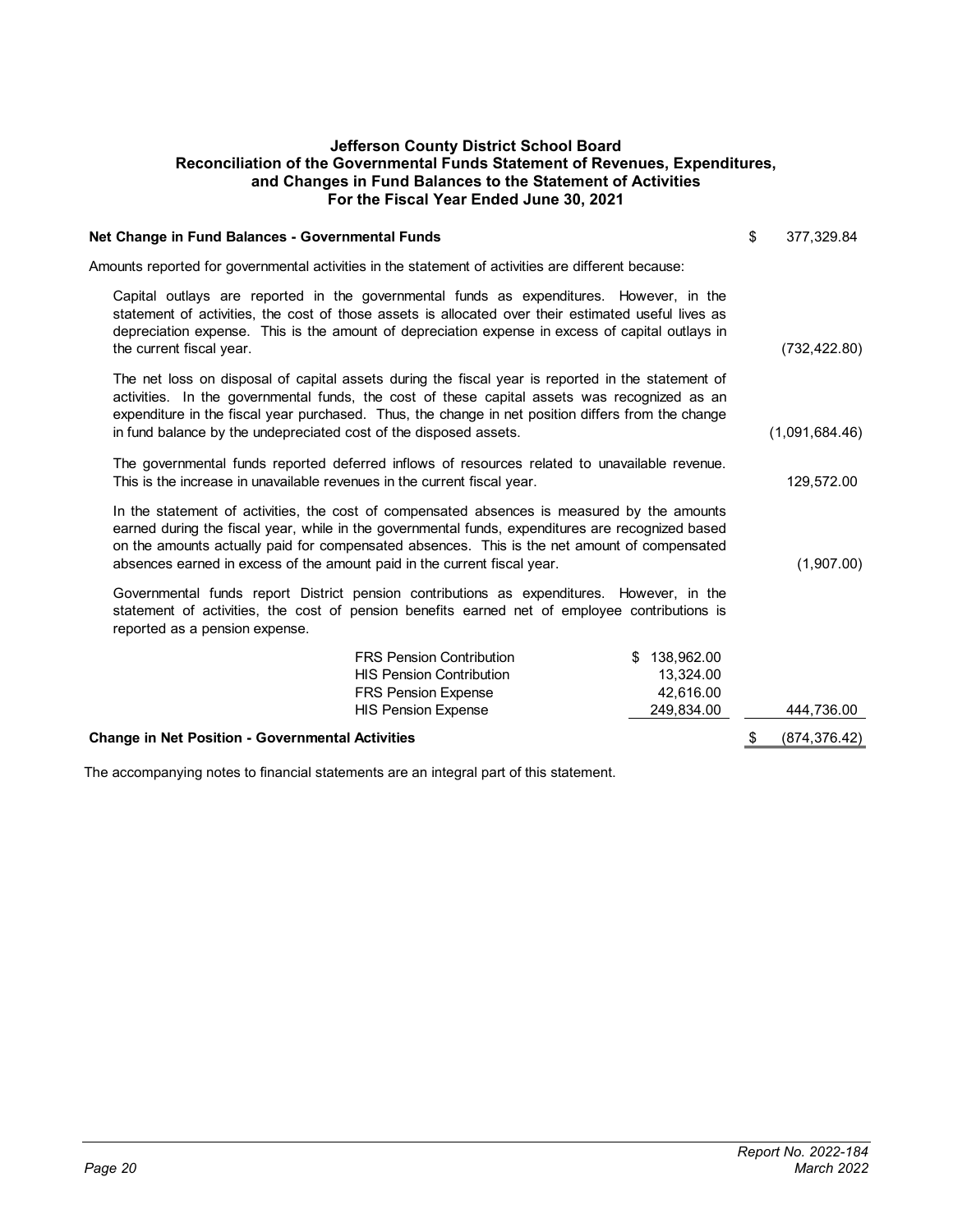## <span id="page-25-1"></span><span id="page-25-0"></span>**SUMMARY OF SIGNIFICANT ACCOUNTING POLICIES**

## **A. Description of Government-Wide Financial Statements**

The government-wide financial statements (i.e., the statement of net position and the statement of activities) report information on all of the activities of the primary government and its component units. Governmental activities are normally supported by taxes, intergovernmental revenues, and other nonexchange transactions. The primary government is reported separately from certain legally separate component units for which the primary government is financially accountable.

The statement of activities presents a comparison between direct expenses and program revenues for each function or program of the Jefferson County School District's (District) governmental activities. Direct expenses are those that are specifically associated with a service, program, or department and are thereby clearly identifiable to a particular function. Depreciation expense is not readily associated with a particular function and is reported as unallocated.

# **B. Reporting Entity**

The Jefferson County District School Board (Board) has direct responsibility for operation, control, and supervision of District schools and is considered a primary government for financial reporting. The District is considered part of the Florida system of public education, operates under the general direction of the Florida Department of Education (FDOE), and is governed by State law and State Board of Education (SBE) rules. The governing body of the District is the Board, which is composed of five elected members. The elected Superintendent of Schools is the executive officer of the Board. Geographic boundaries of the District correspond with those of Jefferson County.

Criteria for determining if other entities are potential component units that should be reported within the District's basic financial statements are identified and described in the Governmental Accounting Standards Board's (GASB) *Codification of Governmental Accounting and Financial Reporting Standards*, Sections 2100 and 2600. The application of these criteria provides for identification of any legally separate entities for which the Board is financially accountable and other organizations for which the nature and significance of their relationship with the Board are such that exclusion would cause the District's basic financial statements to be misleading.

Based on the application of these criteria, the following component units are included within the District's reporting entity:

**Discretely Presented Component Units**. The component units columns in the government-wide financial statements include the financial data of the District's component units. A separate column is used to emphasize that they are legally separate from the District.

The Somerset Academy, Inc. is a not-for-profit corporation organized pursuant to Chapter 617, Florida Statutes, the Florida Not For Profit Corporation Act, and Section 1002.33, Florida Statutes. The Somerset Academy, Inc. operates the Jefferson County Elementary, Jefferson County Middle, and Jefferson County High (Somerset Academy Charter Schools). The Board entered into an agreement with Somerset Academy, Inc. to turn over day-to-day operations of the District schools. Each charter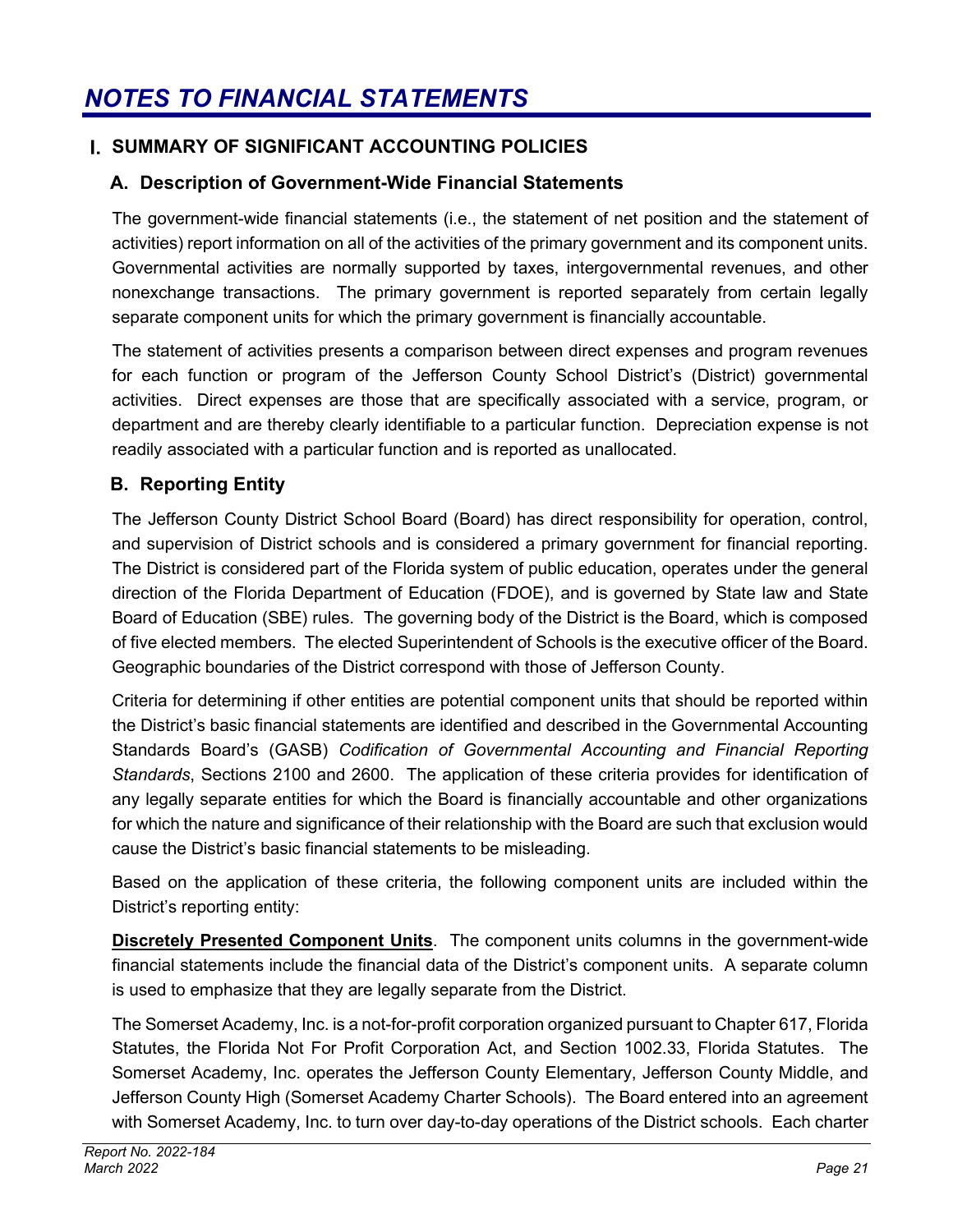school operates under a separate charter approved by their sponsor, the Jefferson County District School Board. The charter schools are considered to be component units of the District because the District is financially accountable for the charter schools as the District established the charter schools by approval of the charter, which is tantamount to the initial appointment of the charter schools, and there is the potential for the charter schools to impose specific financial burdens on the District. In addition, pursuant to the Florida Constitution, the charter schools are public schools and the District is responsible for the operation, control, and supervision of public schools within the District.

The financial data reported on the accompanying statements was derived from the charter schools' audited financial statements for the fiscal year ended June 30, 2021. The audit reports are filed in the District's administrative offices at 1490 West Washington Street, Monticello, Florida 32344.

# **C. Basis of Presentation: Government-Wide Financial Statements**

While separate government-wide and fund financial statements are presented, they are interrelated. The governmental activities column incorporates data from governmental funds.

# **D. Basis of Presentation: Fund Financial Statements**

The fund financial statements provide information about the District's funds. The emphasis of fund financial statements is on major governmental funds, each displayed in a separate column.

The District reports the following major governmental funds:

- General Fund to account for all financial resources not required to be accounted for in another fund and for certain revenues from the State that are legally restricted to be expended for specific current operating purposes.
- Capital Projects Public Education Capital Outlay Fund to account for the financial resources generated by Public Education Capital Outlay and Debt Service Trust Fund to be used for facilities maintenance.
- Capital Projects Capital Outlay and Debt Service Fund to account for the District's allocation of the State of Florida's Capital Outlay and Debt Service Program Funds to be used for construction of new schools, including capital equipment and additions to existing schools.
- Capital Projects Local Capital Improvement Fund to account for the financial resources generated by the local capital improvement tax levy to be used for educational capital outlay needs, including new construction, renovation and remodeling projects, new and replacement equipment, and motor vehicle purchases.
- Capital Projects Other Fund to account for the financial resources generated by Educational Facilities Security Grants and the Classrooms First Program.

# **E. Measurement Focus and Basis of Accounting**

The accounting and financial reporting treatment is determined by the applicable measurement focus and basis of accounting. Measurement focus indicates the type of resources being measured such as current financial resources or economic resources. The basis of accounting indicates the timing of transactions or events for recognition in the financial statements.

The government-wide financial statements are reported using the economic resources measurement focus and the accrual basis of accounting. Revenues are recognized when earned and expenses are recognized when a liability is incurred, regardless of the timing of the related cash flows. Property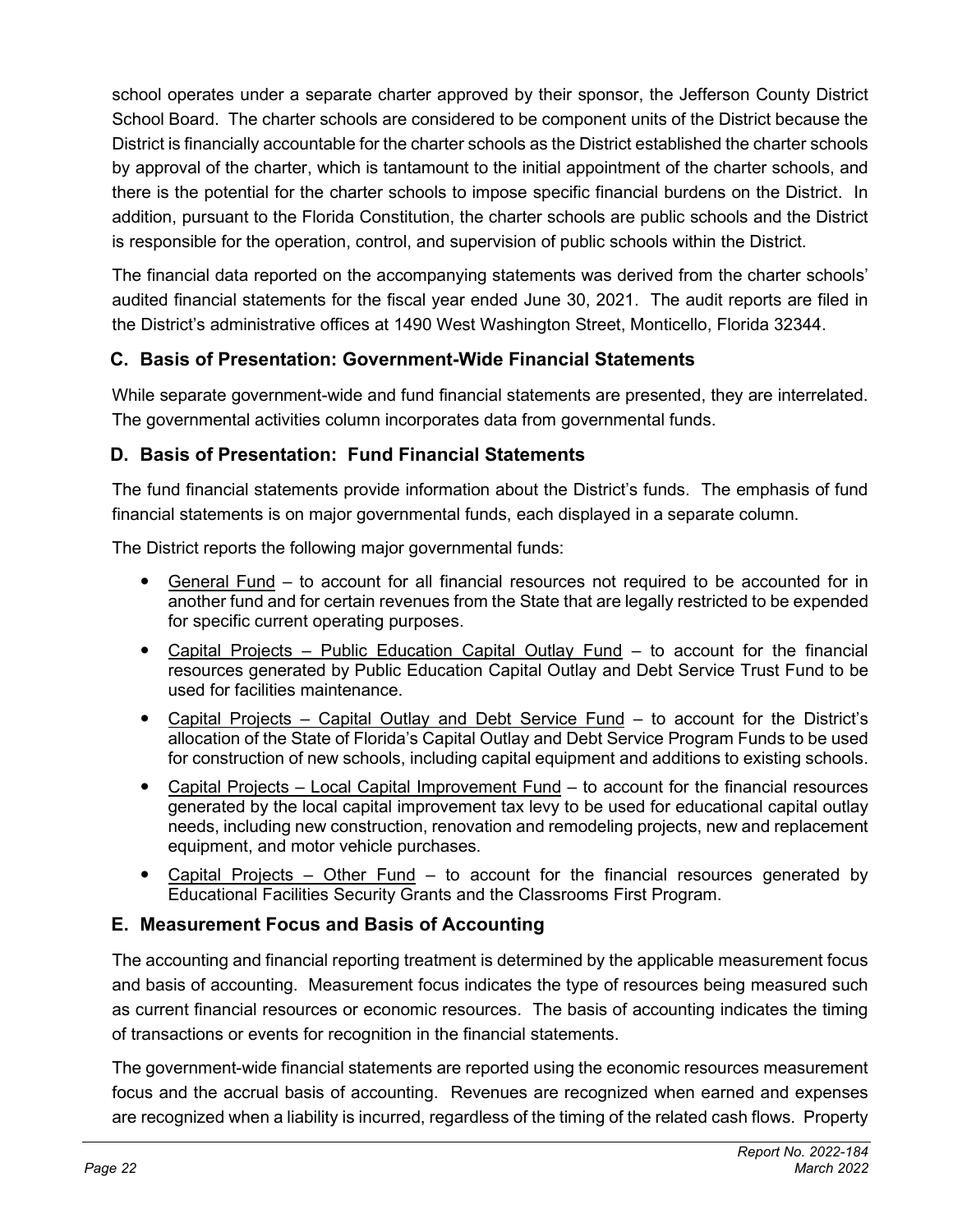taxes are recognized in the year for which they are levied. Revenues from grants, entitlements, and donations are recognized as soon as all eligibility requirements imposed by the provider have been met.

The governmental fund financial statements are reported using the current financial resources measurement focus and the modified accrual basis of accounting. Revenues, except for certain grant revenues, are recognized as soon as they are both measurable and available. Revenues are considered to be available when they are collectible within the current fiscal year or soon enough thereafter to pay liabilities of the current fiscal year. For this purpose, the District considers revenues to be available if they are collected within 60 days of the end of the current fiscal year. When grant terms provide that the expenditure of resources is the prime factor for determining eligibility for Federal, State, and other grant resources, revenue is recognized at the time the expenditure is made. Entitlements are recorded as revenues when all eligibility requirements are met, including any time requirements, and the amount is received during the fiscal year or within the availability period for this revenue source (within 60 days of fiscal year end). Property taxes and interest associated with the current fiscal year are all considered to be susceptible to accrual and so have been recognized as revenues of the current fiscal year. Expenditures are generally recognized when the related fund liability is incurred, as under accrual accounting. However, pension benefits and compensated absences are only recorded when payment is due. General capital asset acquisitions are reported as expenditures in governmental funds. Allocations of cost, such as depreciation, are not recognized in governmental funds.

The charter schools are accounted for as governmental organizations and follow the same accounting model as the District's governmental activities.

# **F. Assets, Liabilities, Deferred Outflows/Inflows of Resources, and Net Position/Fund Balance**

# **Cash**

The District's cash is considered to be cash on hand and demand deposits. Cash deposits are held by banks qualified as public depositories under Florida law. All deposits are insured by Federal depository insurance, up to specified limits, or collateralized with securities held in Florida's multiple financial institution collateral pool as required by Chapter 280, Florida Statutes.

# **Capital Assets**

Expenditures for capital assets acquired or constructed for general District purposes are reported in the governmental fund that financed the acquisition or construction. The capital assets so acquired are reported at cost in the government-wide statement of net position but are not reported in the governmental fund financial statements. Capital assets are defined by the District as those costing more than \$750. Such assets are recorded at historical cost or estimated historical cost if purchased or constructed. Donated assets are recorded at acquisition value at the date of donation.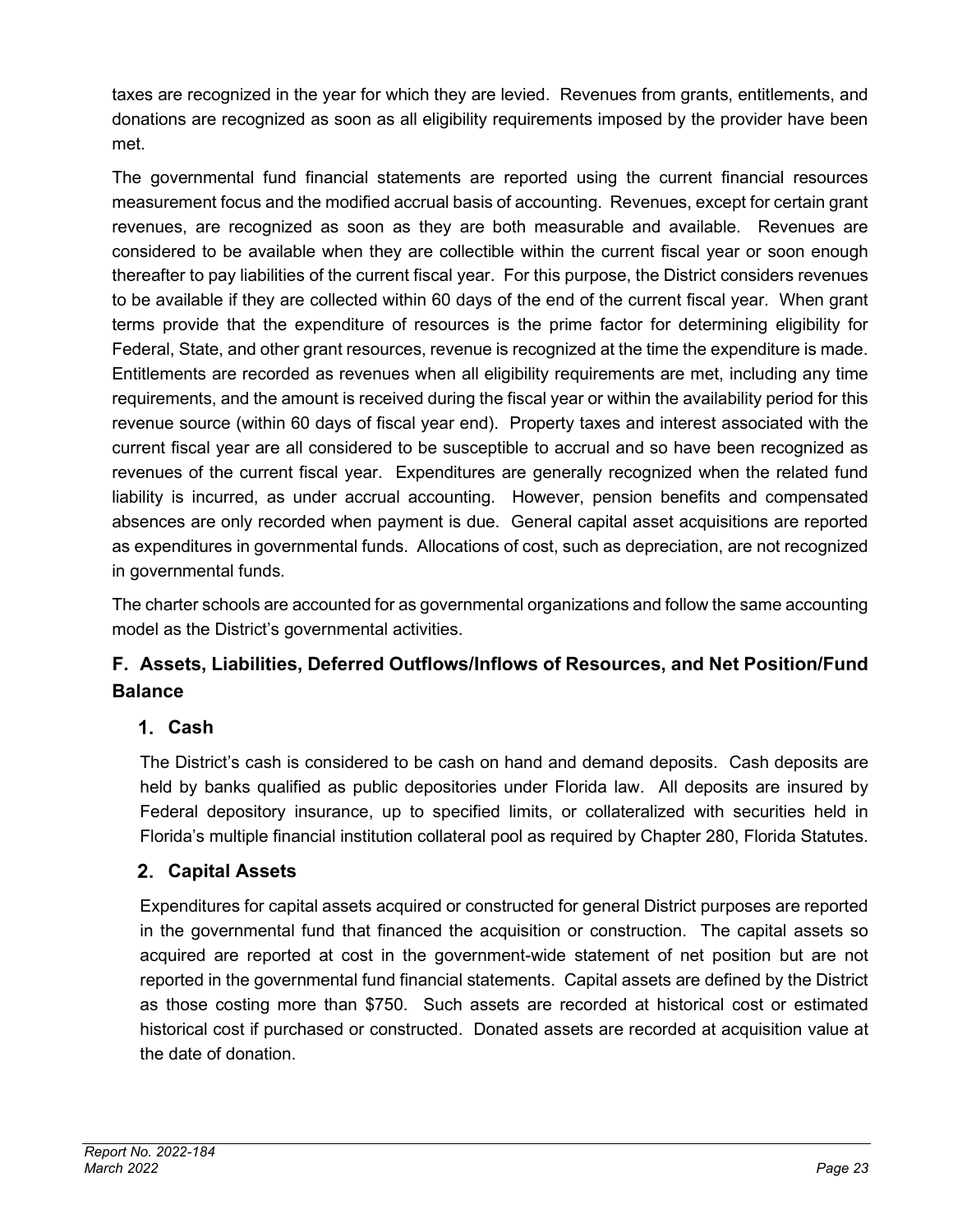Capital assets are depreciated using the straight-line method over the following estimated useful lives:

| <b>Description</b>                           | <b>Estimated Useful Lives</b> |
|----------------------------------------------|-------------------------------|
| Improvements Other Than Buildings            | 10 - 35 years                 |
| <b>Buildings and Fixed Equipment</b>         | 50 years                      |
| Furniture, Fixtures, and Equipment           | $3 - 20$ years                |
| <b>Motor Vehicles</b>                        | $5 - 10$ years                |
| Audio Visual Materials and Computer Software | $3 - 5$ years                 |

Current fiscal year information relative to changes in capital assets is described in a subsequent note.

# **Pensions**

In the government-wide statement of net position, liabilities are recognized for the District's proportionate share of each pension plan's net pension liability. For purposes of measuring the net pension liability, deferred outflows of resources and deferred inflows of resources related to pensions, and pension expense, information about the fiduciary net position of the Florida Retirement System (FRS) defined benefit plan and the Health Insurance Subsidy (HIS) defined benefit plan and additions to/deductions from the FRS and the HIS fiduciary net position have been determined on the same basis as they are reported by the FRS and the HIS plans. For this purpose, benefit payments (including refunds of employee contributions) are recognized when due and payable in accordance with benefit terms. Investments are reported at fair value.

The District's retirement plans and related amounts are described in a subsequent note.

### **Long-Term Liabilities**

Long-term obligations that will be financed from resources to be received in the future by governmental funds are reported as liabilities in the government-wide statement of net position.

In the governmental fund financial statements, long-term obligations are not recognized as liabilities until due.

Changes in long-term liabilities for the current fiscal year are reported in a subsequent note.

### **Deferred Outflows/Inflows of Resources**

In addition to assets, the statement of net position reports a separate section for deferred outflows of resources. This separate financial statement element, *deferred outflows of resources*, represents a consumption of net position that applies to future periods and so will not be recognized as an outflow of resources (expense) until then. The District has one item that qualifies for reporting in this category. The deferred outflows of resources related to pensions are discussed in a subsequent note.

In addition to liabilities, the statement of net position and the governmental funds balance sheet report a separate section for deferred inflows of resources. This separate financial statement element, *deferred inflows of resources*, represents an acquisition of net position that applies to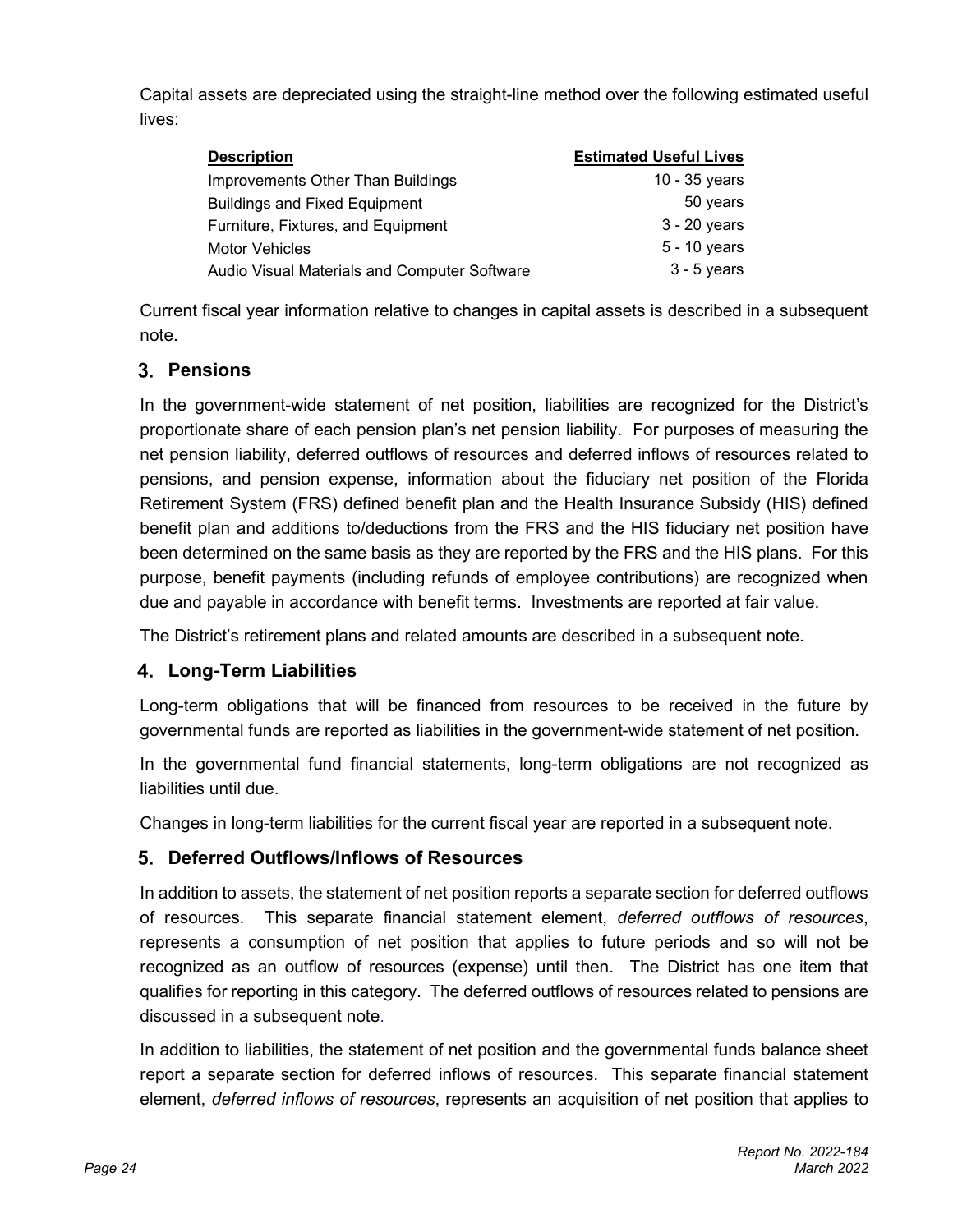future fiscal years and so will not be recognized as an inflow of resources (revenue) until that time. The District has two items that qualify for reporting in this category. The first item, deferred inflows of resources related to pensions, is reported in the statement of net position and discussed in a subsequent note. The remaining item is reported in the governmental funds balance sheet as unavailable revenue related to State capital outlay funding and will be recognized as an inflow of resources in the fiscal year that the amounts become available.

# **Net Position Flow Assumption**

The District occasionally funds outlays for a particular purpose from both restricted (e.g., restricted bond or grant proceeds) and unrestricted resources. To calculate the amounts to report as restricted net position and unrestricted net position in the government-wide financial statements, a flow assumption must be made about the order in which the resources are considered to be applied. Consequently, it is the District's policy to consider restricted net position to have been depleted before unrestricted net position is applied.

# **Fund Balance Flow Assumptions**

The District may fund outlays for a particular purpose from both restricted and unrestricted resources (the total of committed, assigned, and unassigned fund balance). To calculate the amounts to report as restricted, committed, assigned, and unassigned fund balance in the governmental fund financial statements, a flow assumption must be made about the order in which the resources are considered to be applied. It is the District's policy to consider restricted fund balance to have been depleted before using any of the components of unrestricted fund balance. Further, when components of unrestricted fund balance can be used for the same purpose, committed fund balance is depleted first, followed by assigned fund balance. Unassigned fund balance is applied last.

# **Fund Balance Policies**

Fund balance of governmental funds is reported in various categories based on the nature of any limitations requiring the use of resources for specific purposes. The District itself can establish limitations on the use of resources through either a commitment (committed fund balance) or an assignment (assigned fund balance).

The committed fund balance classification includes amounts that can be used only for the specific purposes determined by a formal action of the District's highest level of decision-making authority. The Board is the highest level of decision-making authority for the District that can, by adoption of a resolution prior to the end of the fiscal year, commit fund balance. Once adopted, the limitation imposed by the resolution remains in place until a similar action is taken (the adoption of another resolution) to remove or revise the limitation. The District reported no committed fund balances at June 30, 2021.

Amounts in the assigned fund balance classification are intended to be used by the District for specific purposes but do not meet the criteria to be classified as committed. The Board has, by approval of the annual financial report, authorized the assignment of fund balance. The Board may also assign fund balance as it does when appropriating fund balance to cover a gap between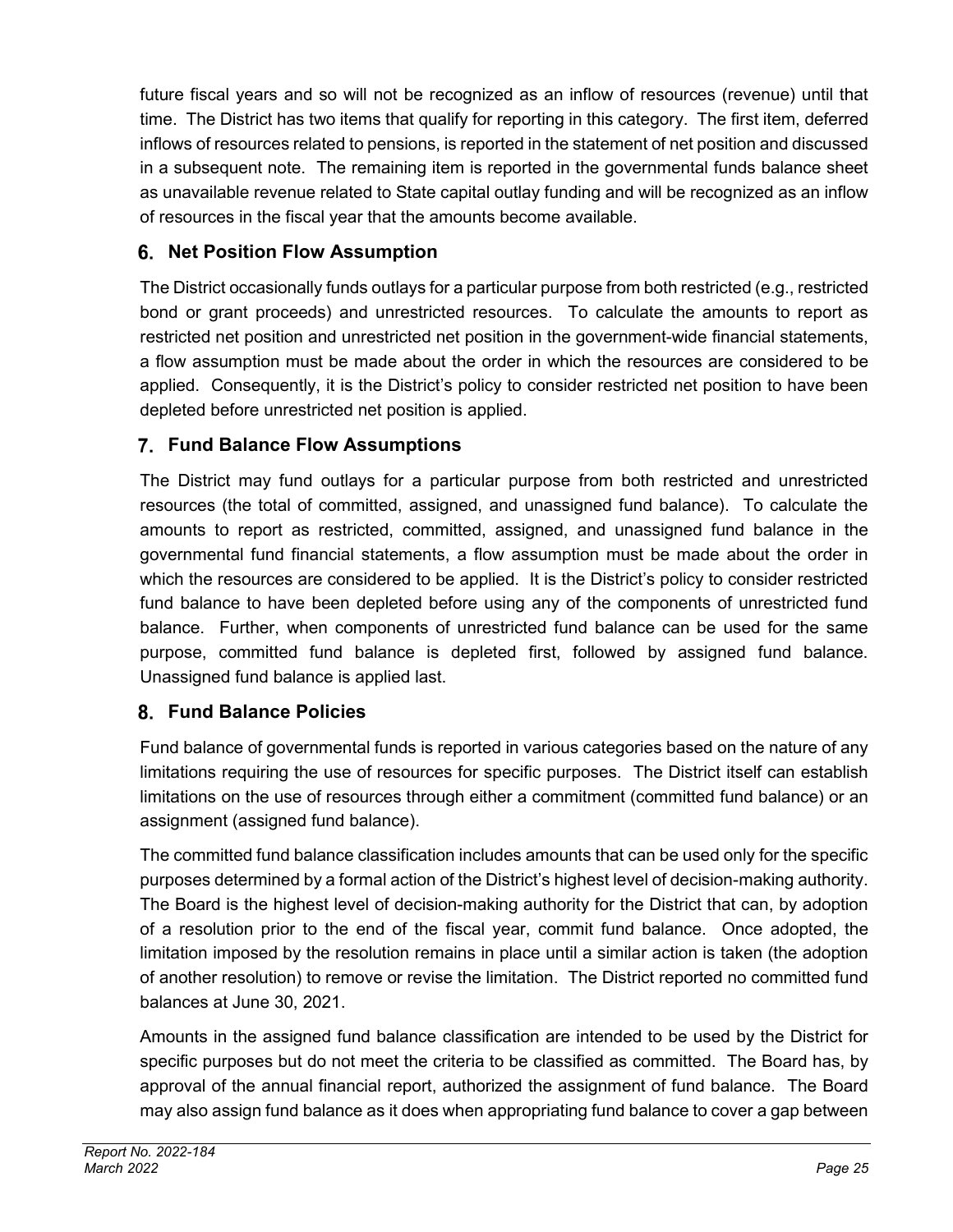estimated revenue and appropriations in the subsequent fiscal year's appropriated budget. Unlike commitments, assignments generally only exist temporarily. In other words, an additional action does not normally have to be taken for the removal of an assignment. Conversely, as discussed above, an additional action is essential to either remove or revise a commitment. The District reported no assigned fund balances at June 30, 2021.

# **G. Revenues and Expenditures/Expenses**

# **Program Revenues**

Amounts reported as program revenues include State funding for capital outlay. All taxes, including those dedicated for specific purposes, and other internally dedicated resources are reported as general revenues rather than program revenues. Revenues that are not classified as program revenues are presented as general revenues. The comparison of direct expenses with program revenues identifies the extent to which each governmental function is self-financing or draws from the general revenues of the District.

# **State Revenue Sources**

Significant revenues from State sources for current operations include the Florida Education Finance Program administered by the FDOE under the provisions of Section 1011.62, Florida Statutes. In accordance with this law, the District determines and reports the number of full-time equivalent (FTE) students and related data to the FDOE. The FDOE performs certain edit checks on the reported number of FTE and related data and calculates the allocation of funds to the District. The District is permitted to amend its original reporting during specified time periods following the date of the original reporting. The FDOE may also adjust subsequent fiscal period allocations based upon an audit of the District's compliance in determining and reporting FTE and related data. Normally, such adjustments are treated as reductions or additions of revenue in the fiscal year when the adjustments are made.

The State provides financial assistance to administer certain educational programs. SBE rules require that revenue earmarked for certain programs be expended only for the program for which the money is provided and require that the money not expended as of the close of the fiscal year be carried forward into the following fiscal year to be expended for the same educational programs. The FDOE generally requires that these educational program revenues be accounted for in the General Fund. A portion of the fund balance of the General Fund is restricted in the governmental fund financial statements for the balance of categorical and earmarked educational program resources.

The State allocates Public Education Capital Outlay, Classrooms First, and Educational Facilities Security Grant funding to the District. The District is authorized to expend these funds only upon applying for and receiving an encumbrance authorization from the FDOE. Accordingly, the District recognizes the allocations as unearned revenue until such time as an encumbrance authorization is received.

A schedule of revenue from State sources for the current fiscal year is presented in a subsequent note.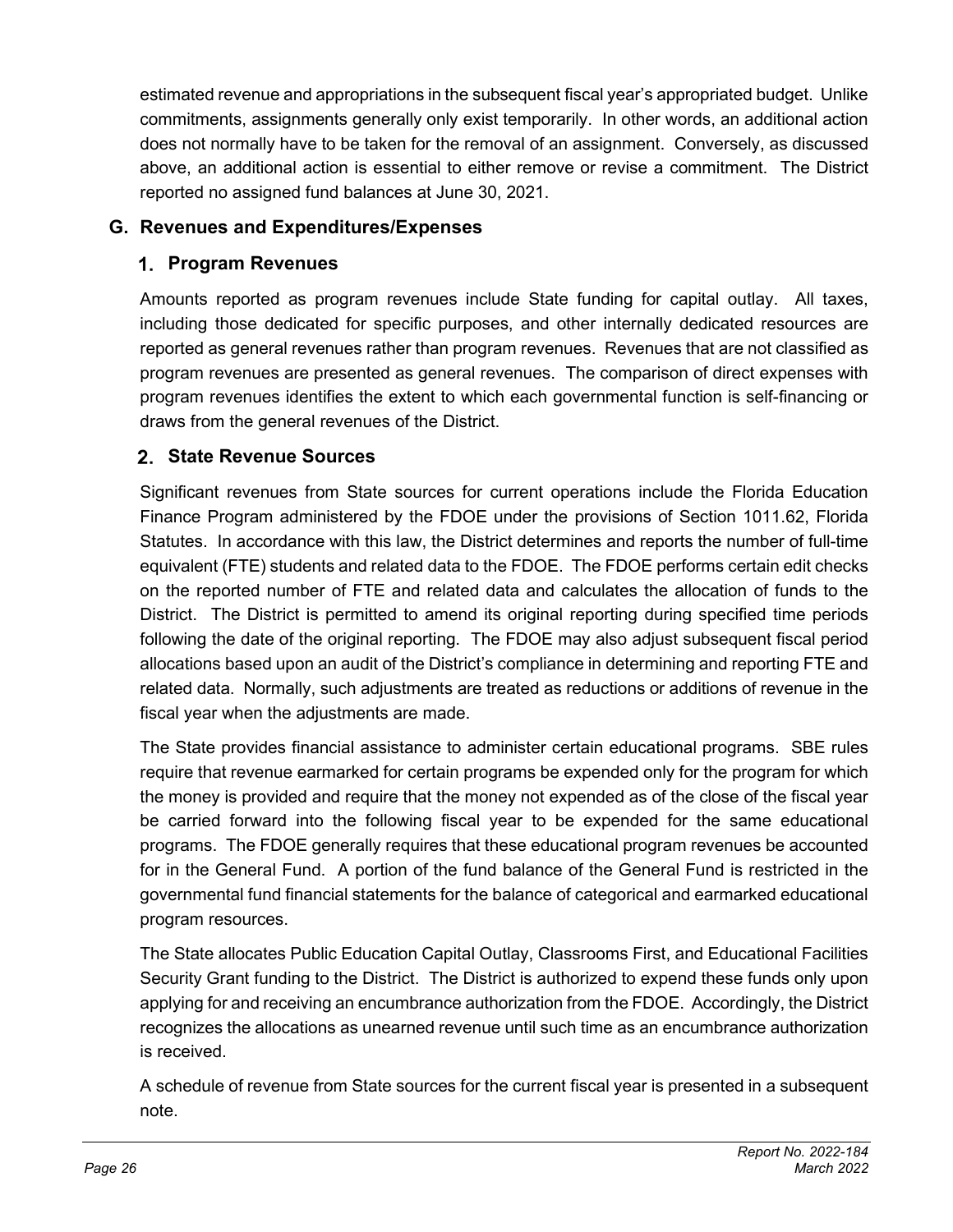# **District Property Taxes**

The Board is authorized by State law to levy property taxes for district and charter school operations, capital improvements, and debt service.

Property taxes consist of ad valorem taxes on real and personal property within the District. Property values are determined by the Jefferson County Property Appraiser, and property taxes are collected by the Jefferson County Tax Collector.

The Board adopted the 2020 tax levy on September 14, 2020. Tax bills are mailed in October and taxes are payable between November 1 of the year assessed and March 31 of the following year at discounts of up to 4 percent for early payment.

Taxes become a lien on the property on January 1 and are delinquent on April 1 of the year following the year of assessment. State law provides for enforcement of collection of personal property taxes by seizure of the property to satisfy unpaid taxes and for enforcement of collection of real property taxes by the sale of interest-bearing tax certificates to satisfy unpaid taxes. The procedures result in the collection of essentially all taxes prior to June 30 of the year following the year of assessment.

Property tax revenues are recognized in the government-wide financial statements when the Board adopts the tax levy. Property tax revenues are recognized in the governmental fund financial statements when taxes are received by the District, except that revenue is accrued for taxes collected by the Jefferson County Tax Collector at fiscal year end but not yet remitted to the District.

Millages and taxes levied for the current year are presented in a subsequent note.

# **ACCOUNTING CHANGE**

The Jefferson County Elementary School (School), a discretely presented component unit, implemented GASB Statement No. 84, *Fiduciary Activities*, which establishes criteria for identifying and reporting fiduciary activities. The focus of the criteria generally is on (1) whether an entity is controlling the assets of the fiduciary activity and (2) the beneficiaries with whom a fiduciary relationship exists. Entities with activities meeting the criteria should present a statement of fiduciary net position and a statement of changes in fiduciary net position. The School does not consider the school internal funds to meet the criteria for reporting as fiduciary activities. As such, the beginning net position of the discretely presented component units was increased by \$79,300.

# **DETAILED NOTES ON ALL ACTIVITIES AND FUNDS**

### **A. Cash Deposits with Financial Institutions**

**Custodial Credit Risk**. In the case of deposits, this is the risk that, in the event of the failure of a depository financial institution, the District will not be able to recover deposits or will not be able to recover collateral securities that are in the possession of an outside party. The District does not have a policy for custodial credit risk. All bank balances of the District are fully insured or collateralized as required by Chapter 280, Florida Statutes.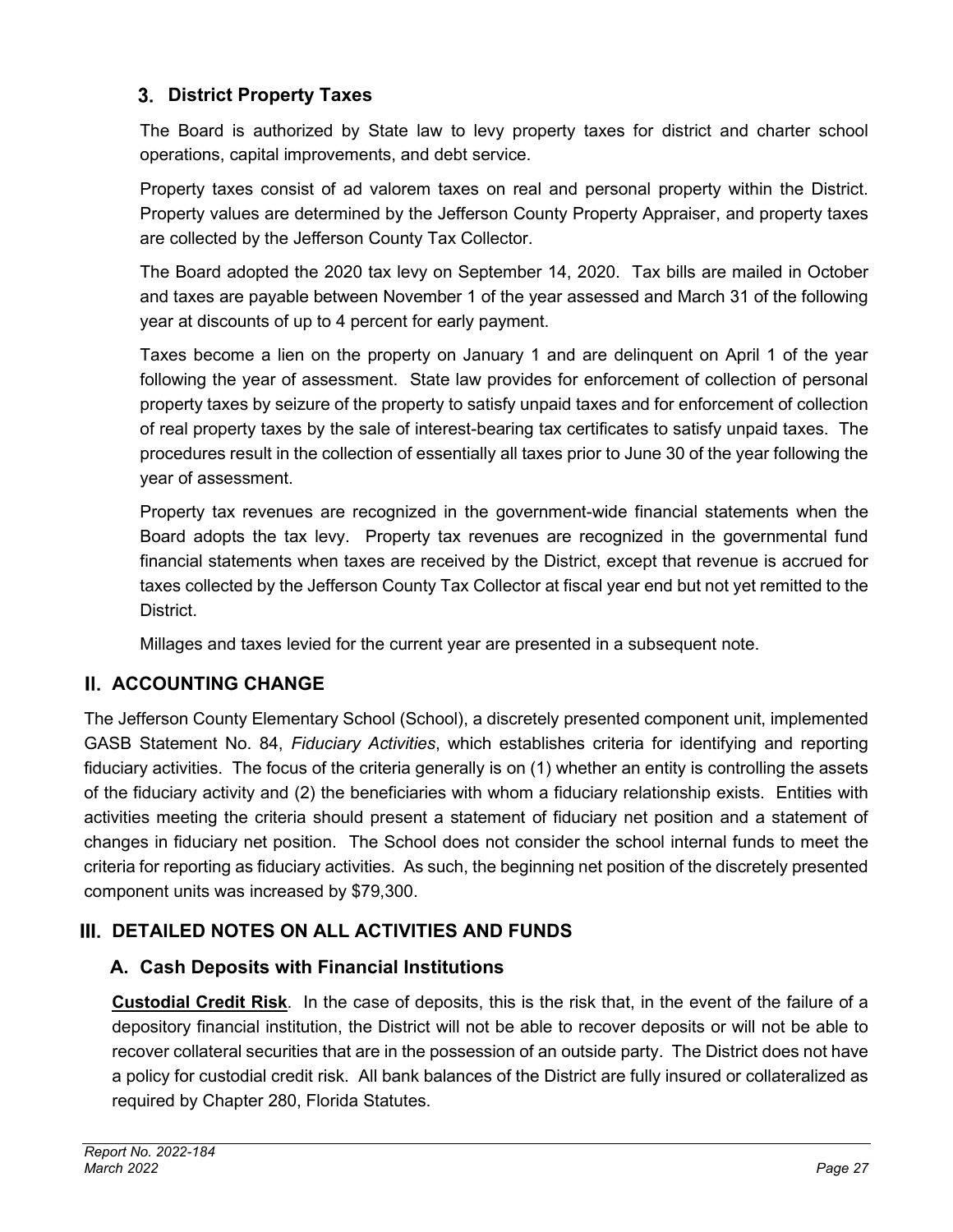# **B. Changes in Capital Assets**

Changes in capital assets are presented in the following table:

|                                                                                                                 | <b>Beginning</b><br><b>Balance</b>          | <b>Additions</b>                      | <b>Deletions</b>            | <b>Ending</b><br><b>Balance</b>             |
|-----------------------------------------------------------------------------------------------------------------|---------------------------------------------|---------------------------------------|-----------------------------|---------------------------------------------|
| <b>GOVERNMENTAL ACTIVITIES</b>                                                                                  |                                             |                                       |                             |                                             |
| Capital Assets Not Being Depreciated:<br>Land                                                                   | \$<br>1,044,597.18                          | \$                                    | \$<br>11,080.00             | \$<br>1,033,517.18                          |
| Capital Assets Being Depreciated:<br>Improvements Other Than Buildings<br><b>Buildings and Fixed Equipment</b>  | 1,056,982.73<br>37, 178, 245. 95            | 257,184.92                            | 484, 147.36<br>3,753,555.14 | 830,020.29<br>33,424,690.81                 |
| Furniture, Fixtures, and Equipment<br><b>Motor Vehicles</b><br>Audio Visual Materials and                       | 2,958,346.02<br>1,901,582.32                |                                       | 223.647.00                  | 2,958,346.02<br>1.677.935.32                |
| <b>Computer Software</b>                                                                                        | 361,606.34                                  |                                       |                             | 361,606.34                                  |
| <b>Total Capital Assets Being Depreciated</b><br>Less Accumulated Depreciation for:                             | 43,456,763.36                               | 257,184.92                            | 4,461,349.50                | 39,252,598.78                               |
| Improvements Other Than Buildings<br><b>Buildings and Fixed Equipment</b><br>Furniture, Fixtures, and Equipment | 958.731.17<br>18,041,130.60<br>2,817,533.12 | 30.664.72<br>720,724.04<br>135.808.90 | 445,226.84<br>2,711,871.20  | 544,169.05<br>16,049,983.44<br>2,953,342.02 |
| <b>Motor Vehicles</b><br>Audio Visual Materials and<br><b>Computer Software</b>                                 | 1.763.260.76<br>361,606.34                  | 102.410.06                            | 223.647.00                  | 1.642.023.82<br>361,606.34                  |
| <b>Total Accumulated Depreciation</b>                                                                           | 23,942,261.99                               | 989,607.72                            | 3,380,745.04                | 21,551,124.67                               |
| Total Capital Assets Being Depreciated, Net                                                                     | 19,514,501.37                               | (732,422.80)                          | 1,080,604.46                | 17,701,474.11                               |
| Governmental Activities Capital Assets, Net                                                                     | 20,559,098.55<br>S.                         | (732, 422.80)<br>\$                   | 1,091,684.46<br>\$          | 18,734,991.29<br>S                          |

The District's capital assets serve multiple functions; however, depreciation expense is not allocated to the various functions on the statement of activities, but is shown as unallocated depreciation expense.

#### **C. Retirement Plans**

#### **FRS – Defined Benefit Pension Plans**

#### **General Information about the FRS**

The FRS was created in Chapter 121, Florida Statutes, to provide a defined benefit pension plan for participating public employees. The FRS was amended in 1998 to add the Deferred Retirement Option Program (DROP) under the defined benefit plan and amended in 2000 to provide a defined contribution plan alternative to the defined benefit plan for FRS members effective July 1, 2002. This integrated defined contribution pension plan is the FRS Investment Plan. Chapter 112, Florida Statutes, established the Retiree HIS Program, a cost-sharing multiple-employer defined benefit pension plan, to assist retired members of any State-administered retirement system in paying the costs of health insurance.

Essentially all regular employees of the District are eligible to enroll as members of the State-administered FRS. Provisions relating to the FRS are established by Chapters 121 and 122, Florida Statutes; Chapter 112, Part IV, Florida Statutes; Chapter 238, Florida Statutes; and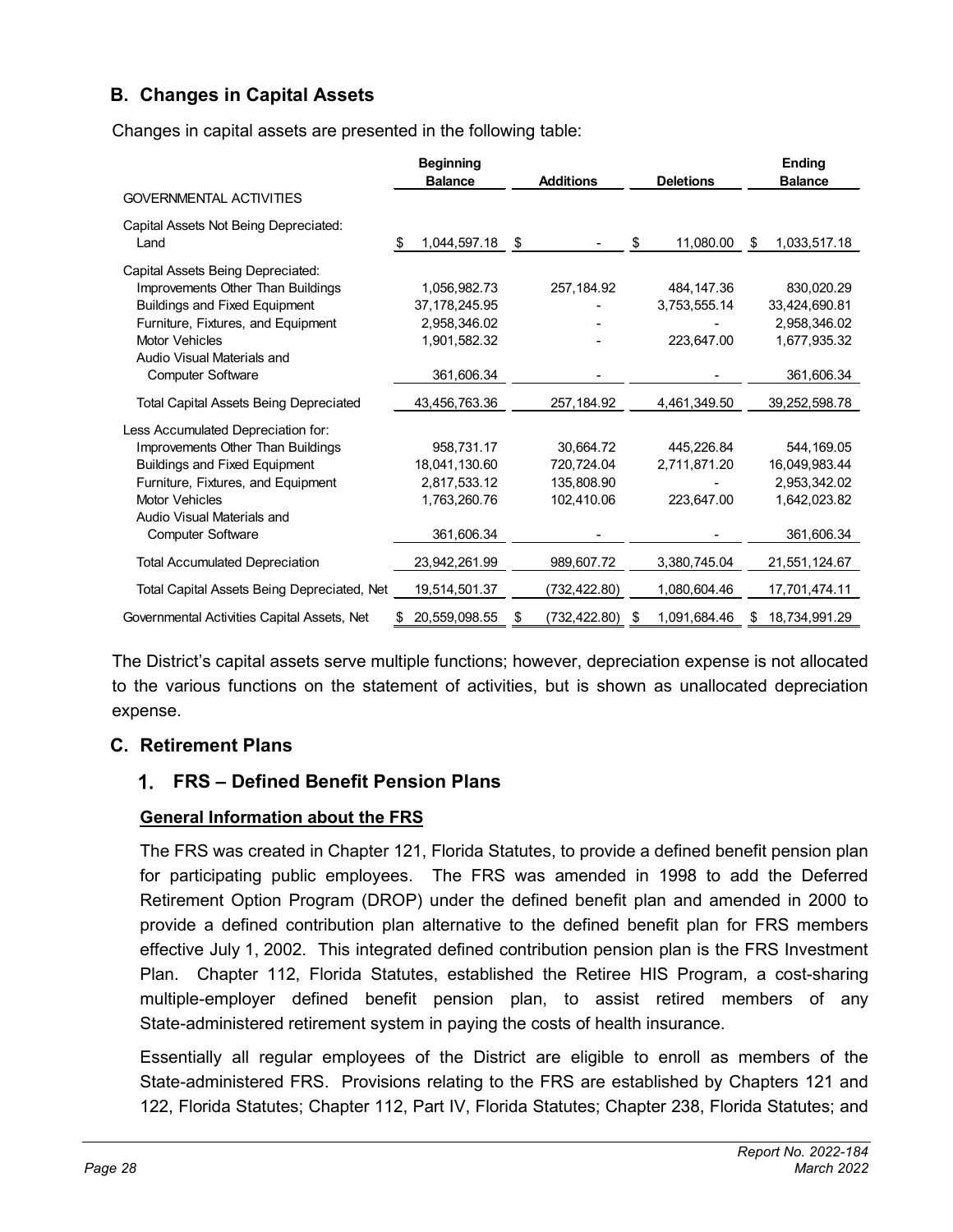FRS Rules, Chapter 60S, Florida Administrative Code; wherein eligibility, contributions, and benefits are defined and described in detail. Such provisions may be amended at any time by further action from the Florida Legislature. The FRS is a single retirement system administered by the Florida Department of Management Services, Division of Retirement, and consists of the two cost-sharing multiple-employer defined benefit plans and other nonintegrated programs. A comprehensive annual financial report of the FRS, which includes its financial statements, required supplementary information, actuarial report, and other relevant information, is available from the Florida Department of Management Services Web site (www.dms.myflorida.com).

The District's FRS and HIS pension expense totaled negative \$292,450 for the fiscal year ended June 30, 2021.

# **FRS Pension Plan**

*Plan Description*. The FRS Pension Plan (Plan) is a cost-sharing multiple-employer defined benefit pension plan, with a DROP for eligible employees. The general classes of membership are:

- *Regular* Members of the FRS who do not qualify for membership in the other classes.
- *Elected County Officers* Members who hold specified elective offices in local government.

Employees enrolled in the Plan prior to July 1, 2011, vest at 6 years of creditable service and employees enrolled in the Plan on or after July 1, 2011, vest at 8 years of creditable service. All vested members, enrolled prior to July 1, 2011, are eligible for normal retirement benefits at age 62 or at any age after 30 years of service. All members enrolled in the Plan on or after July 1, 2011, once vested, are eligible for normal retirement benefits at age 65 or any time after 33 years of creditable service. Employees enrolled in the Plan may include up to 4 years of credit for military service toward creditable service. The Plan also includes an early retirement provision; however, there is a benefit reduction for each year a member retires before his or her normal retirement date. The Plan provides retirement, disability, death benefits, and annual cost-of-living adjustments to eligible participants.

The DROP, subject to provisions of Section 121.091, Florida Statutes, permits employees eligible for normal retirement under the Plan to defer receipt of monthly benefit payments while continuing employment with an FRS participating employer. An employee may participate in DROP for a period not to exceed 60 months after electing to participate, except that certain instructional personnel may participate for up to 96 months. During the period of DROP participation, deferred monthly benefits are held in the FRS Trust Fund and accrue interest. The net pension liability does not include amounts for DROP participants, as these members are considered retired and are not accruing additional pension benefits.

*Benefits Provided*. Benefits under the Plan are computed on the basis of age and/or years of service, average final compensation, and service credit. Credit for each year of service is expressed as a percentage of the average final compensation. For members initially enrolled before July 1, 2011, the average final compensation is the average of the 5 highest fiscal years' earnings; for members initially enrolled on or after July 1, 2011, the average final compensation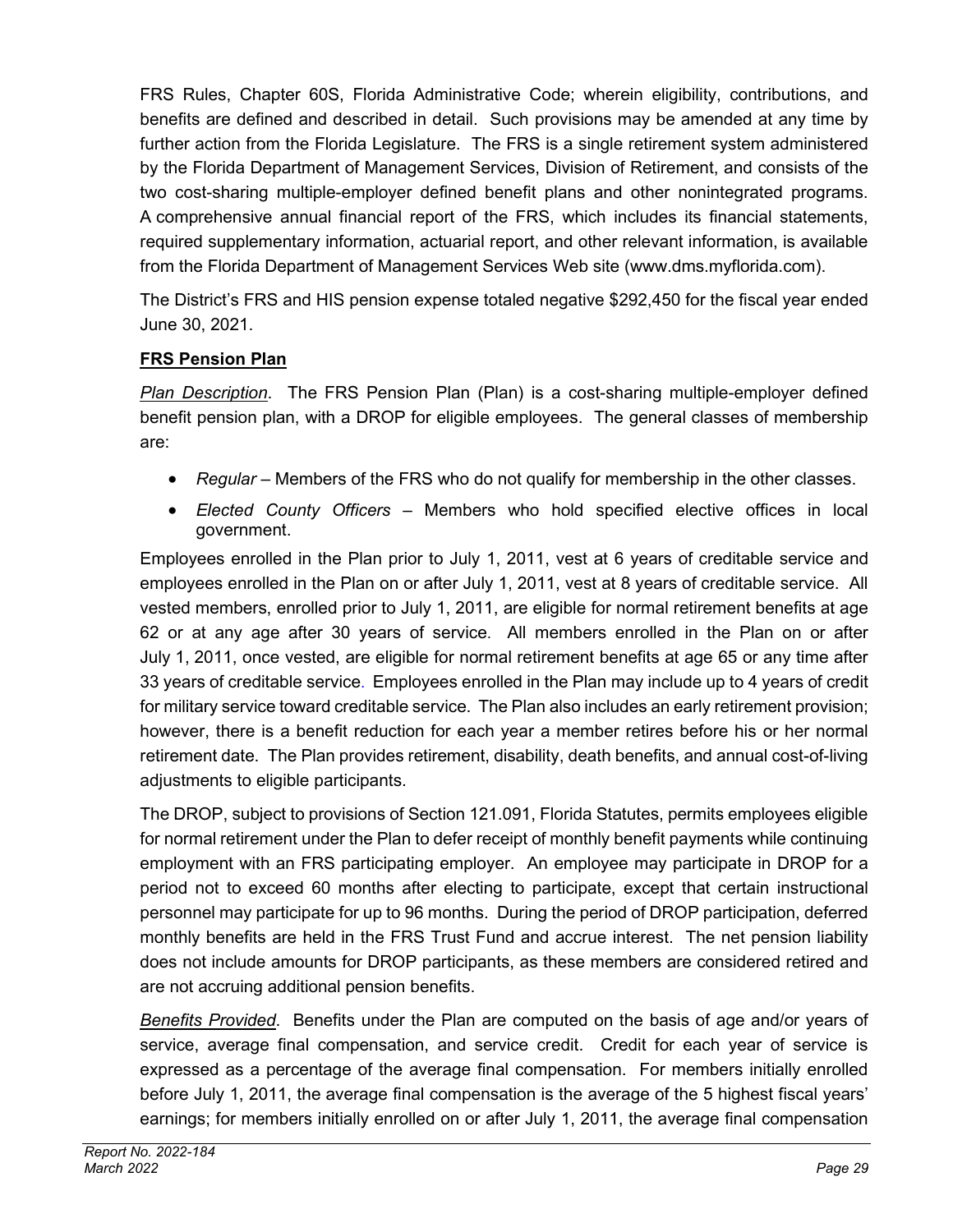is the average of the 8 highest fiscal years' earnings. The total percentage value of the benefit received is determined by calculating the total value of all service, which is based on the retirement class to which the member belonged when the service credit was earned. Members are eligible for in-line-of-duty or regular disability and survivors' benefits. The following table shows the percentage value for each year of service credit earned:

| Class, Initial Enrollment, and Retirement Age/Years of Service | <b>Percent Value</b> |
|----------------------------------------------------------------|----------------------|
| <b>Regular Members Initially Enrolled Before July 1, 2011</b>  |                      |
| Retirement up to age 62 or up to 30 years of service           | 1.60                 |
| Retirement at age 63 or with 31 years of service               | 1.63                 |
| Retirement at age 64 or with 32 years of service               | 1.65                 |
| Retirement at age 65 or with 33 or more years of service       | 1.68                 |
| Regular Members Initially Enrolled On or After July 1, 2011    |                      |
| Retirement up to age 65 or up to 33 years of service           | 1.60                 |
| Retirement at age 66 or with 34 years of service               | 1.63                 |
| Retirement at age 67 or with 35 years of service               | 1.65                 |
| Retirement at age 68 or with 36 or more years of service       | 1.68                 |
| <b>Elected County Officers</b>                                 | 3.00                 |

As provided in Section 121.101, Florida Statutes, if the member was initially enrolled in the Plan before July 1, 2011, and all service credit was accrued before July 1, 2011, the annual cost-of-living adjustment is 3 percent per year. If the member was initially enrolled before July 1, 2011, and has service credit on or after July 1, 2011, there is an individually calculated cost-of-living adjustment. The annual cost-of-living adjustment is a proportion of 3 percent determined by dividing the sum of the pre-July 2011 service credit by the total service credit at retirement multiplied by 3 percent. Plan members initially enrolled on or after July 1, 2011, will not have a cost-of-living adjustment after retirement.

*Contributions*. The Florida Legislature establishes contribution rates for participating employers and employees. Contribution rates during the 2020-21 fiscal year were as follows:

|                                                               |                 | <b>Percent of Gross Salary</b> |
|---------------------------------------------------------------|-----------------|--------------------------------|
| <b>Class</b>                                                  | <b>Employee</b> | Emplover(1)                    |
| FRS, Regular                                                  | 3.00            | 10.00                          |
| FRS, Elected County Officers                                  | 3.00            | 49.18                          |
| DROP - Applicable to<br>Members from All of the Above Classes | 0.00            | 16.98                          |
| FRS, Reemployed Retiree                                       | (2)             | (2)                            |

(1) Employer rates include 1.66 percent for the postemployment health insurance subsidy. Also, employer rates, other than for DROP participants, include 0.06 percent for administrative costs of the Investment Plan.

(2) Contribution rates are dependent upon retirement class in which reemployed.

The District's contributions to the Plan totaled \$138,962 for the fiscal year ended June 30, 2021.

*Pension Liabilities, Pension Expense, and Deferred Outflows of Resources and Deferred Inflows of Resources Related to Pensions*. At June 30, 2021, the District reported a liability of \$1,762,117 for its proportionate share of the Plan's net pension liability. The net pension liability was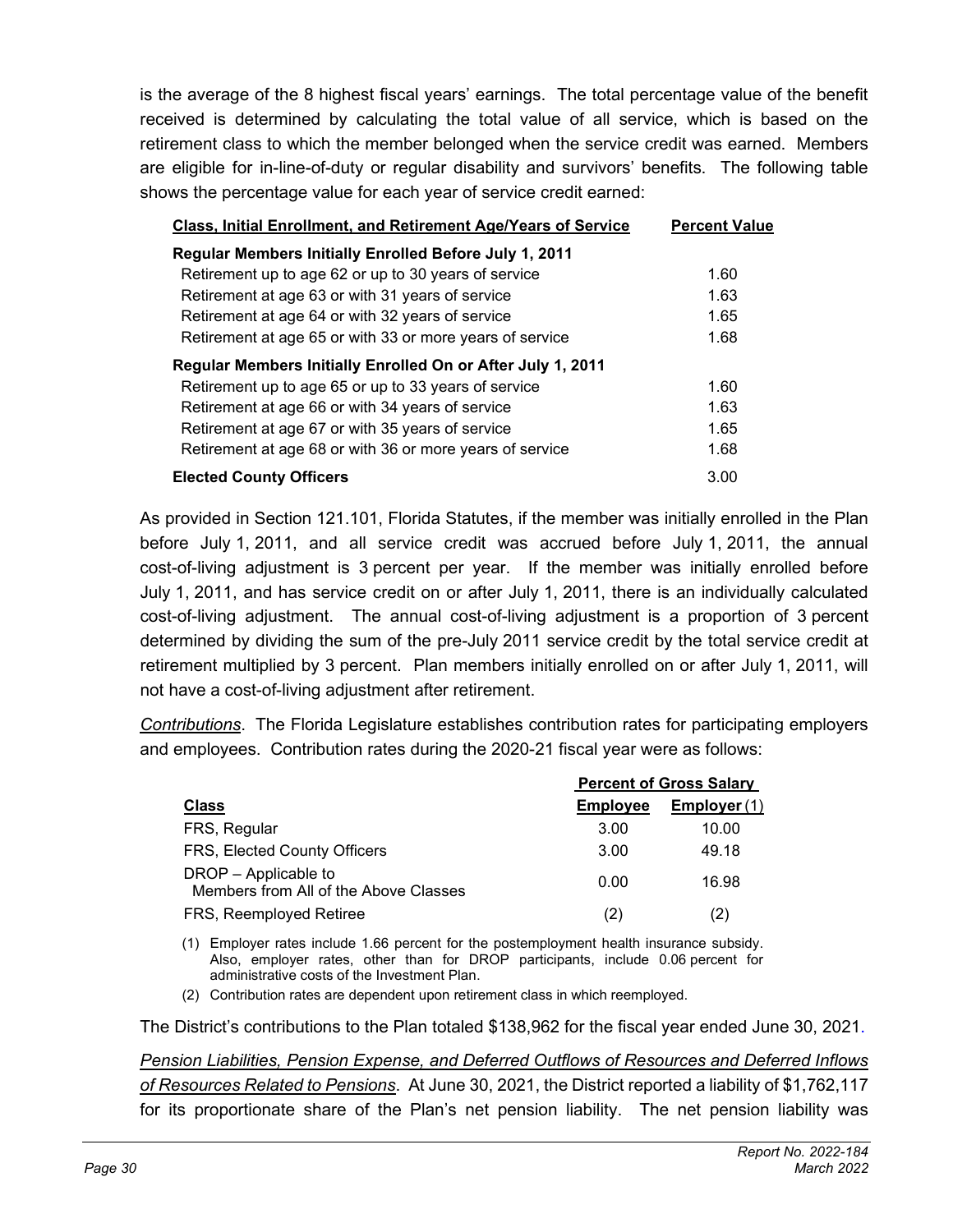measured as of June 30, 2020, and the total pension liability used to calculate the net pension liability was determined by an actuarial valuation as of July 1, 2020. The District's proportionate share of the net pension liability was based on the District's 2019-20 fiscal year contributions relative to the total 2019-20 fiscal year contributions of all participating members. At June 30, 2020, the District's proportionate share was 0.004065659 percent, which was a decrease of 0.000475534 from its proportionate share measured as of June 30, 2019.

For the fiscal year ended June 30, 2021, the District recognized negative Plan pension expense of \$42,616. In addition, the District reported deferred outflows of resources and deferred inflows of resources related to pensions from the following sources:

| <b>Description</b>                            | <b>Deferred Outflows</b><br>of Resources |         | Deferred Inflows<br>of Resources |           |
|-----------------------------------------------|------------------------------------------|---------|----------------------------------|-----------|
| Differences Between Expected and              |                                          |         |                                  |           |
| <b>Actual Experience</b>                      | \$                                       | 67.440  | S                                |           |
| <b>Change of Assumptions</b>                  |                                          | 318,999 |                                  |           |
| Net Difference Between Projected and Actual   |                                          |         |                                  |           |
| Earnings on FRS Pension Plan Investments      |                                          | 104,918 |                                  |           |
| Changes in Proportion and Differences Between |                                          |         |                                  |           |
| District FRS Contributions and Proportionate  |                                          |         |                                  |           |
| Share of Contributions                        |                                          |         |                                  | 1,078,344 |
| District FRS Contributions Subsequent to      |                                          |         |                                  |           |
| the Measurement Date                          |                                          | 138,962 |                                  |           |
| Total                                         |                                          | 630,319 |                                  | 1,078,344 |

The deferred outflows of resources related to pensions resulting from District contributions to the Plan subsequent to the measurement date, totaling \$138,962, will be recognized as a reduction of the net pension liability in the fiscal year ending June 30, 2022. Other amounts reported as deferred outflows of resources and deferred inflows of resources related to pensions will be recognized in pension expense as follows:

| <b>Fiscal Year Ending June 30</b> |    | <b>Amount</b> |  |  |
|-----------------------------------|----|---------------|--|--|
| 2022                              | \$ | (255, 349)    |  |  |
| 2023                              |    | (150, 464)    |  |  |
| 2024                              |    | (126,066)     |  |  |
| 2025                              |    | (44, 562)     |  |  |
| 2026                              |    | (10, 546)     |  |  |
| Total                             |    | (586,987)     |  |  |

*Actuarial Assumptions*. The total pension liability in the July 1, 2020, actuarial valuation was determined using the following actuarial assumptions, applied to all periods included in the measurement:

| <b>Inflation</b> | 2.40 percent                                                          |
|------------------|-----------------------------------------------------------------------|
| Salary Increases | 3.25 percent, average, including inflation                            |
|                  | Investment Rate of Return 6.8 percent, net of pension plan investment |
|                  | expense, including inflation                                          |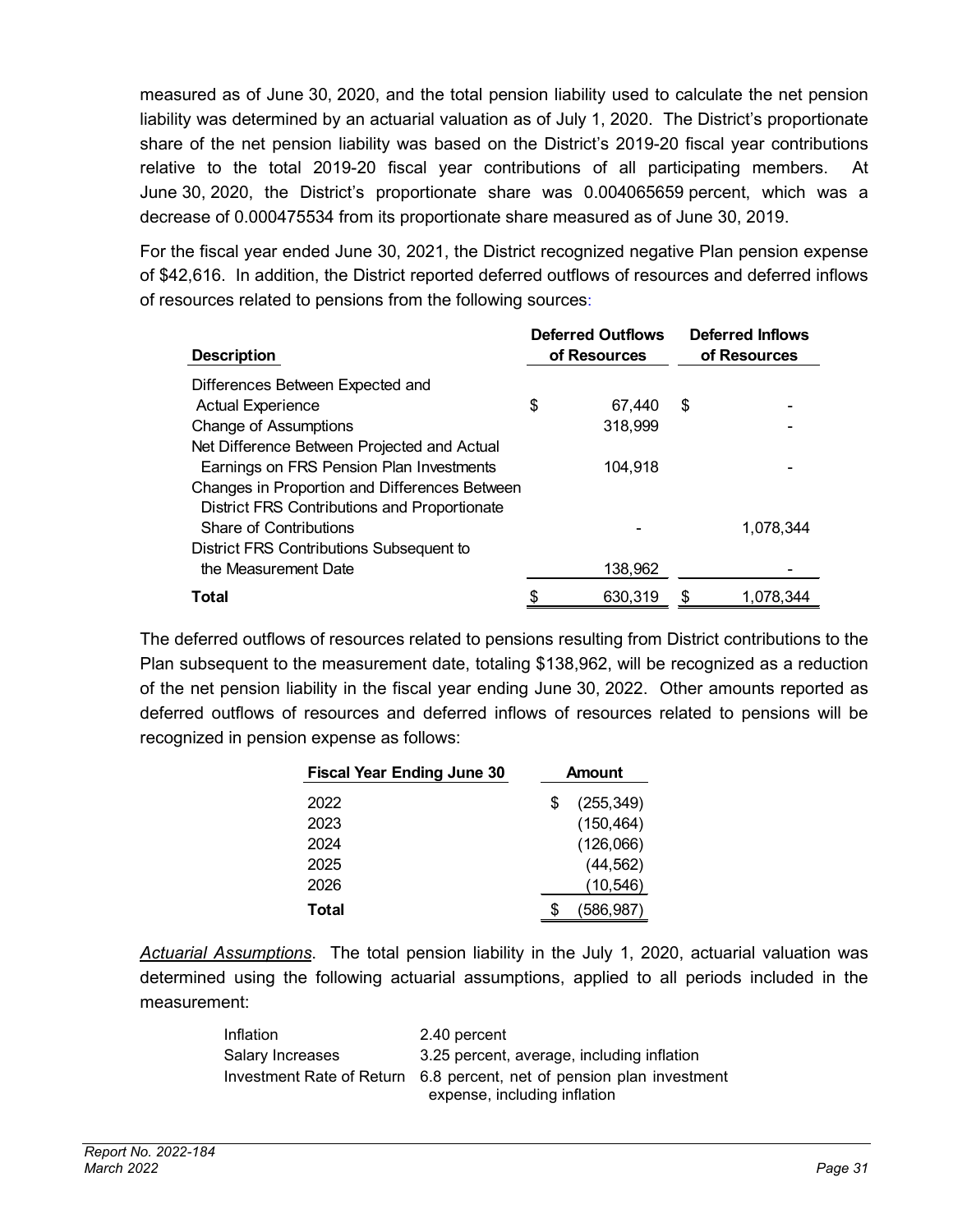Mortality rates were based on the PUB-2010 base table, projected generationally with Scale MP-2018.

The actuarial assumptions used in the July 1, 2020, valuation were based on the results of an actuarial experience study for the period July 1, 2013, through June 30, 2018.

The long-term expected rate of return on pension plan investments was not based on historical returns, but instead is based on a forward-looking capital market economic model. The allocation policy's description of each asset class was used to map the target allocation to the asset classes shown below. Each asset class assumption is based on a consistent set of underlying assumptions and includes an adjustment for the inflation assumption. The target allocation and best estimates of arithmetic and geometric real rates of return for each major asset class are summarized in the following table:

| <b>Asset Class</b>           | <b>Target</b><br>Allocation (1) | Annual<br><b>Arithmetic</b><br>Return | Compound<br>Annual<br>(Geometric)<br>Return | <b>Standard</b><br><b>Deviation</b> |
|------------------------------|---------------------------------|---------------------------------------|---------------------------------------------|-------------------------------------|
| Cash                         | 1.0%                            | $2.2\%$                               | $2.2\%$                                     | 1.2%                                |
| Fixed Income                 | 19.0%                           | $3.0\%$                               | 2.9%                                        | 3.5%                                |
| <b>Global Equity</b>         | 54.2%                           | 8.0%                                  | 6.7%                                        | 17.1%                               |
| Real Estate (Property)       | 10.3%                           | 6.4%                                  | 5.8%                                        | 11.7%                               |
| <b>Private Equity</b>        | 11.1%                           | 10.8%                                 | 8.1%                                        | 25.7%                               |
| <b>Strategic Investments</b> | 4.4%                            | 5.5%                                  | 5.3%                                        | 6.9%                                |
| Total                        | 100%                            |                                       |                                             |                                     |
| Assumed Inflation - Mean     |                                 |                                       | 2.4%                                        | 1.7%                                |

(1) As outlined in the Plan's investment policy.

*Discount Rate*. The discount rate used to measure the total pension liability was 6.8 percent. The Plan's fiduciary net position was projected to be available to make all projected future benefit payments of current active and inactive employees. Therefore, the discount rate for calculating the total pension liability is equal to the long-term expected rate of return. The discount rate used in the 2020 valuation was updated from 6.9 percent to 6.8 percent.

*Sensitivity of the District's Proportionate Share of the Net Pension Liability to Changes in the Discount Rate*. The following presents the District's proportionate share of the net pension liability calculated using the discount rate of 6.8 percent, as well as what the District's proportionate share of the net pension liability would be if it were calculated using a discount rate that is 1 percentage point lower (5.8 percent) or 1 percentage point higher (7.8 percent) than the current rate:

|                                                                | $1\%$                     | Current                           | $1\%$                     |
|----------------------------------------------------------------|---------------------------|-----------------------------------|---------------------------|
|                                                                | <b>Decrease</b><br>(5.8%) | <b>Discount Rate</b><br>$(6.8\%)$ | <b>Increase</b><br>(7.8%) |
| District's Proportionate Share of<br>the Net Pension Liability |                           | $$2,813,804$ $$1,762,117$         | 883.743<br>- \$           |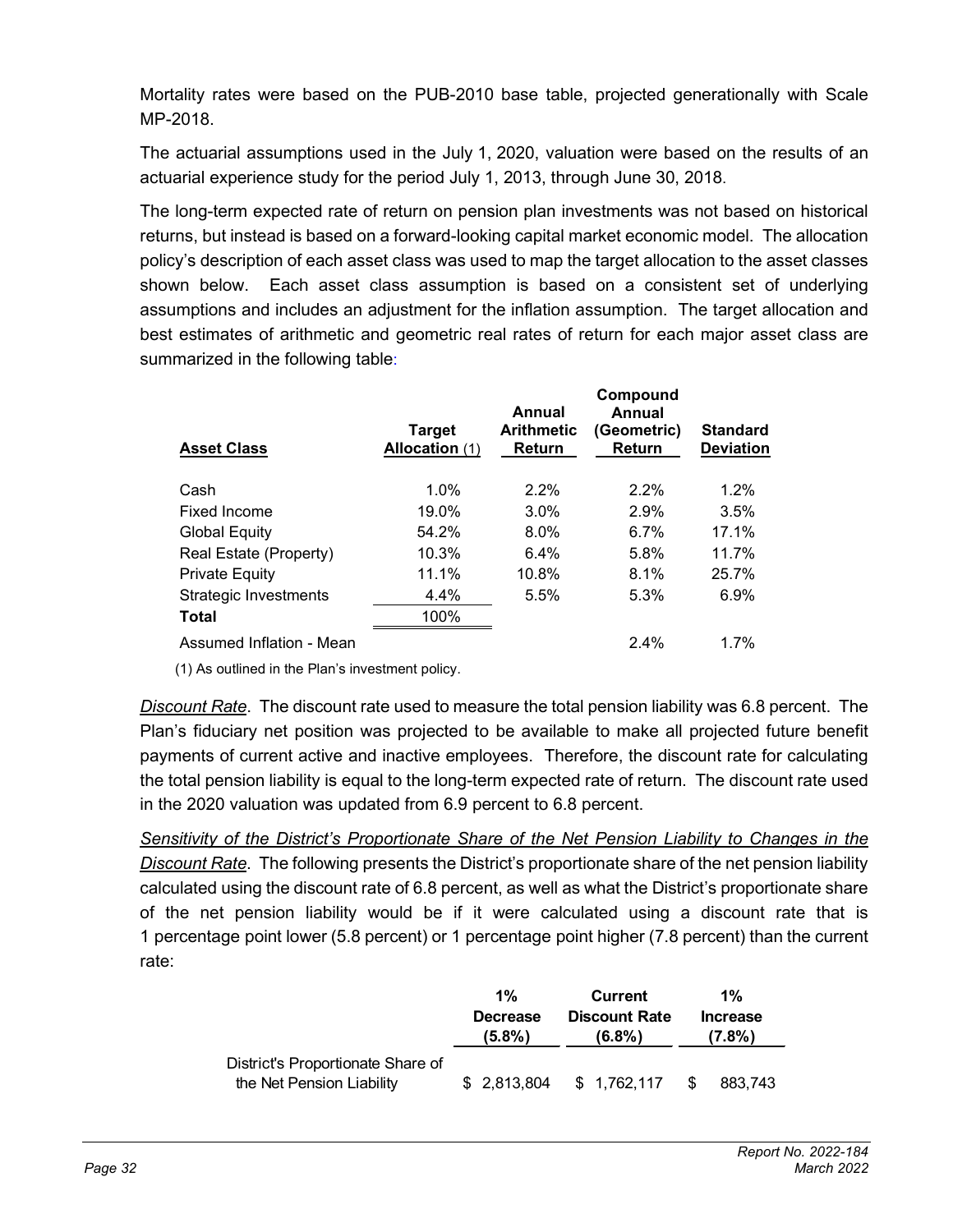*Pension Plan Fiduciary Net Position*. Detailed information about the Plan's fiduciary net position is available in the separately issued FRS Pension Plan and Other State Administered Systems Comprehensive Annual Financial Report.

# **HIS Pension Plan**

*Plan Description*. The HIS Pension Plan (HIS Plan) is a cost-sharing multiple-employer defined benefit pension plan established under Section 112.363, Florida Statutes, and may be amended by the Florida Legislature at any time. The benefit is a monthly payment to assist retirees of State-administered retirement systems in paying their health insurance costs and is administered by the Florida Department of Management Services, Division of Retirement.

*Benefits Provided*. For the fiscal year ended June 30, 2021, eligible retirees and beneficiaries received a monthly HIS payment of \$5 for each year of creditable service completed at the time of retirement, with a minimum HIS payment of \$30 and a maximum HIS payment of \$150 per month, pursuant to Section 112.363, Florida Statutes. To be eligible to receive a HIS Plan benefit, a retiree under a State-administered retirement system must provide proof of health insurance coverage, which may include Federal Medicare.

*Contributions*. The HIS Plan is funded by required contributions from FRS participating employers as set by the Florida Legislature. Employer contributions are a percentage of gross compensation for all active FRS members. For the fiscal year ended June 30, 2021, the contribution rate was 1.66 percent of payroll pursuant to Section 112.363, Florida Statutes. The District contributed 100 percent of its statutorily required contributions for the current and preceding 3 years. HIS Plan contributions are deposited in a separate trust fund from which payments are authorized. HIS Plan benefits are not guaranteed and are subject to annual legislative appropriation. In the event the legislative appropriation or available funds fail to provide full subsidy benefits to all participants, benefits may be reduced or canceled.

The District's contributions to the HIS Plan totaled \$13,324 for the fiscal year ended June 30, 2021.

*Pension Liabilities, Pension Expense, and Deferred Outflows of Resources and Deferred Inflows of Resources Related to Pensions*. At June 30, 2021, the District reported a net pension liability of \$277,507 for its proportionate share of the HIS Plan's net pension liability. The current portion of the net pension liability is the District's proportionate share of benefit payments expected to be paid within 1 year, net of the District's proportionate share of the HIS Plan's fiduciary net position available to pay that amount. The net pension liability was measured as of June 30, 2020, and the total pension liability used to calculate the net pension liability was determined by an actuarial valuation as of July 1, 2020. The District's proportionate share of the net pension liability was based on the District's 2019-20 fiscal year contributions relative to the total 2019-20 fiscal year contributions of all participating members. At June 30, 2020, the District's proportionate share was 0.002274113 percent, which was a decrease of 0.000383681 from its proportionate share measured as of June 30, 2019.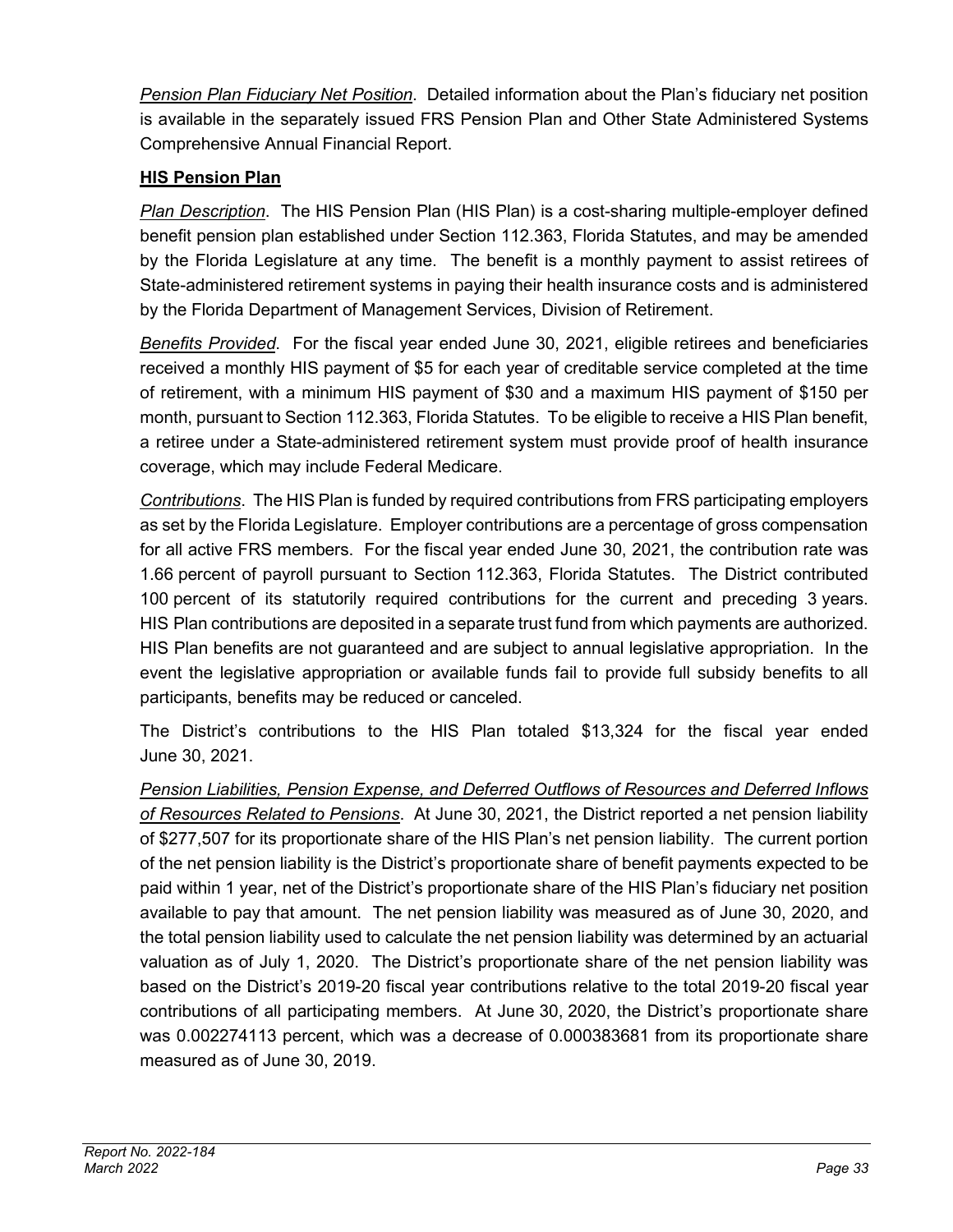For the fiscal year ended June 30, 2021, the District recognized negative HIS Plan pension expense of \$249,834. In addition, the District reported deferred outflows of resources and deferred inflows of resources related to pensions from the following sources:

| <b>Description</b>                            | <b>Deferred Outflows</b><br>of Resources | <b>Deferred Inflows</b><br>of Resources |
|-----------------------------------------------|------------------------------------------|-----------------------------------------|
| Differences Between Expected and              |                                          |                                         |
| <b>Actual Experience</b>                      | \$<br>11.358                             | \$<br>214                               |
| <b>Change of Assumptions</b>                  | 25,757                                   | 16,145                                  |
| Net Difference Between Projected and Actual   |                                          |                                         |
| Earnings on HIS Pension Plan Investments      | 222                                      |                                         |
| Changes in Proportion and Differences Between |                                          |                                         |
| District HIS Contributions and Proportionate  |                                          |                                         |
| <b>Share of Contributions</b>                 |                                          | 925.445                                 |
| District HIS Contributions Subsequent to      |                                          |                                         |
| the Measurement Date                          | 13,324                                   |                                         |
| <b>Total</b>                                  | 50,661                                   | \$<br>941,804                           |

The deferred outflows of resources related to pensions resulting from District contributions to the HIS Plan subsequent to the measurement date, totaling \$13,324, will be recognized as a reduction of the net pension liability in the fiscal year ending June 30, 2022. Other amounts reported as deferred outflows of resources and deferred inflows of resources related to pensions will be recognized in pension expense as follows:

| <b>Fiscal Year Ending June 30</b> |    | Amount     |
|-----------------------------------|----|------------|
| 2022                              | \$ | (252, 638) |
| 2023                              |    | (227, 627) |
| 2024                              |    | (209, 388) |
| 2025                              |    | (169, 460) |
| 2026                              |    | (40, 580)  |
| Thereafter                        |    | (4,774)    |
| Total                             |    | 904.467    |

*Actuarial Assumptions*. The total pension liability in the July 1, 2020, actuarial valuation was determined using the following actuarial assumptions, applied to all periods included in the measurement:

| Inflation                  | 2.40 percent                               |
|----------------------------|--------------------------------------------|
| Salary Increases           | 3.25 percent, average, including inflation |
| <b>Municipal Bond Rate</b> | 2.21 percent                               |

Mortality rates were based on the PUB-2010 base table, projected generationally with Scale MP-018. This is a change from the prior year mortality assumption which was based on the Generational RP-2000 with Projection Scale BB tables.

While an experience study had not been completed for the HIS Plan, the actuarial assumptions that determined the total pension liability for the HIS Plan were based on certain results of the most recent experience study for the FRS Plan.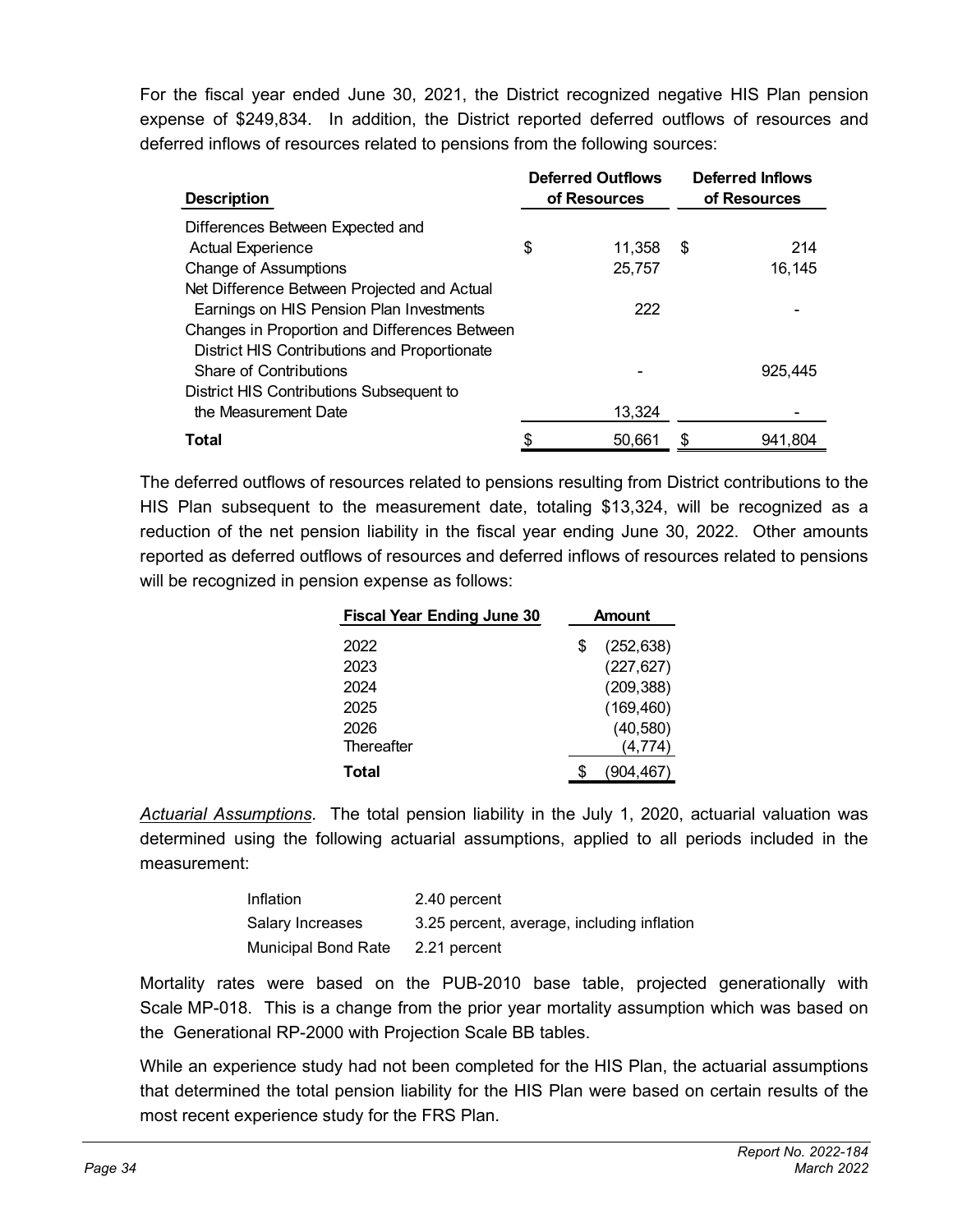*Discount Rate*. The discount rate used to measure the total pension liability was 2.21 percent. In general, the discount rate for calculating the total pension liability is equal to the single rate equivalent to discounting at the long-term expected rate of return for benefit payments prior to the projected depletion date. Because the HIS benefit is essentially funded on a pay-as-you-go basis, the depletion date is considered to be immediate, and the single equivalent discount rate is equal to the municipal bond rate selected by the HIS Plan sponsor. The Bond Buyer General Obligation 20-Bond Municipal Bond Index was adopted as the applicable municipal bond index. The discount rate changed from 3.5 percent to 2.21 percent.

*Sensitivity of the District's Proportionate Share of the Net Pension Liability to Changes in the Discount Rate*. The following presents the District's proportionate share of the net pension liability calculated using the discount rate of 2.21 percent, as well as what the District's proportionate share of the net pension liability would be if it were calculated using a discount rate that is 1 percentage point lower (1.21 percent) or 1 percentage point higher (3.21 percent) than the current rate:

|                                   |                               | 1%      |                                    | <b>Current</b> |                               | 1%      |
|-----------------------------------|-------------------------------|---------|------------------------------------|----------------|-------------------------------|---------|
|                                   | <b>Decrease</b><br>$(1.21\%)$ |         | <b>Discount Rate</b><br>$(2.21\%)$ |                | <b>Increase</b><br>$(3.21\%)$ |         |
| District's Proportionate Share of |                               |         |                                    |                |                               |         |
| the Net Pension Liability         |                               | 320.969 | \$.                                | 277.507        |                               | 242.222 |

*Pension Plan Fiduciary Net Position*. Detailed information about the HIS Plan's fiduciary net position is available in the separately issued FRS Pension Plan and Other State Administered Systems Comprehensive Annual Financial Report.

# **FRS – Defined Contribution Pension Plan**

The SBA administers the defined contribution plan officially titled the FRS Investment Plan (Investment Plan). The Investment Plan is reported in the SBA's annual financial statements and in the State's Comprehensive Annual Financial Report.

As provided in Section 121.4501, Florida Statutes, eligible FRS members may elect to participate in the Investment Plan in lieu of the FRS defined benefit plan. District employees participating in DROP are not eligible to participate in the Investment Plan. Employer and employee contributions, including amounts contributed to individual member's accounts, are defined by law, but the ultimate benefit depends in part on the performance of investment funds. Retirement benefits are based upon the value of the member's account upon retirement. Benefit terms, including contribution requirements, for the Investment Plan are established and may be amended by the Florida Legislature. The Investment Plan is funded with the same employer and employee contribution rates that are based on salary and membership class (Regular, Elected County Officers, etc.), as the FRS defined benefit plan. Contributions are directed to individual member accounts and the individual members allocate contributions and account balances among various approved investment choices. Costs of administering the Investment Plan, including the FRS Financial Guidance Program, are funded through an employer contribution of 0.06 percent of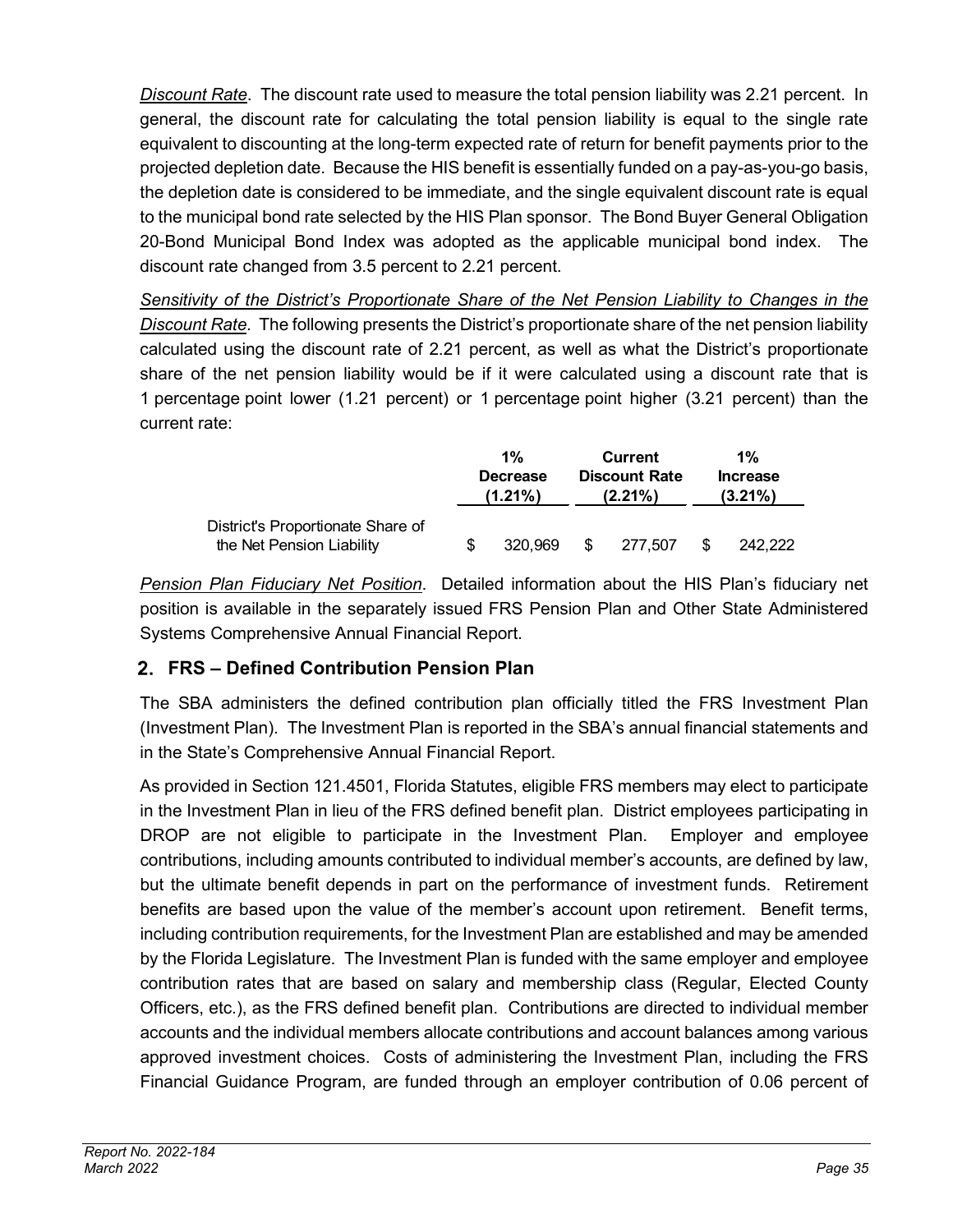payroll and by forfeited benefits of Investment Plan members. Allocations to the Investment Plan member accounts during the 2020-21 fiscal year were as follows:

|                                     | <b>Percent of</b> |
|-------------------------------------|-------------------|
|                                     | <b>Gross</b>      |
| Class                               | Compensation      |
| FRS, Regular                        | 6.30              |
| <b>FRS, Elected County Officers</b> | 11.34             |

For all membership classes, employees are immediately vested in their own contributions and are vested after 1 year of service for employer contributions and investment earnings, regardless of membership class. If an accumulated benefit obligation for service credit originally earned under the FRS Pension Plan is transferred to the Investment Plan, the member must have the years of service required for FRS Pension Plan vesting (including the service credit represented by the transferred funds) to be vested for these funds and the earnings on the funds. Nonvested employer contributions are placed in a suspense account for up to 5 years. If the employee returns to FRS-covered employment within the 5-year period, the employee will regain control over their account. If the employee does not return within the 5-year period, the employee will forfeit the accumulated account balance. For the fiscal year ended June 30, 2021, the information for the amount of forfeitures was unavailable from the SBA; however, management believes that these amounts, if any, would be immaterial to the District.

After termination and applying to receive benefits, the member may rollover vested funds to another qualified plan, structure a periodic payment under the Investment Plan, receive a lump-sum distribution, leave the funds invested for future distribution, or any combination of these options. Disability coverage is provided in which the member may either transfer the account balance to the FRS Pension Plan when approved for disability retirement to receive guaranteed lifetime monthly benefits under the FRS Pension Plan or remain in the Investment Plan and rely upon that account balance for retirement income.

The District's Investment Plan pension expense totaled \$13,646.50 for the fiscal year ended June 30, 2021.

### **D. Risk Management Programs**

The District is exposed to various risks of loss related to torts; theft of, damage to, and destruction of assets; errors and omissions; injuries to employees; and natural disasters. The District is a member of the Panhandle Area Educational Consortium – Risk Management Consortium (Consortium) under which several district school boards have established a combined limited self-insurance program for property protection, general liability, automobile liability, workers' compensation, sabotage and terrorism, cyber liability, employee dishonesty, equipment breakdown, and other coverage deemed necessary by the members of the Consortium. Section 1001.42(12)(k), Florida Statutes, provides the authority for the District to enter into such a risk management program. The Consortium is self-sustaining through member assessments (premiums), and purchases coverage through commercial companies for claims in excess of specified amounts. The Board of Directors for the Consortium is composed of superintendents of all participating districts. The Washington County District School Board serves as fiscal agent for the Consortium.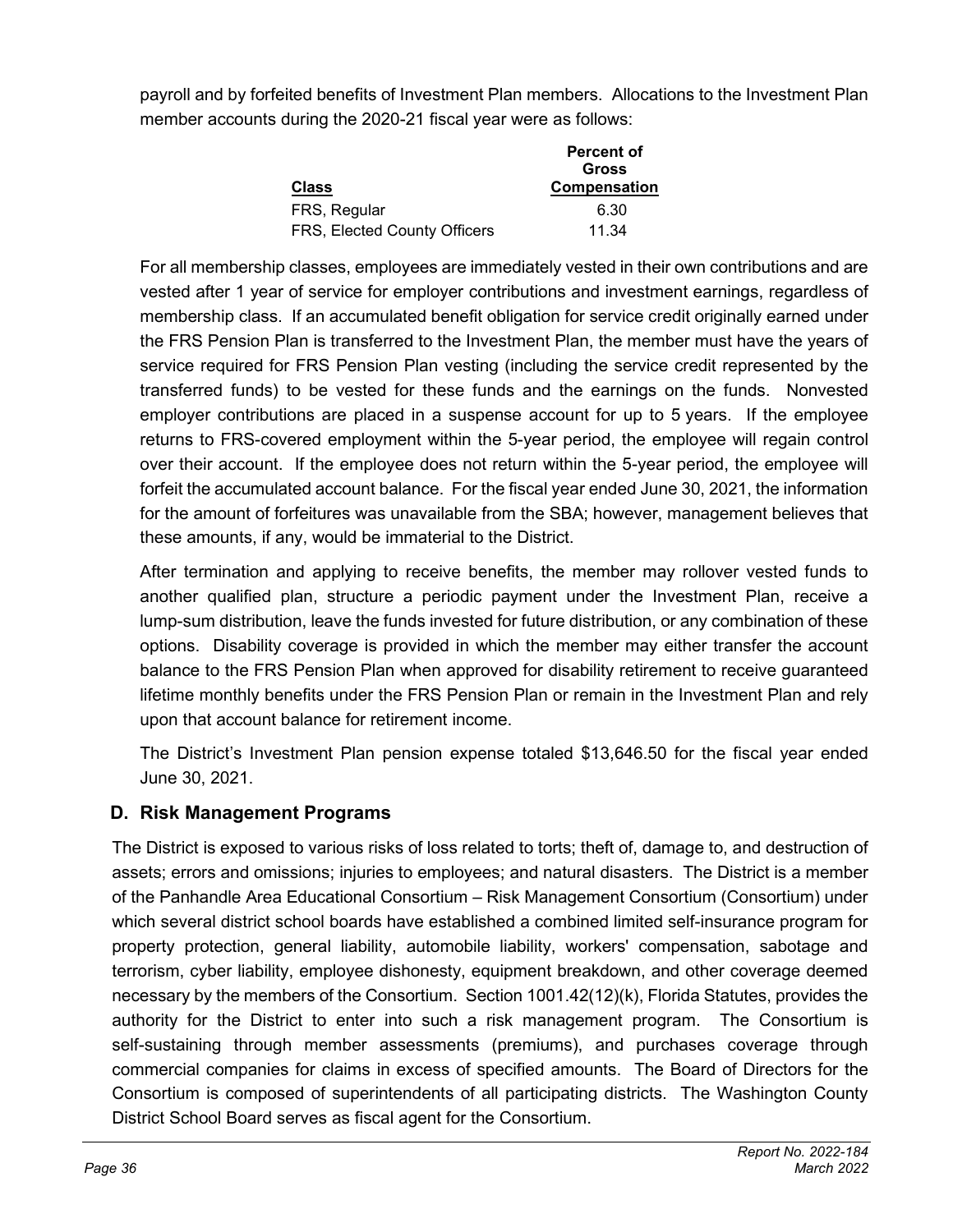Employee group health and hospitalization coverage are being provided through purchased commercial insurance, with minimum deductibles for each line of coverage.

Settled claims resulting from these risks have not exceeded commercial coverage in any of the past 3 fiscal years.

# **E. Changes in Long-Term Liabilities**

The following is a summary of changes in long-term liabilities:

| <b>Description</b>                                    | <b>Beginning</b><br><b>Balance</b> | <b>Additions</b>         | <b>Deductions</b>              | <b>Ending</b><br><b>Balance</b> | Due In<br><b>One Year</b> |  |  |
|-------------------------------------------------------|------------------------------------|--------------------------|--------------------------------|---------------------------------|---------------------------|--|--|
| <b>GOVERNMENTAL ACTIVITIES</b>                        |                                    |                          |                                |                                 |                           |  |  |
| Compensated Absences Payable<br>Net Pension Liability | 7.017.76<br>1,861,305.00           | 3.814.00<br>3.175.684.00 | \$<br>1.907.00<br>2,997,365.00 | 8.924.76<br>2.039.624.00        | S<br>5,046.00             |  |  |
| <b>Total Governmental Activities</b>                  | \$1,868,322,76                     | \$3.179.498.00           | \$2,999,272.00                 | \$2,048,548.76                  | 5,046.00                  |  |  |

For the governmental activities, compensated absences and pensions are generally liquidated with resources of the General Fund.

# **F. Fund Balance Reporting**

In addition to committed and assigned fund balance categories discussed in Note I.F.8., fund balances may be classified as follows:

- **Nonspendable Fund Balance**. Nonspendable fund balance is the net current financial resources that cannot be spent because they are either not in spendable form or are legally or contractually required to be maintained intact. Generally, not in spendable form means that an item is not expected to be converted to cash.
- **Restricted Fund Balance**. Restricted fund balance is the portion of fund balance on which constraints have been placed by creditors, grantors, contributors, laws or regulations of other governments, constitutional provisions, or enabling legislation. Restricted fund balance places the most binding level of constraint on the use of fund balance.
- **Unassigned Fund Balance**. The unassigned fund balance is the portion of fund balance that is the residual classification for the General Fund. This balance represents amounts that have not been assigned to other funds and that have not been restricted, committed, or assigned for specific purposes.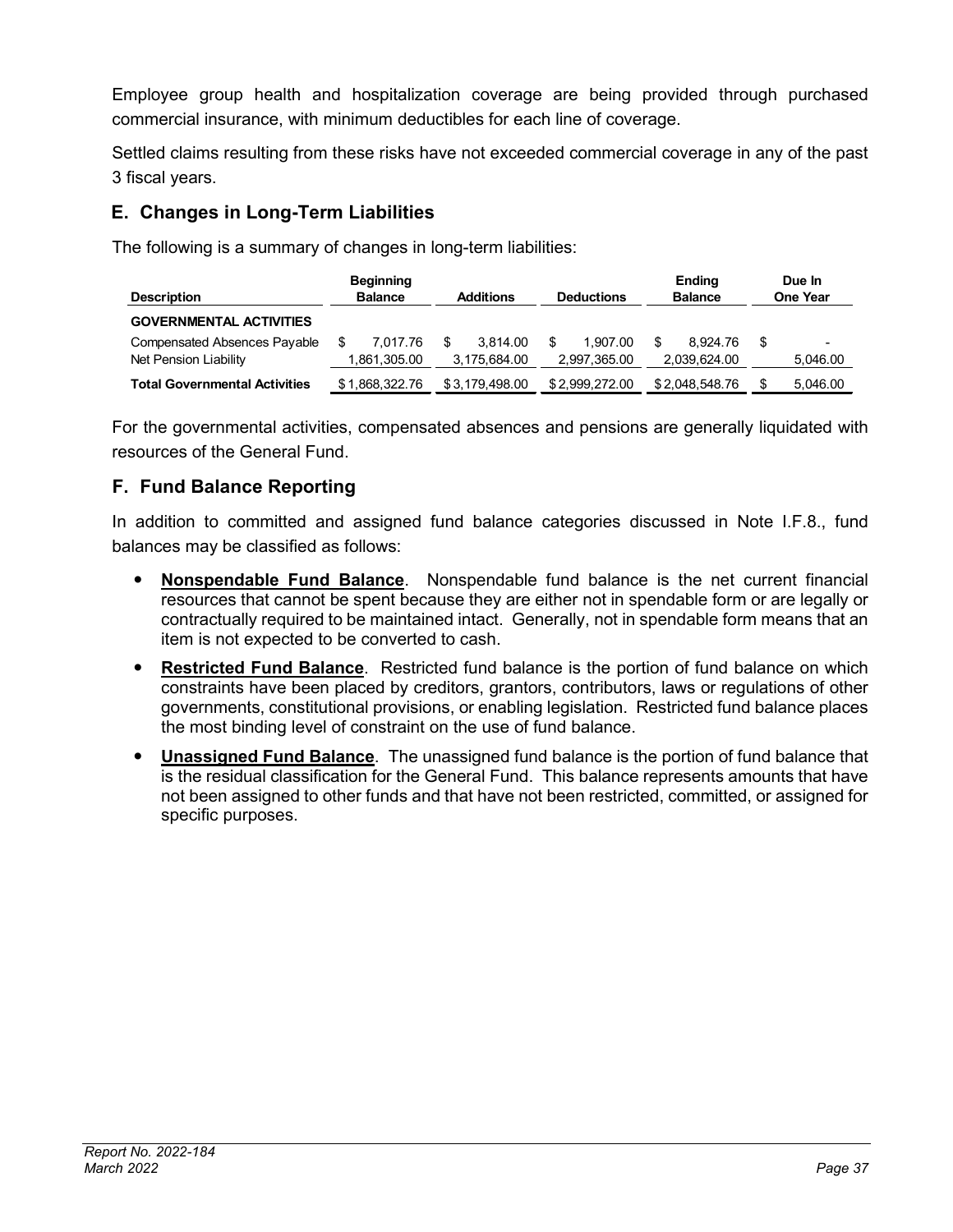#### **G. Revenues**

### **Schedule of State Revenue Sources**

The following is a schedule of the District's State revenue sources for the 2020-21 fiscal year:

| <b>Source</b>                                               | <b>Amount</b>  |
|-------------------------------------------------------------|----------------|
| Florida Education Finance Program                           | \$3,193,712.00 |
| Categorical Educational Program - Class Size Reduction      | 834,462.00     |
| Department of Emergency Management Grant                    | 277,840.00     |
| <b>Sales Tax Distribution</b>                               | 223,250.00     |
| <b>Workforce Development Program</b>                        | 82,209.00      |
| Motor Vehicle License Tax (Capital Outlay and Debt Service) | 73,972.36      |
| State License Tax                                           | 11,691.28      |
| <b>Miscellaneous</b>                                        | 1,183.81       |
| Total                                                       | 4,698,320.45   |

Accounting policies relating to certain State revenue sources are described in Note I.G.2.

#### **Property Taxes**

The following is a summary of millages and taxes levied on the 2020 tax roll for the 2020-21 fiscal year:

| <b>Taxes Levied</b> |
|---------------------|
|                     |
|                     |
| \$ 2,748,687.16     |
| 553,287.94          |
|                     |
|                     |
| 1,109,534.65        |
| \$4,411,509.75      |
|                     |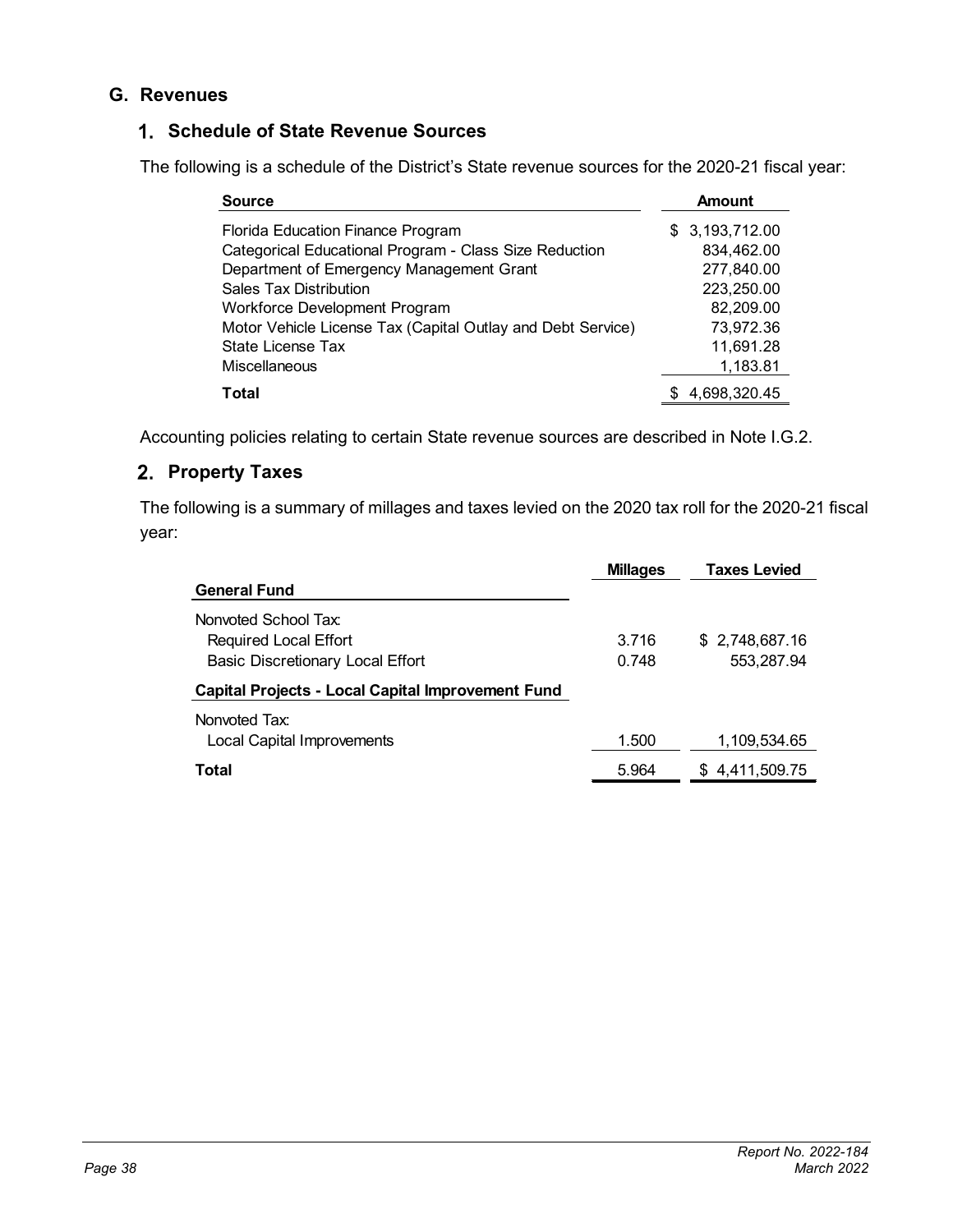# <span id="page-43-1"></span><span id="page-43-0"></span>*OTHER REQUIRED SUPPLEMENTARY INFORMATION*

#### **Budgetary Comparison Schedule General Fund For the Fiscal Year Ended June 30, 2021**

|                                                                                                                                                                                                                                                                                                                                                 | <b>General Fund</b> |                                                                                  |    |                                                                                                                                |    |                                                                                                                                |                                                                              |
|-------------------------------------------------------------------------------------------------------------------------------------------------------------------------------------------------------------------------------------------------------------------------------------------------------------------------------------------------|---------------------|----------------------------------------------------------------------------------|----|--------------------------------------------------------------------------------------------------------------------------------|----|--------------------------------------------------------------------------------------------------------------------------------|------------------------------------------------------------------------------|
|                                                                                                                                                                                                                                                                                                                                                 |                     | Original<br><b>Budget</b>                                                        |    | <b>Final</b><br><b>Budget</b>                                                                                                  |    | <b>Actual</b>                                                                                                                  | Variance with<br><b>Final Budget -</b><br><b>Positive</b><br>(Negative)      |
| <b>Revenues</b>                                                                                                                                                                                                                                                                                                                                 |                     |                                                                                  |    |                                                                                                                                |    |                                                                                                                                |                                                                              |
| Intergovernmental:<br><b>State</b><br>Local:                                                                                                                                                                                                                                                                                                    | \$                  | 4,467,129.00                                                                     | \$ | 4,626,349.00                                                                                                                   | \$ | 4,624,348.09                                                                                                                   | \$<br>(2,000.91)                                                             |
| <b>Property Taxes</b><br>Miscellaneous<br><b>Total Local Revenues</b>                                                                                                                                                                                                                                                                           |                     | 3,115,952.00<br>109,511.00<br>3,225,463.00                                       |    | 3,200,324.00<br>138,290.00<br>3,338,614.00                                                                                     |    | 3,200,324.06<br>138,289.95<br>3,338,614.01                                                                                     | 0.06<br>(0.05)<br>0.01                                                       |
| <b>Total Revenues</b>                                                                                                                                                                                                                                                                                                                           |                     | 7,692,592.00                                                                     |    | 7,964,963.00                                                                                                                   |    | 7,962,962.10                                                                                                                   | (2,000.90)                                                                   |
| <b>Expenditures</b>                                                                                                                                                                                                                                                                                                                             |                     |                                                                                  |    |                                                                                                                                |    |                                                                                                                                |                                                                              |
| Current - Education:<br>Instruction<br>Board<br><b>General Administration</b><br><b>Facilities Acquisition and Construction</b><br><b>Fiscal Services</b><br><b>Student Transportation Services</b><br>Operation of Plant<br>Maintenance of Plant<br><b>Administrative Technology Services</b><br>Fixed Capital Outlay:<br>Other Capital Outlay |                     | 7,042,744.00<br>241,611.00<br>255,893.00<br>26,000.00<br>100,586.00<br>25,758.00 |    | 6,826,610.17<br>277,173.00<br>302,944.00<br>113,256.00<br>175.00<br>560.00<br>54,519.00<br>3,760.00<br>31,067.00<br>257,185.00 |    | 6,826,610.38<br>277,173.21<br>302,943.29<br>113,255.08<br>174.94<br>559.95<br>54,519.71<br>3,760.00<br>31,067.01<br>257,184.92 | (0.21)<br>(0.21)<br>0.71<br>0.92<br>0.06<br>0.05<br>(0.71)<br>(0.01)<br>0.08 |
| <b>Total Expenditures</b>                                                                                                                                                                                                                                                                                                                       |                     | 7,692,592.00                                                                     |    | 7,867,249.17                                                                                                                   |    | 7,867,248.49                                                                                                                   | 0.68                                                                         |
| <b>Excess of Revenues Over Expenditures</b><br>Fund Balances, Beginning                                                                                                                                                                                                                                                                         |                     | 1,079,920.00                                                                     |    | 97,713.83<br>1,273,960.00                                                                                                      |    | 95,713.61<br>1,273,960.34                                                                                                      | (2,000.22)<br>0.34                                                           |
| <b>Fund Balances, Ending</b>                                                                                                                                                                                                                                                                                                                    | \$                  | 1,079,920.00                                                                     | \$ | 1,371,673.83                                                                                                                   | \$ | 1,369,673.95                                                                                                                   | \$<br>(1,999.88)                                                             |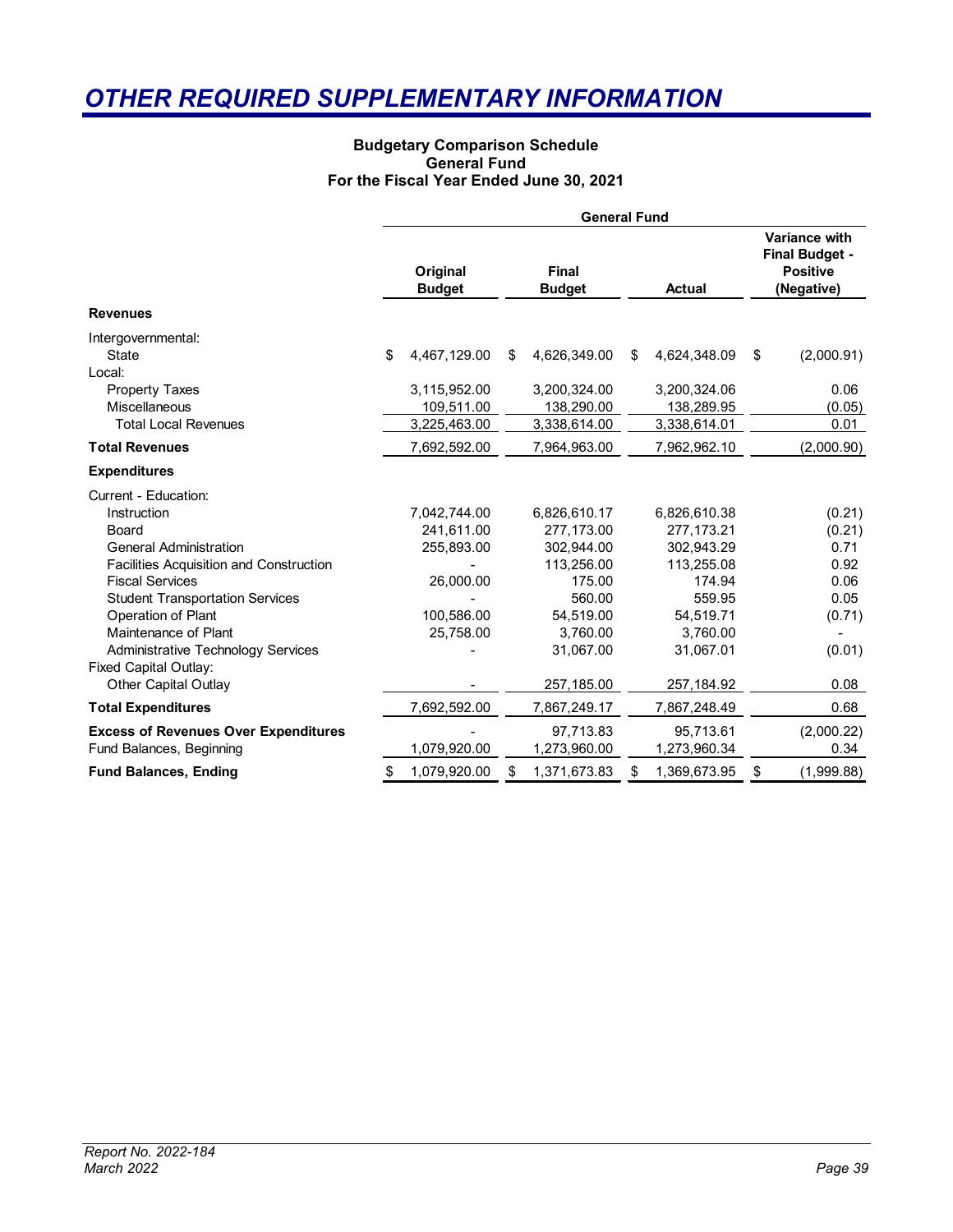#### **Schedule of the District's Proportionate Share of the Net Pension Liability – Florida Retirement System Pension Plan** (1)

<span id="page-44-2"></span><span id="page-44-0"></span>

|                    |                        |                          |                        | District's                 |                           |
|--------------------|------------------------|--------------------------|------------------------|----------------------------|---------------------------|
|                    |                        |                          |                        | <b>Proportionate Share</b> | <b>FRS Plan Fiduciary</b> |
|                    | District's             | District's               |                        | of the FRS Net             | Net Position as a         |
| <b>Fiscal Year</b> | Proportion of the      | Proportionate            |                        | Pension Liability as a     | Percentage of the         |
| <b>Ending</b>      | <b>FRS Net Pension</b> | of the FRS Net           | District's             | Percentage of its          | <b>Total Pension</b>      |
| June 30            | Liability              | <b>Pension Liability</b> | <b>Covered Payroll</b> | <b>Covered Payroll</b>     | Liability                 |
| 2013               | 0.017007561%           | \$<br>2,927,758          | \$<br>6,446,075        | 45.42%                     | 88.54%                    |
| 2014               | 0.018856390%           | 1,150,517                | 6,478,434              | 17.76%                     | 96.09%                    |
| 2015               | 0.016664258%           | 2,152,412                | 5,794,332              | 37.15%                     | 92.00%                    |
| 2016               | 0.014229271%           | 3,592,903                | 5,453,655              | 65.88%                     | 84.88%                    |
| 2017               | 0.012397285%           | 3,667,035                | 4.564.860              | 80.33%                     | 83.89%                    |
| 2018               | 0.005358034%           | 1,613,868                | 1,093,614              | 147.57%                    | 84.26%                    |
| 2019               | 0.004541193%           | 1,563,924                | 902,150                | 173.36%                    | 82.61%                    |
| 2020               | 0.004065659%           | 1,762,117                | 819.084                | 215.13%                    | 78.85%                    |

<span id="page-44-1"></span>(1) The amounts presented for each fiscal year were determined as of June 30.

#### **Schedule of District Contributions – Florida Retirement System Pension Plan** (1)

| <b>Fiscal</b><br><b>Year Ending</b><br>June 30 | Contractually<br><b>Required</b><br><b>FRS Contribution</b> | <b>FRS Contributions</b><br>in Relation to the<br>Contractually<br><b>Required</b><br><b>Contribution</b> |            | <b>FRS</b><br><b>Contribution</b><br><b>Deficiency (Excess)</b> | District's<br><b>Covered Payroll</b> | <b>FRS</b><br><b>Contributions</b><br>as a Percentage of<br><b>Covered Payroll</b> |
|------------------------------------------------|-------------------------------------------------------------|-----------------------------------------------------------------------------------------------------------|------------|-----------------------------------------------------------------|--------------------------------------|------------------------------------------------------------------------------------|
| 2014                                           | \$<br>413,035                                               | \$                                                                                                        | (413, 035) | \$                                                              | \$<br>6,478,434                      | 6.38%                                                                              |
| 2015                                           | 406,289                                                     |                                                                                                           | (406, 289) |                                                                 | 5,794,332                            | 7.01%                                                                              |
| 2016                                           | 347,003                                                     |                                                                                                           | (347,003)  |                                                                 | 5,453,655                            | 6.36%                                                                              |
| 2017                                           | 322,732                                                     |                                                                                                           | (322, 732) |                                                                 | 4,564,860                            | 7.07%                                                                              |
| 2018                                           | 152,700                                                     |                                                                                                           | (152, 700) |                                                                 | 1,093,614                            | 13.96%                                                                             |
| 2019                                           | 140,810                                                     |                                                                                                           | (140, 810) |                                                                 | 902,150                              | 15.61%                                                                             |
| 2020                                           | 135,084                                                     |                                                                                                           | (135,084)  |                                                                 | 819.084                              | 16.49%                                                                             |
| 2021                                           | 138,962                                                     |                                                                                                           | (138, 962) |                                                                 | 802,512                              | 17.32%                                                                             |
|                                                |                                                             |                                                                                                           |            |                                                                 |                                      |                                                                                    |

(1) The amounts presented for each fiscal year were determined as of June 30.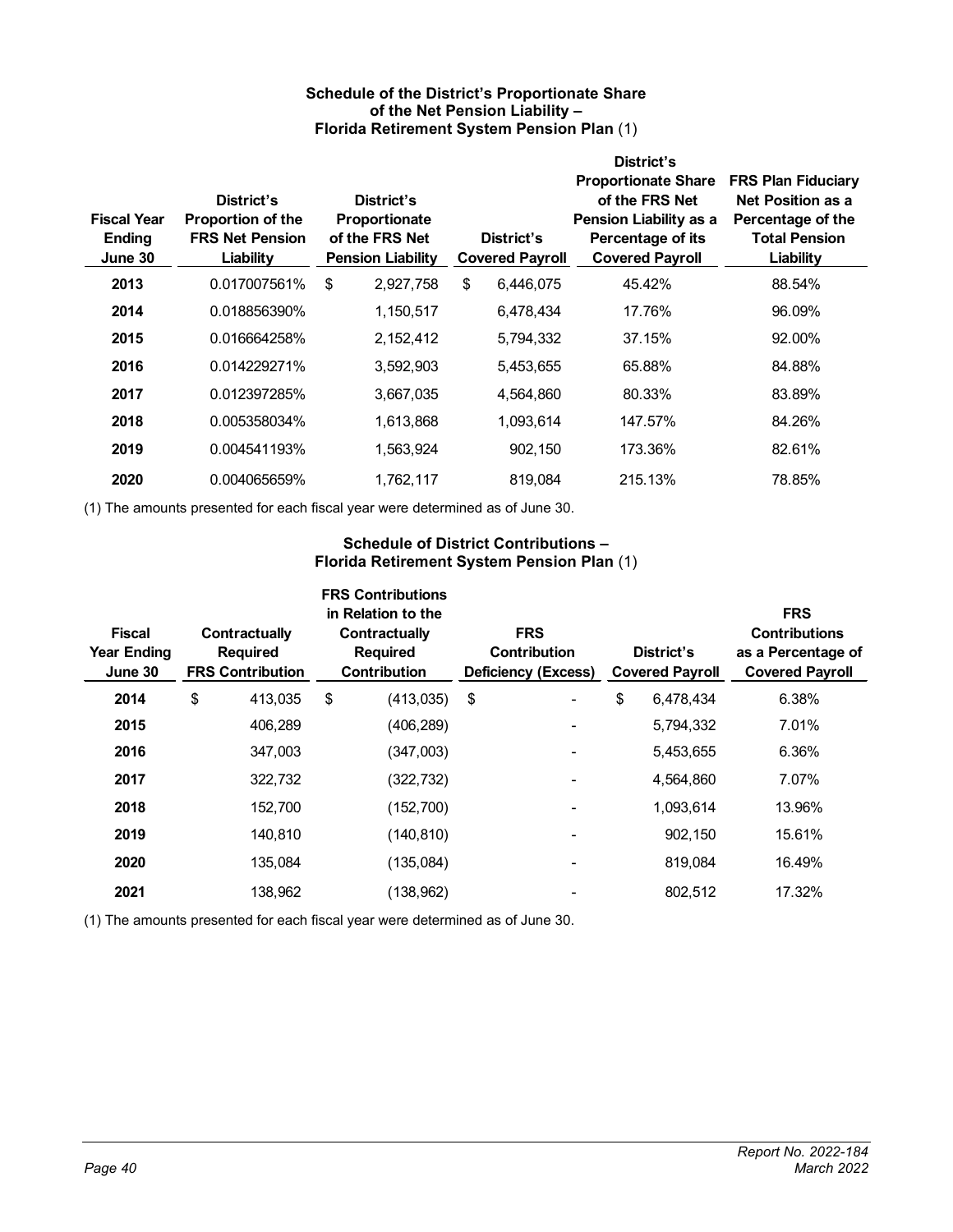#### **Schedule of the District's Proportionate Share of the Net Pension Liability – Health Insurance Subsidy Pension Plan** (1)

<span id="page-45-2"></span><span id="page-45-0"></span>

| <b>Fiscal</b><br><b>Year Ending</b><br>June 30 | District's<br><b>Proportion of the</b><br><b>HIS Net Pension</b><br>Liability | District's<br><b>Proportionate Share</b><br>of the HIS Net<br><b>Pension Liability</b> | District's<br><b>Covered Payroll</b> | District's<br><b>Proportionate Share</b><br>of the HIS Net<br>Pension Liability as a<br>Percentage of its<br><b>Covered Payroll</b> | <b>HIS Plan Fiduciary</b><br><b>Net Position as a</b><br>Percentage of the<br><b>Total Pension</b><br>Liability |  |
|------------------------------------------------|-------------------------------------------------------------------------------|----------------------------------------------------------------------------------------|--------------------------------------|-------------------------------------------------------------------------------------------------------------------------------------|-----------------------------------------------------------------------------------------------------------------|--|
| 2013                                           | 0.022171123%                                                                  | \$<br>1,930,288                                                                        | \$<br>6,446,075                      | 29.95%                                                                                                                              | 1.78%                                                                                                           |  |
| 2014                                           | 0.021769779%                                                                  | 2,035,527                                                                              | 6,478,434                            | 31.42%                                                                                                                              | 0.99%                                                                                                           |  |
| 2015                                           | 0.019099022%                                                                  | 1,947,800                                                                              | 5,794,332                            | 33.62%                                                                                                                              | 0.50%                                                                                                           |  |
| 2016                                           | 0.017569385%                                                                  | 2,047,639                                                                              | 5,453,655                            | 37.55%                                                                                                                              | 0.97%                                                                                                           |  |
| 2017                                           | 0.014321236%                                                                  | 1,531,293                                                                              | 4,564,860                            | 33.55%                                                                                                                              | 1.64%                                                                                                           |  |
| 2018                                           | 0.003347517%                                                                  | 354.305                                                                                | 1,093,614                            | 32.40%                                                                                                                              | 2.15%                                                                                                           |  |
| 2019                                           | 0.002657794%                                                                  | 297,381                                                                                | 902,150                              | 32.96%                                                                                                                              | 2.63%                                                                                                           |  |
| 2020                                           | 0.002274113%                                                                  | 277.507                                                                                | 819.084                              | 33.88%                                                                                                                              | 3.00%                                                                                                           |  |

<span id="page-45-1"></span>(1) The amounts presented for each fiscal year were determined as of June 30.

#### **Schedule of District Contributions – Health Insurance Subsidy Pension Plan** (1)

| <b>Fiscal</b><br><b>Year Ending</b><br>June 30 | Contractually<br><b>Required</b><br><b>HIS Contribution</b> | <b>HIS Contributions</b><br>in Relation to the<br><b>HIS</b><br>Contractually<br><b>Contribution</b><br><b>Required</b><br><b>Contribution</b><br><b>Deficiency (Excess)</b> |    |                 | <b>HIS</b><br><b>Contributions</b><br>as a Percentage of<br><b>Covered Payroll</b> |
|------------------------------------------------|-------------------------------------------------------------|------------------------------------------------------------------------------------------------------------------------------------------------------------------------------|----|-----------------|------------------------------------------------------------------------------------|
| 2014                                           | \$<br>74,546                                                | \$<br>(74, 546)                                                                                                                                                              | \$ | \$<br>6,478,434 | 1.15%                                                                              |
| 2015                                           | 73,008                                                      | (73,008)                                                                                                                                                                     |    | 5,794,332       | 1.26%                                                                              |
| 2016                                           | 90,054                                                      | (90, 054)                                                                                                                                                                    |    | 5,453,655       | 1.65%                                                                              |
| 2017                                           | 75,792                                                      | (75, 792)                                                                                                                                                                    |    | 4,564,860       | 1.66%                                                                              |
| 2018                                           | 18,154                                                      | (18, 154)                                                                                                                                                                    |    | 1,093,614       | 1.66%                                                                              |
| 2019                                           | 14,758                                                      | (14, 758)                                                                                                                                                                    |    | 902,150         | 1.64%                                                                              |
| 2020                                           | 13,105                                                      | (13, 105)                                                                                                                                                                    |    | 819,084         | 1.60%                                                                              |
| 2021                                           | 13,324                                                      | (13, 324)                                                                                                                                                                    |    | 802,512         | 1.66%                                                                              |
|                                                |                                                             |                                                                                                                                                                              |    |                 |                                                                                    |

(1) The amounts presented for each fiscal year were determined as of June 30.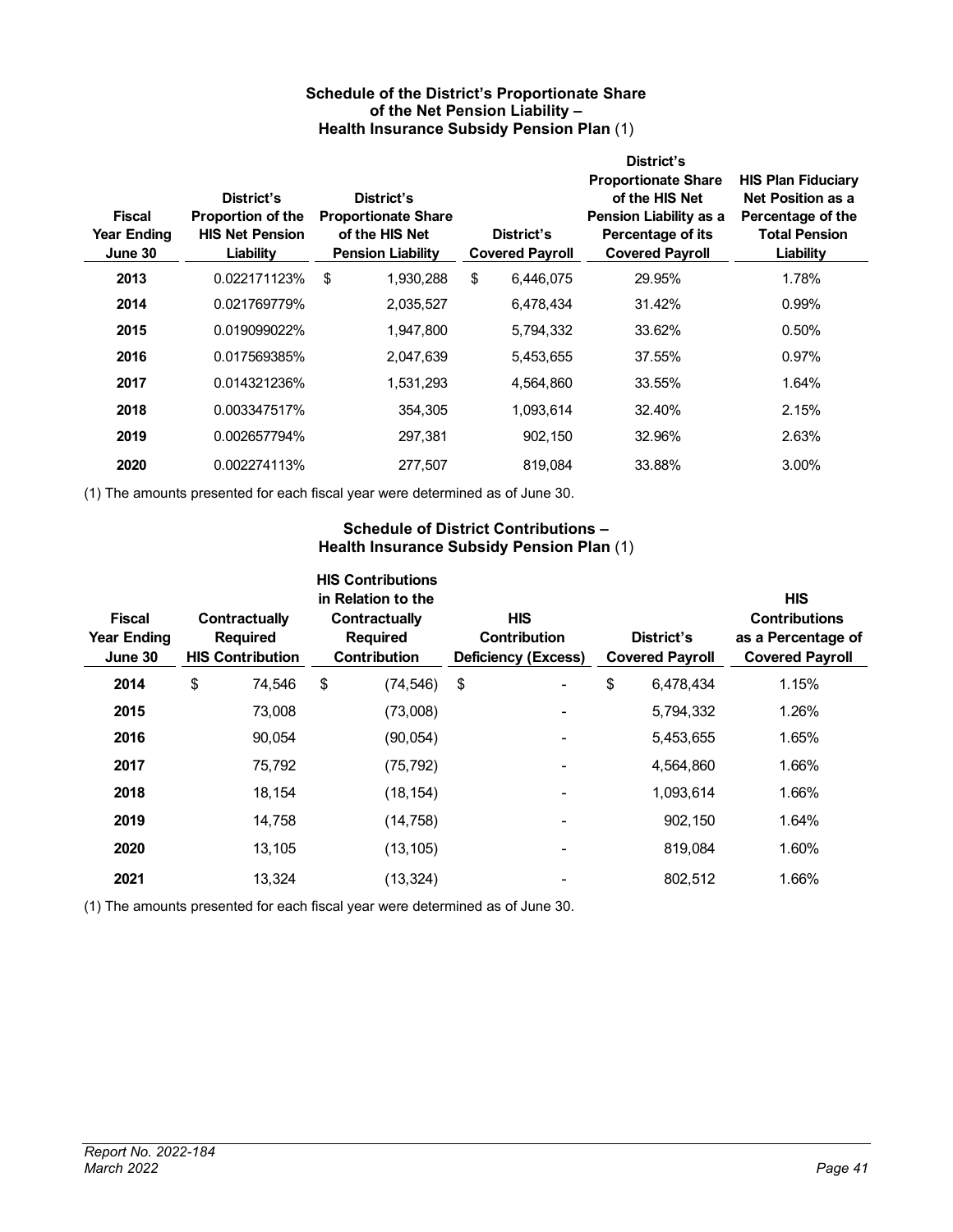#### NOTES TO REQUIRED SUPPLEMENTARY INFORMATION

#### <span id="page-46-1"></span><span id="page-46-0"></span>**1. Budgetary Basis of Accounting**

The Board follows procedures established by State law and State Board of Education (SBE) rules in establishing budget balances for governmental funds, as described below:

- Budgets are prepared, public hearings are held, and original budgets are adopted annually for all governmental fund types in accordance with procedures and time intervals prescribed by State law and SBE rules.
- Appropriations are controlled at the object level (e.g., salaries, purchased services, and capital outlay) within each activity (e.g., instruction, student transportation services, and school administration) and may be amended by resolution at any Board meeting prior to the due date for the annual financial report.
- Budgets are prepared using the same modified accrual basis as is used to account for governmental funds.
- Budgetary information is integrated into the accounting system and, to facilitate budget control, budget balances are encumbered when purchase orders are issued. Appropriations lapse at fiscal year end and encumbrances outstanding are honored from the subsequent fiscal year's appropriations.

#### **2. Schedule of Net Pension Liability and Schedule of Contributions – Florida Retirement System Pension Plan**

*Changes of Assumptions.* In 2020, the long-term expected rate of return was decreased from 6.9 percent to 6.8 percent.

#### **3. Schedule of Net Pension Liability and Schedule of Contributions – Health Insurance Subsidy Pension Plan**

*Changes of Assumptions.* In 2020, the municipal bond rate used to determine total pension liability was decreased from 3.5 percent to 2.21 percent, and the mortality assumption was updated.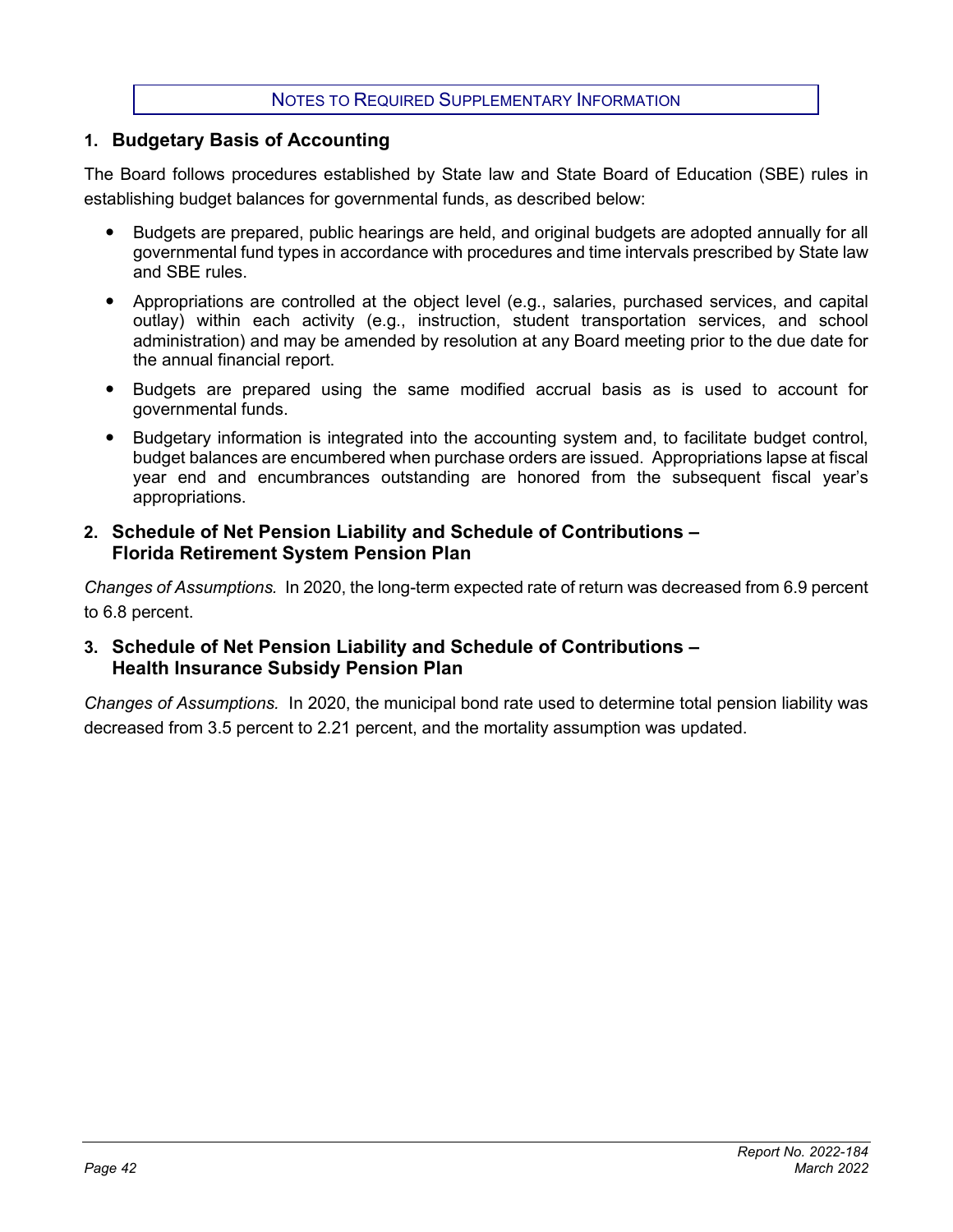<span id="page-47-1"></span>

Sherrill F. Norman, CPA Auditor General

# **AUDITOR GENERAL STATE OF FLORIDA**

Claude Denson Pepper Building, Suite G74 111 West Madison Street Tallahassee, Florida 32399-1450



Phone: (850) 412-2722 Fax: (850) 488-6975

The President of the Senate, the Speaker of the House of Representatives, and the Legislative Auditing Committee

# **INDEPENDENT AUDITOR'S REPORT ON INTERNAL CONTROL OVER FINANCIAL REPORTING AND ON COMPLIANCE AND OTHER MATTERS BASED ON AN AUDIT OF FINANCIAL STATEMENTS PERFORMED IN ACCORDANCE WITH** *GOVERNMENT AUDITING STANDARDS*

<span id="page-47-0"></span>We have audited, in accordance with the auditing standards generally accepted in the United States of America and the standards applicable to financial audits contained in *Government Auditing Standards* issued by the Comptroller General of the United States, the financial statements of the governmental activities, the aggregate discretely presented component units, and each major fund of the Jefferson County District School Board as of and for the fiscal year ended June 30, 2021, and the related notes to the financial statements, which collectively comprise the District's basic financial statements, and have issued our report thereon dated March 29, 2022, included under the heading **INDEPENDENT AUDITOR'S REPORT**. Our report includes a reference to other auditors who audited the financial statements of the aggregate discretely presented component units, as described in our report on the District's financial statements. This report does not include the results of the other auditors' testing of internal control over financial reporting or compliance and other matters that are reported on separately by those auditors.

### **Internal Control Over Financial Reporting**

In planning and performing our audit of the financial statements, we considered the District's internal control over financial reporting (internal control) as a basis for designing audit procedures that are appropriate in the circumstances for the purpose of expressing our opinions on the financial statements, but not for the purpose of expressing an opinion on the effectiveness of the District's internal control. Accordingly, we do not express an opinion on the effectiveness of the District's internal control.

A *deficiency in internal control* exists when the design or operation of a control does not allow management or employees, in the normal course of performing their assigned functions, to prevent, or detect and correct, misstatements on a timely basis. A *material weakness* is a deficiency, or a combination of deficiencies, in internal control such that there is a reasonable possibility that a material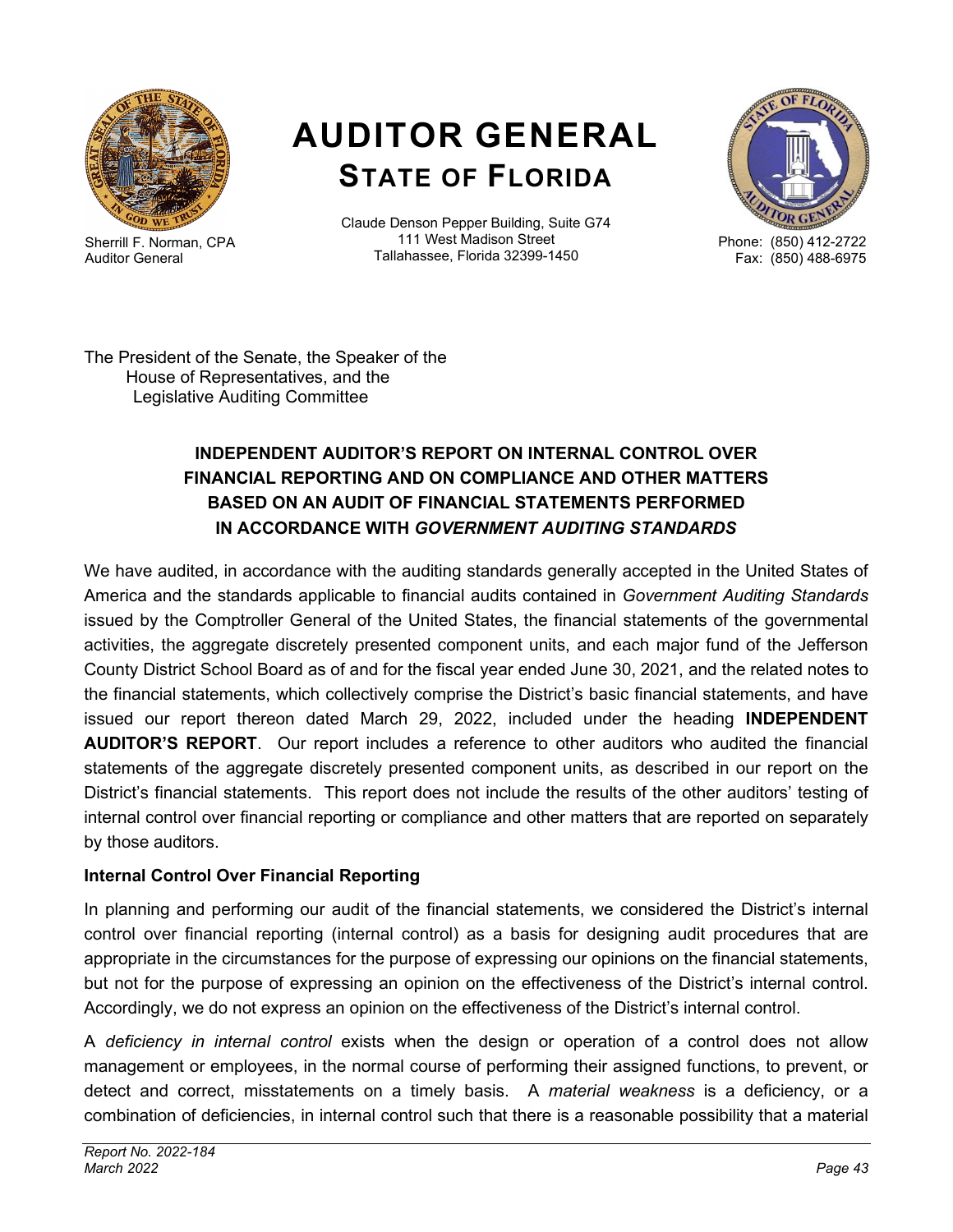misstatement of the District's financial statements will not be prevented, or detected and corrected, on a timely basis. A *significant deficiency* is a deficiency, or a combination of deficiencies, in internal control that is less severe than a material weakness, yet important enough to merit attention by those charged with governance.

Our consideration of internal control was for the limited purpose described in the first paragraph of this section and was not designed to identify all deficiencies in internal control that might be material weaknesses or significant deficiencies and therefore, material weaknesses or significant deficiencies may exist that have not been identified. Given these limitations, during our audit we did not identify any deficiencies in internal control that we consider to be material weaknesses. We did identify certain deficiencies in internal control, described in the accompanying **FINANCIAL STATEMENT FINDINGS AND RECOMMENDATIONS** as Finding Nos. 2021-001 and 2021-002 that we consider to be significant deficiencies.

#### **Compliance and Other Matters**

As part of obtaining reasonable assurance about whether the District's financial statements are free from material misstatement, we performed tests of its compliance with certain provisions of laws, rules, regulations, contracts, and grant agreements, noncompliance with which could have a direct and material effect on the financial statements. However, providing an opinion on compliance with those provisions was not an objective of our audit and, accordingly, we do not express such an opinion. The results of our tests disclosed no instances of noncompliance or other matters that are required to be reported under *Government Auditing Standards*.

#### **District's Responses to Findings**

The District's responses to the findings identified in our audit are described in the accompanying **FINANCIAL STATEMENT FINDINGS AND RECOMMENDATIONS** Finding Nos. 2021-001 and 2021-002. The District's responses were not subjected to the auditing procedures applied in the audit of the financial statements and, accordingly, we express no opinion on them.

#### **Purpose of this Report**

The purpose of this report is solely to describe the scope of our testing of internal control and compliance and the results of that testing, and not to provide an opinion on the effectiveness of the District's internal control or on compliance. This report is an integral part of an audit performed in accordance with *Government Auditing Standards* in considering the District's internal control and compliance. Accordingly, this communication is not suitable for any other purpose.

Respectfully submitted,

Sherrill F. Norman, CPA Tallahassee, Florida March 29, 2022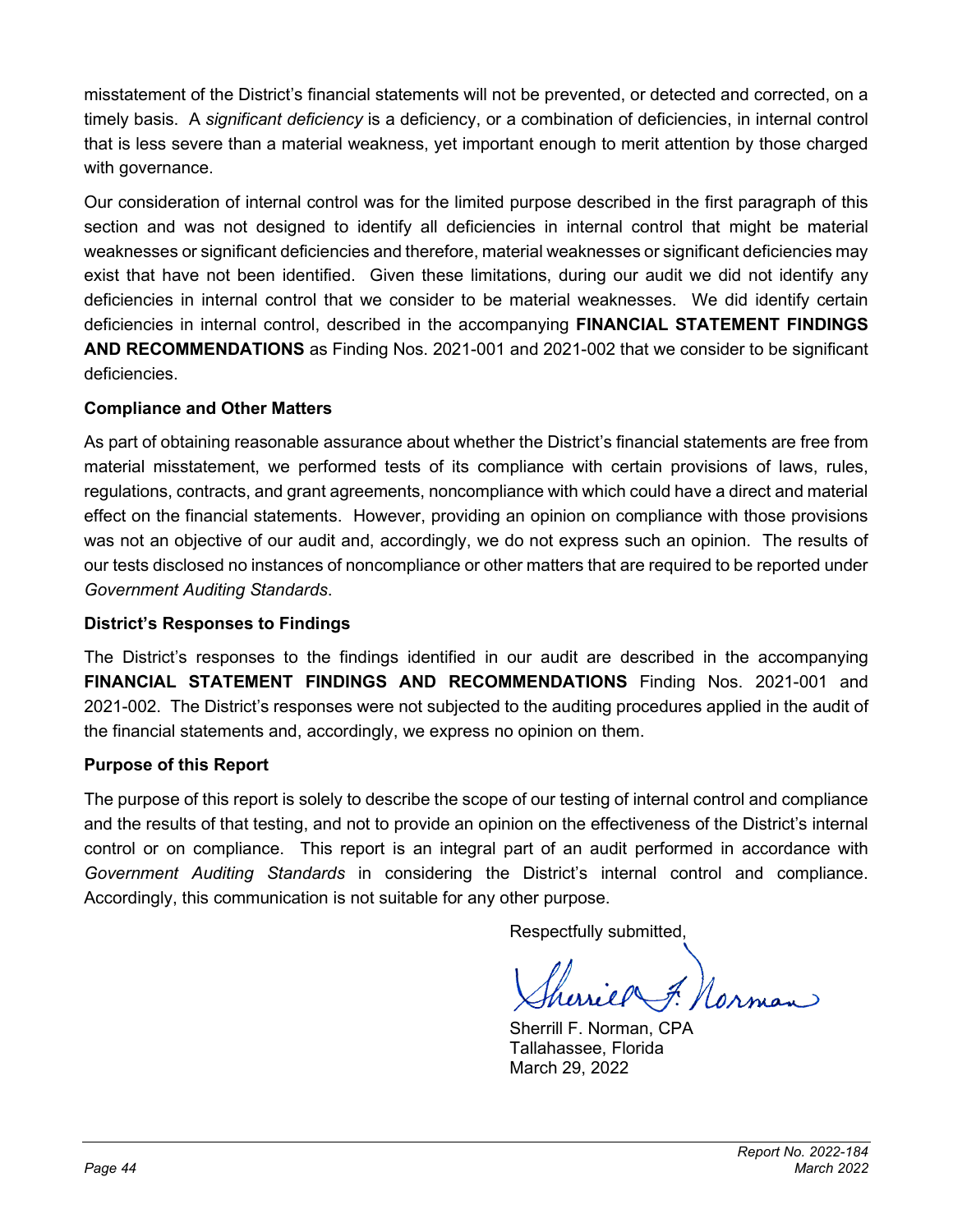# <span id="page-49-1"></span><span id="page-49-0"></span>*FINANCIAL STATEMENT FINDINGS AND RECOMMENDATIONS*

#### SIGNIFICANT DEFICIENCIES

# **FINANCIAL REPORTING**

| <b>Finding Number</b>                                | 2021-001                                                                                                                                                                                                                                                                                                                                                                 |
|------------------------------------------------------|--------------------------------------------------------------------------------------------------------------------------------------------------------------------------------------------------------------------------------------------------------------------------------------------------------------------------------------------------------------------------|
| <b>Opinion Units</b>                                 | Governmental Activities, Major Funds: General Fund and Capital Projects -<br>Local Capital Improvement (LCI) Fund                                                                                                                                                                                                                                                        |
| <b>Financial Statements</b><br><b>Account Titles</b> | Various                                                                                                                                                                                                                                                                                                                                                                  |
| <b>Fund Names</b>                                    | General Fund and Capital Projects - LCI Fund                                                                                                                                                                                                                                                                                                                             |
| <b>Adjustment Amounts</b>                            | For example, for Governmental Activities:                                                                                                                                                                                                                                                                                                                                |
|                                                      | To properly report capital assets:<br>$\bullet$<br>Additions of \$1,091,685 (debit) to Loss on Disposal of Capital<br>$\circ$<br>Assets and reductions of \$11,080 (credit) to Capital Assets:<br>Nondepreciable Capital Assets, \$772,734 (credit) to Capital<br>Assets: Depreciable Capital Assets, and to various expense<br>functions totaling \$307,871 (credit).   |
|                                                      | For governmental funds financial statements:                                                                                                                                                                                                                                                                                                                             |
|                                                      | To properly report amounts owed to component units:<br>General Fund: Additions to Instruction Expenditures (debit) and<br>$\circ$<br>Due to Component Units (credit) of \$325,178 each.<br>Capital Projects - LCI Fund: Additions to Facilities Acquisition and<br>$\circ$<br>Construction Expenditures (debit) and Due to Component Units<br>(credit) of \$84,297 each. |
| <b>Statistically Valid Sample</b>                    | Not Applicable                                                                                                                                                                                                                                                                                                                                                           |
| <b>Prior Year Finding</b>                            | Not Applicable                                                                                                                                                                                                                                                                                                                                                           |
| <b>Finding</b>                                       | District financial procedures need improvement to ensure that account<br>balances and transactions are properly recorded in the accounting records and<br>financial statement information is properly presented in the annual financial<br>report (AFR) submitted to the Florida Department of Education.                                                                |
| Criteria                                             | Section 1010.01, Florida Statutes, requires that State Board of Education rules<br>incorporate the requirements of law and accounting principles generally<br>accepted in the United States (GAAP). GAAP require that:                                                                                                                                                   |
|                                                      | The cost of capital assets, less any accumulated depreciation, is<br>$\bullet$<br>reported in the government-wide financial statements.                                                                                                                                                                                                                                  |
|                                                      | In the governmental fund financial statements, expenditures are<br>$\bullet$<br>recognized when the liability is incurred.                                                                                                                                                                                                                                               |
| <b>Condition</b>                                     | The District did not always properly record financial information in the<br>accounting records or comply with GAAP by reporting that information in the<br>AFR. For example, before audit adjustments:                                                                                                                                                                   |
|                                                      | In the government-wide financial statements, the District did not<br>$\bullet$<br>properly record and report deletions to certain capital asset balances<br>and the related accumulated depreciation.                                                                                                                                                                    |
|                                                      | In the governmental fund financial statements, the District did not<br>$\bullet$<br>record and report certain expenditures and the related payables due to<br>its discretely presented component units at fiscal year end.                                                                                                                                               |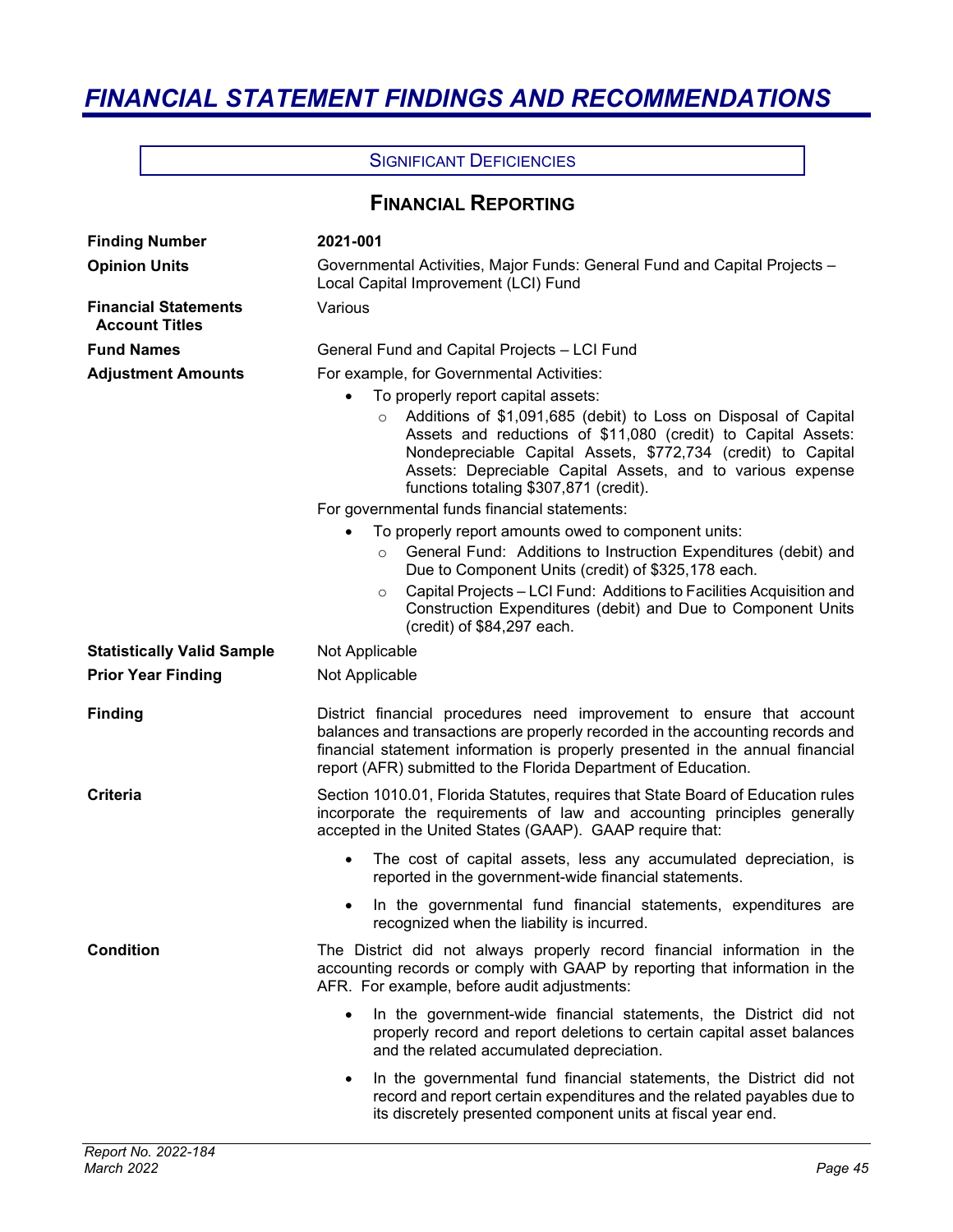| Cause                    | The accounting records were not properly updated for all transactions relating<br>to capital assets, and expenditures and payables were underreported because<br>District staff did not properly analyze disbursements to the component units. In<br>addition, the District had not established effective review procedures to detect<br>and timely correct AFR errors and omissions.                                          |
|--------------------------|--------------------------------------------------------------------------------------------------------------------------------------------------------------------------------------------------------------------------------------------------------------------------------------------------------------------------------------------------------------------------------------------------------------------------------|
| <b>Effect</b>            | Recording and reporting errors such as these may cause financial statement<br>users to misunderstand the District's financial activities and incorrectly assess<br>the District's financial position.                                                                                                                                                                                                                          |
|                          | We extended our procedures to determine the adjustments necessary to<br>ensure that District financial statement amounts were properly reported, and<br>District personnel accepted the adjustments. However, our audit procedures<br>cannot substitute for management's responsibility to implement adequate<br>controls over recording accounting entries and preparing the AFR.                                             |
| <b>Recommendation</b>    | The District should improve procedures to ensure that financial accounts and<br>transactions are properly recorded and reported in the AFR.<br>Such<br>improvements should include appropriate training for individuals responsible<br>for preparing the AFR, and those responsible for reviewing and approving the<br>AFR, to detect and timely correct recording and reporting errors and ensure<br>completeness of the AFR. |
| <b>District Response</b> | As noted in the report, the limited number of District staff has presented issues<br>at times. We recognize the importance of properly recording and reporting all<br>financial transactions for the preparation of accurate financial statements. We<br>will ensure that ongoing training and support will continue as the District adds<br>additional staff in the coming year.                                              |

# **INFORMATION TECHNOLOGY – ACCESS PRIVILEGES**

| <b>Finding Number</b>                                | 2021-002                                                                                                                                                                                                                                                                                                                                                                                                    |
|------------------------------------------------------|-------------------------------------------------------------------------------------------------------------------------------------------------------------------------------------------------------------------------------------------------------------------------------------------------------------------------------------------------------------------------------------------------------------|
| <b>Opinion Unit</b>                                  | Not Applicable                                                                                                                                                                                                                                                                                                                                                                                              |
| <b>Financial Statements</b><br><b>Account Titles</b> | Not Applicable                                                                                                                                                                                                                                                                                                                                                                                              |
| <b>Fund Name</b>                                     | Not Applicable                                                                                                                                                                                                                                                                                                                                                                                              |
| <b>Adjustment Amounts</b>                            | Not Applicable                                                                                                                                                                                                                                                                                                                                                                                              |
| <b>Statistically Valid Sample</b>                    | Not Applicable                                                                                                                                                                                                                                                                                                                                                                                              |
| <b>Prior Year Finding</b>                            | Auditor General Report No. 2021-159, Finding 2020-001                                                                                                                                                                                                                                                                                                                                                       |
| <b>Finding</b>                                       | The Superintendent, who also served as the District security administrator;<br>the Administrative Assistant; and a District independent contractor continued<br>to have full update access privileges to information technology (IT)<br>applications or components that allowed them to perform functions<br>incompatible or inconsistent with their assigned job duties.                                   |
| Criteria                                             | Access controls are intended to protect District data and IT resources from<br>unauthorized disclosure, modification, or destruction. Effective access<br>controls include granting IT user access privileges to IT resources based on a<br>demonstrated need to view, add, modify, or delete data and restrict users from<br>performing functions incompatible or inconsistent with their assigned duties. |
|                                                      | A security administrator is responsible for granting IT access privileges and<br>limiting those privileges based on the individual's job duties. Given the<br>security administrator's role, that function should typically be assigned to an<br>employee who does not have responsibilities for monitoring financial or payroll                                                                            |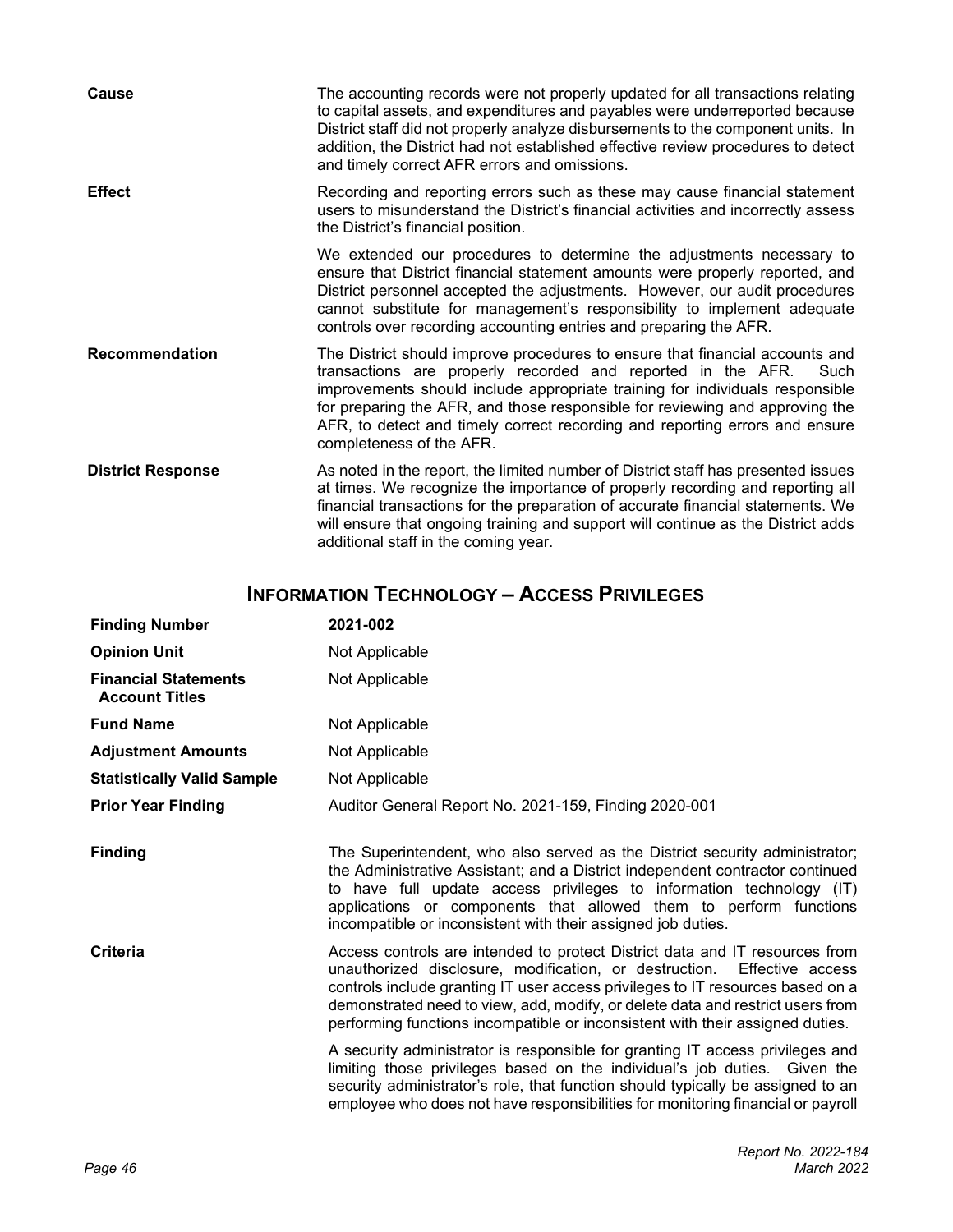|                  | transactions, and someone other than the security administrator should<br>document review and approval of IT user access privileges.                                                                                                                                                                                                                                                                                                                                                                                                                                                                                                                                                                                                                        |
|------------------|-------------------------------------------------------------------------------------------------------------------------------------------------------------------------------------------------------------------------------------------------------------------------------------------------------------------------------------------------------------------------------------------------------------------------------------------------------------------------------------------------------------------------------------------------------------------------------------------------------------------------------------------------------------------------------------------------------------------------------------------------------------|
| <b>Condition</b> | The District accounting system is composed of finance and human resource<br>(HR) applications, as well as a product setup component that allows for the<br>technical configuration and system administration of both applications. The<br>District finance application includes, for example, the ability to create and edit<br>vendor information, create and post journal entries, and process payment<br>transactions. The District HR application includes, for example, the ability to<br>add new employees, adjust pay rates, edit leave balances, and process<br>payroll transactions. The product setup component is used by the security<br>administrator to assign IT user access privileges to the District applications<br>and setup component. |
|                  | As part of our audit, we examined District records supporting the IT access<br>privileges granted to the three IT users of District applications. We found that<br>District records did not demonstrate the independent review and approval of<br>user IT access privileges. In addition, we found that the Superintendent<br>served as security administrator, had access to the product setup component,<br>and had full update access to both the finance and HR applications; the<br>District Administrative Assistant had full update access to both the finance and<br>HR applications; and a District independent contractor had access to the<br>product set up component and full update access to both the finance and HR<br>applications.        |
|                  | Other than functions provided by the inappropriate access privileges, routine<br>duties of the three individuals included, for example:                                                                                                                                                                                                                                                                                                                                                                                                                                                                                                                                                                                                                     |
|                  | • Superintendent - Approved cash receipts, bank reconciliations, journal<br>entries, and payroll and vendor checks.<br>• Administrative Assistant - Prepared and recorded cash receipts, bank<br>reconciliations, and journal entries, and generated payroll and vendor<br>checks after Superintendent authorization.<br>Independent Contractor - Recorded fiscal year-end journal entries and<br>reviewed transactions.                                                                                                                                                                                                                                                                                                                                    |
| <b>Cause</b>     | According to District personnel, the inappropriate IT access privileges exist<br>primarily because the District only employs three individuals who sometimes<br>function in back up roles when others are not available. District personnel<br>indicated that the deficiency will be corrected when the Florida Department of<br>Education returns control of District operations back to the District and the<br>District has more staff available.                                                                                                                                                                                                                                                                                                        |
| <b>Effect</b>    | The<br>inappropriate access privileges allowed the<br>Superintendent,<br>Administrative Assistant, and the independent contractor to perform functions<br>incompatible or inconsistent with their assigned job responsibilities. For<br>example, with these privileges, personnel could create or edit vendor<br>information and process payment transactions.                                                                                                                                                                                                                                                                                                                                                                                              |
|                  | Our examination of District records indicated that the District had certain<br>controls, such as documented Board review and approval of monthly financial<br>reports, to help mitigate the inappropriate access privileges. However, while<br>these controls compensated, in part, for incompatible access privileges and<br>lack of independent review and approval of privileges, the existence of<br>inappropriate or unnecessary IT access privileges increase the risk that<br>unauthorized disclosure, modification, or destruction of District data and IT<br>resources may occur, and not be timely detected.                                                                                                                                      |
|                  | Our examination of District records for selected transactions indicated that<br>those transactions were properly supported; however, our procedures cannot                                                                                                                                                                                                                                                                                                                                                                                                                                                                                                                                                                                                  |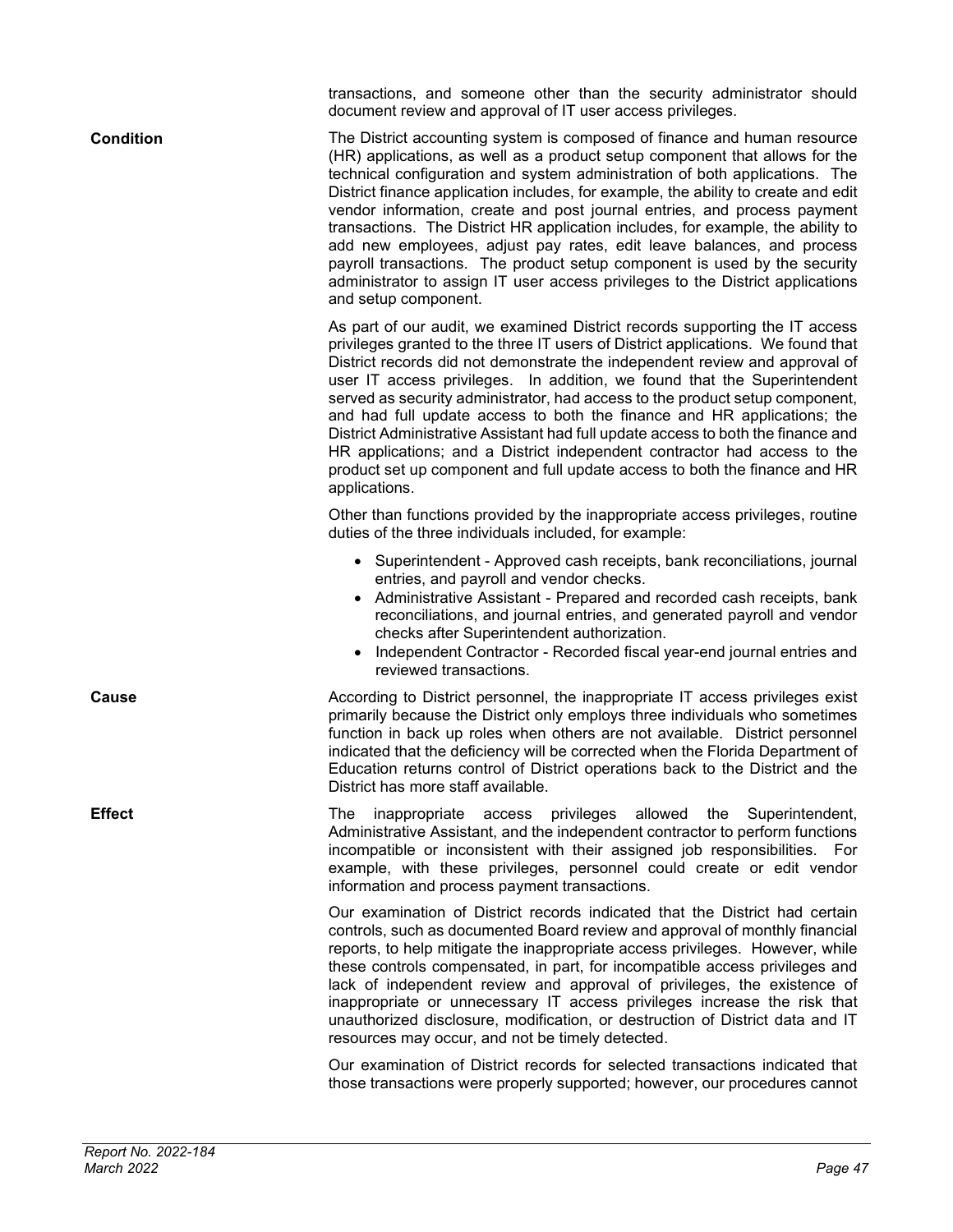|                          | substitute for management's responsibility to establish and maintain an<br>adequate system of internal control.                                                                                                                                                                                                                                                                                                 |
|--------------------------|-----------------------------------------------------------------------------------------------------------------------------------------------------------------------------------------------------------------------------------------------------------------------------------------------------------------------------------------------------------------------------------------------------------------|
| Recommendation           | District management should ensure that IT access privileges restrict<br>employees and others from routinely performing functions incompatible or<br>inconsistent with their assigned job functions. In addition, the District should<br>transfer the security administrator duties to the Administrative Assistant, and<br>the Superintendent should document review and approval of user access<br>privileges. |
| <b>District Response</b> | As noted in the audit finding, the inappropriate IT access privileges exist<br>primarily because the District only employs three individuals who sometimes<br>function in back up roles when others are not available. This deficiency will be<br>corrected when the Florida Department of Education returns control of District<br>operations back to the District and the District has more staff available.  |